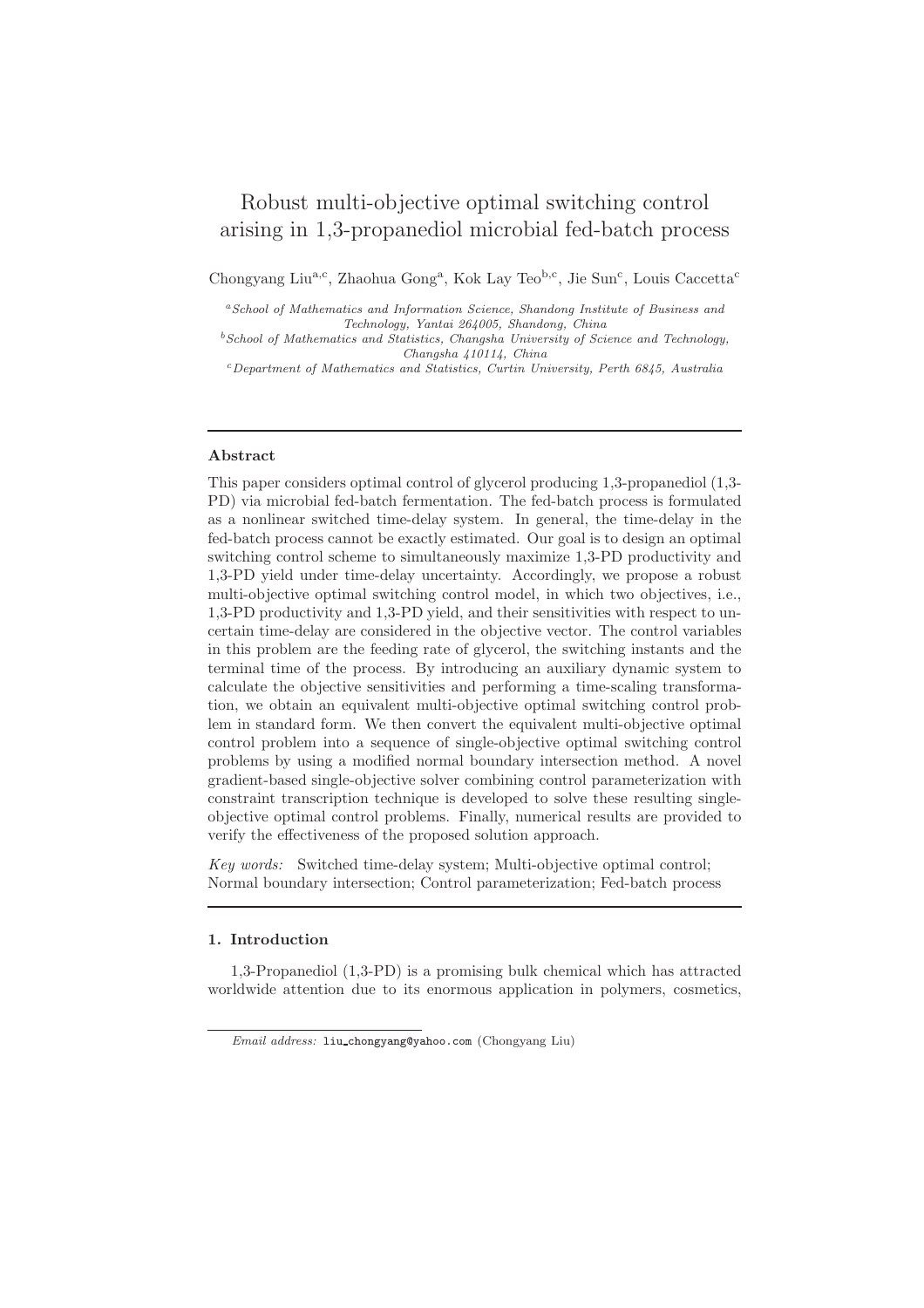foods, lubricants and medicines [1]. Currently, the market for 1,3-PD amounts to over 100 million pounds per year and is growing rapidly [2]. In general, production routes for 1,3-PD can be divided into two categories: chemical synthesis and microbial conversion. Compared with chemical synthesis, bioconversion of 1,3-PD via fermentation is particularly attractive in that the process is relatively easy and does not generate toxic byproducts. This conversion could also help to reduce glycerol surplus in the market [3]. Hence, improvement in the microbial production of 1,3-PD is of considerable importance to industries. To maximize the profit of 1,3-PD production, multi-objective optimization should be applied to the production process.

Glycerol can be converted to 1,3-PD by several microorganisms [4]. Among these, Klebsiella pneumoniae (K. pneumoniae) ferments glycerol to 1,3-PD in a good yield [5]. Glycerol fermentation to produce 1,3-PD by K. pneumoniae is a complex bioprocess [6]. Regarding the various fermentation techniques, fedbatch fermentation appears to be the most efficient cultivation method. The fed-batch fermentation is typically implemented by switching between batch mode and feeding mode. This switching manner can reduce effectively the substrate inhibition and improve the 1,3-PD productivity. Moreover, the concentration of substrate in a fed-batch process can be externally manipulated by using appropriate feeding rate profiles. As a result, optimal control of fed-batch processes has been a topic of research for many years [7, 8, 9].

The performance of optimal control depends on the accuracy of the process model. Recently, it is found that the fed-batch process can be accurately modelled as nonlinear dynamical systems. Under the assumption that the feed of glycerol only occurs at impulsive instants, the process is modelled as nonlinear impulsive system [10]. Taking the 1,3-PD concentration at the terminal time as the objective, optimal control of nonlinear impulsive systems is discussed in [11]. However, since the feeding rate of glycerol is finite, it is not reasonable to describe the actual fed-batch process as an impulsive dynamical system. In reality, the feed of glycerol is a continuous process. Thus, the fed-batch process is modelled as nonlinear switched systems [12, 13]. Optimal control of nonlinear switched systems is investigated in [14]. However, time-delays are ignored in the above nonlinear systems. In fact, like most real systems, fed-batch bioreactors are influenced by time-delays [15, 16]. Several reasons may be responsible for the occurrence of the delays in the fed-batch process: a cell has to undergo some change or growth process for which it needs some time before it reacts with others; the substrate and the products have to be transported across the cell membrane requiring a certain amount of time for transport; sometimes, either because of lack of knowledge or in order to reduce complexity it is appropriate to omit a number of intermediate steps in the reaction system for which the processing time is not negligible and has to be implemented as a delay [17, 18]. As a result, a nonlinear switched time-delay system is proposed in [19]. More recently, a published book [20] summarizes some optimal control results arising in 1,3-PD production processes. Although the results obtained are interesting, only one objective is considered in these optimal control problems and thus they all belong to single-objective optimal control (SOC) problems. Moreover, it is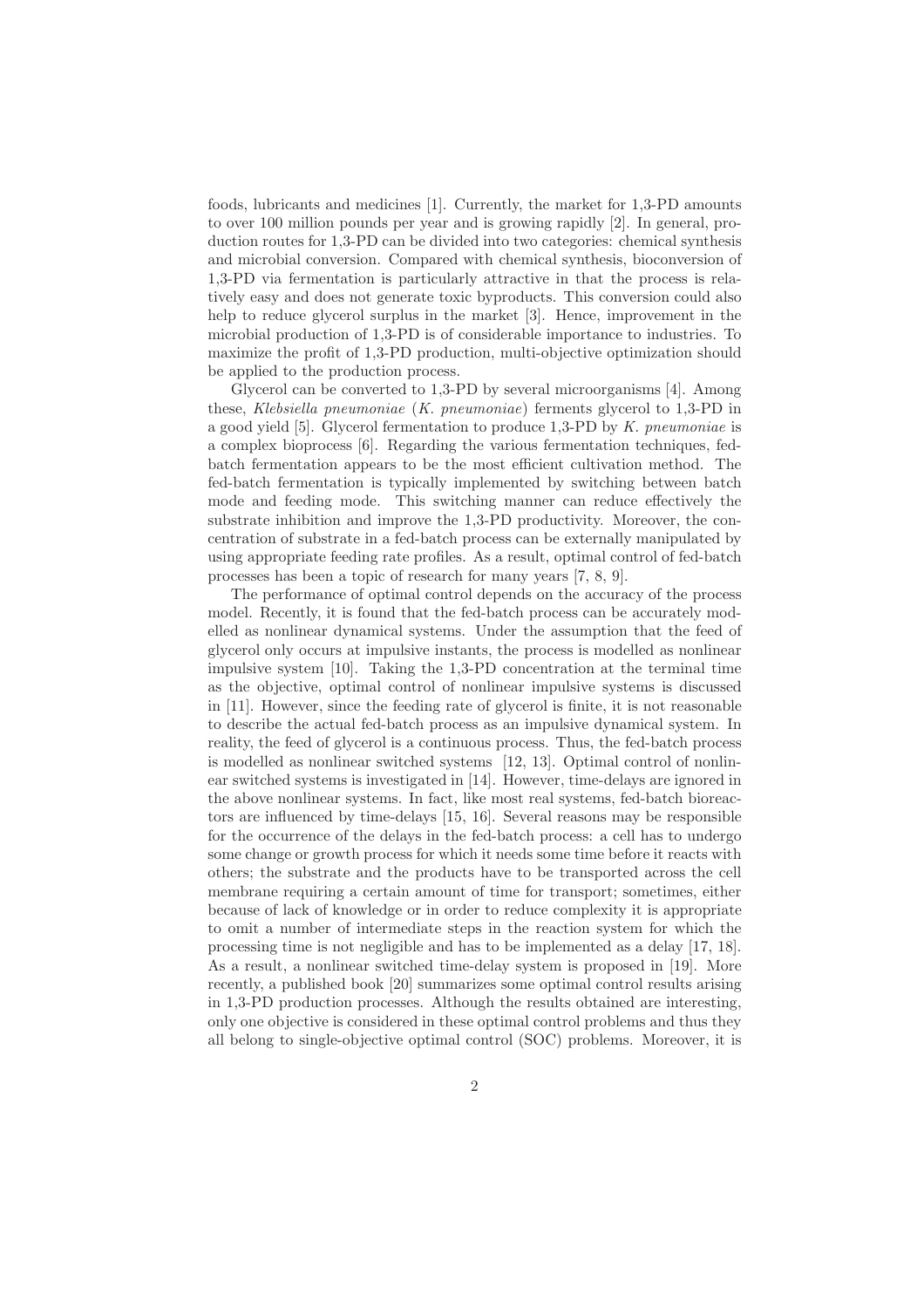difficult to determine the exact value of time-delay in the dynamic equation describing the fed-batch process and only nominal time-delay can be obtained using experimental data [19].

In this paper, we consider robust multi-objective optimal control (RMOC) of 1,3-PD fed-batch production in the presence of time-delay uncertainty. This fed-batch process is formulated as a nonlinear switched time-delay system. The optimal control problem is to design an optimal switching control scheme that maximizes 1,3-PD productivity and 1,3-PD yield, and also minimizes their sensitivities with respect to uncertain time-delay. Accordingly, we propose a robust multi-objective optimal switching control model that regards the feeding rate of glycerol, switching instants between batch and feeding modes, and the terminal time of the fermentation process as control variables and is subjected to continuous state inequality constraints. By the way, optimal control of switched systems is an important and challenging research topic for applied mathematicians [21, 22, 23, 24]. Nevertheless, optimal control for switched systems with timedelays are scarce in the literature. Necessary conditions for determining optimal switching times and/or optimal impulse magnitudes for such systems are derived in [25]. Switching time and parameter optimization for nonlinear switched systems with multiple time-delays is considered in [26]. However, no time-delay uncertainty is considered in these optimal switching control results. On the other hand, muti-objective optimal control (MOC) problems often arise in bioprocesses and have been extensively investigated; see, for example [27, 28, 29]. Multiple objective approaches are often employed to tackle these MOC problems: (i) scalarization methods, e.g., convex weighted sum (CWS) method [30], and normal boundary intersection method (NBI) [31], which transform MOC problem into a sequence of parametric SOC problems, and (ii) vectorization methods, e.g., genetic algorithm [32], and particle swarm optimization [33], which generate the Pareto set directly from the multi-objective formulation. It should be noted that scalarization approaches, compared with vectorization methods, can be combined with gradient-based deterministic optimization methods for finding optimal solutions to large-scale and highly constrained MOC problems in a fast and efficient way. As a result, scalarization approaches have been extensively used to solve MOC problems in biochemical processes [34, 35].

In this paper, by introducing an auxiliary time-delay system to calculate the objective sensitivities and performing a time-scaling transformation [36], we first transform the RMOC problem into an equivalent one in standard form. The equivalent problem is then converted into a sequence of parametric SOC problems by using a modified NBI method. The advantages of this method are that it can generate evenly distributed points in Pareto set and that it is weakly efficient for MOC problem. Incidentally, the existing single-objective solvers, including those developed in [28, 34, 35], only deal with SOC problems involving ordinary differential systems and thus cannot be used to solve the resulting SOC problems involving switched time-delay systems. For this reason, we approximate the resulting SOC by a sequence of parameter optimization problems through the application of the control parameterization method [37]. The continuous state inequality constraints are approximated as constraints in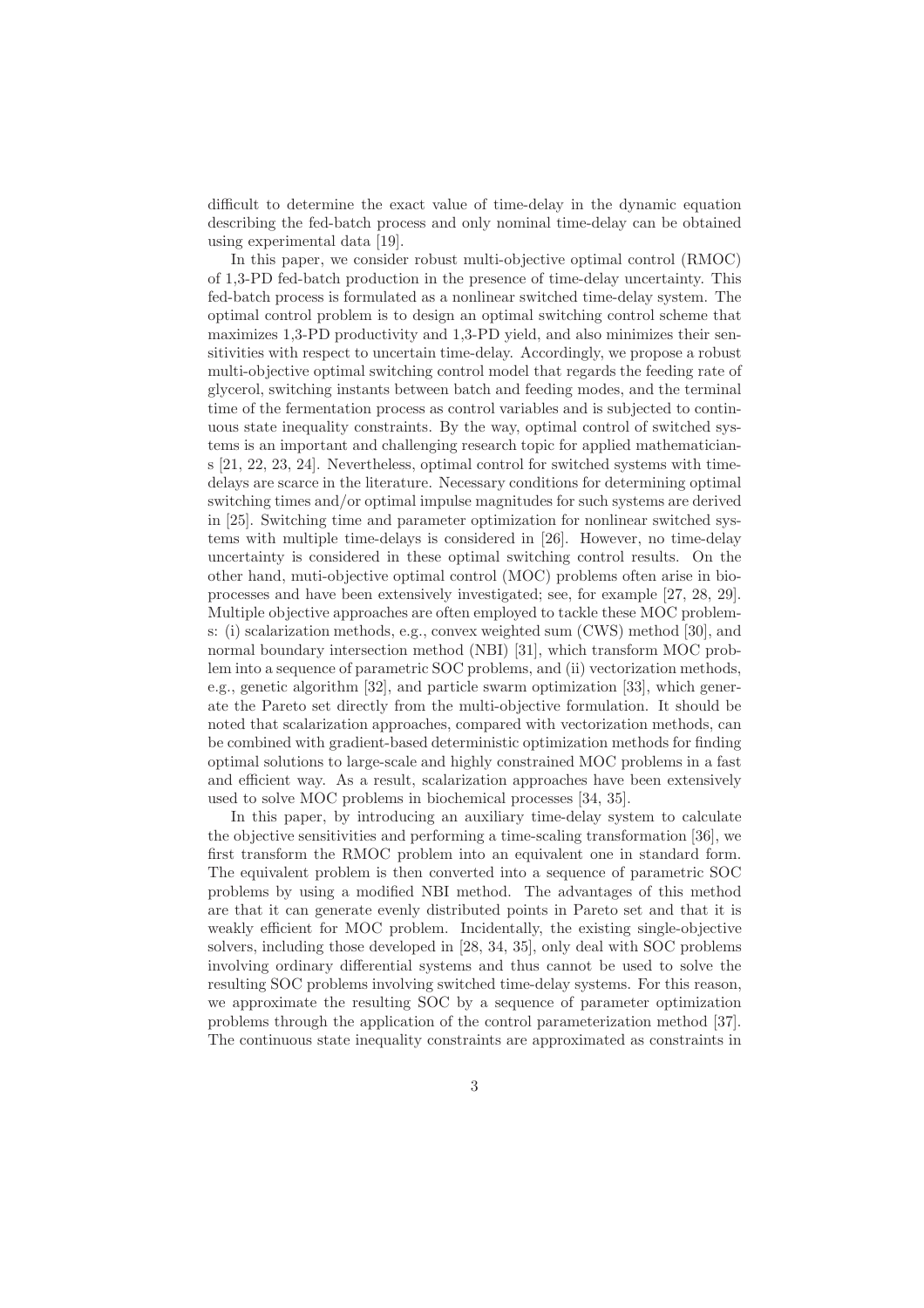canonical form by employing the constraint transcription technique [38]. The gradient formulas of the objectives and constraints with respect to the decision variables are also provided. On this basis, a novel gradient-based solver is developed to solve the resulting SOC problem. Finally, numerical results verify the effectiveness of the proposed solution approach.

The paper is organized as follows. Section 2 gives the process model describing the fed-batch process. Section 3 presents the RMOC problem. Section 4 gives the equivalent form of the RMOC problem. The numerical solution method for the equivalent problem is developed in Section 5. Numerical results are discussed in Section 6. Finally, Section 7 provides the main conclusions.

#### 2. Process model

The fed-batch process for converting glycerol to 1,3-PD begins with a batch mode, then batch-fed glycerol and alkali are poured into the reactor in order to provide nutrition and maintain a suitable environment for the cells' growth. In particular, time-delays exist in the process [15, 16]. The process model of fed-batch process is based on the following assumptions:

Assumption 1. The solution in the reactor is sufficiently well mixed so that the concentrations of reactants are uniform.

Assumption 2. The concentrations of biomass, substrate, 1,3-PD, acetate and ethanol in reactor at time t are determined by biomass concentration at time  $t - \alpha$ .

Under the above Assumptions 1 and 2, the mass balance relationships for biomass, substrate and reaction products in the batch mode can be formulated as

$$
\begin{cases}\n\dot{x}_1(t) = \mu(t)x_1(t - \alpha), \\
\dot{x}_2(t) = -q_2(t)x_1(t - \alpha), \\
\dot{x}_\ell(t) = q_\ell(t)x_1(t - \alpha), \quad \ell = 3, 4, 5, \\
\dot{x}_6(t) = 0,\n\end{cases}
$$

where t denotes process time;  $x_i(t)$ ,  $i = 1, 2, 3, 4, 5, 6$ , are, respectively, the extracellular concentrations of biomass, glycerol, 1,3-PD, acetic acid, ethanol, and the volume of culture fluid at time t in the fermentor;  $\alpha$  is a time-delay;  $\mu(t)$  is the specific growth rate of cells;  $q_2(t)$  is the specific consumption rate of substrate; and  $q_{\ell}(t)$ ,  $\ell = 3, 4, 5$ , are, respectively, the specific formation rates of the reaction products 1,3-PD, acetic acid and ethanol.

The mass balance relationships in the feeding mode can be expressed as

$$
\begin{cases}\n\dot{x}_1(t) = \mu(t)x_1(t-\alpha) - D(t)x_1(t), \\
\dot{x}_2(t) = D(t)\left(\frac{c_{s0}}{1+r} - x_2(t)\right) - q_2(t)x_1(t-\alpha), \\
\dot{x}_\ell(t) = q_\ell(t)x_1(t-\alpha) - D(t)x_\ell(t), \quad \ell = 3, 4, 5, \\
\dot{x}_6(t) = (1+r)u(t),\n\end{cases}
$$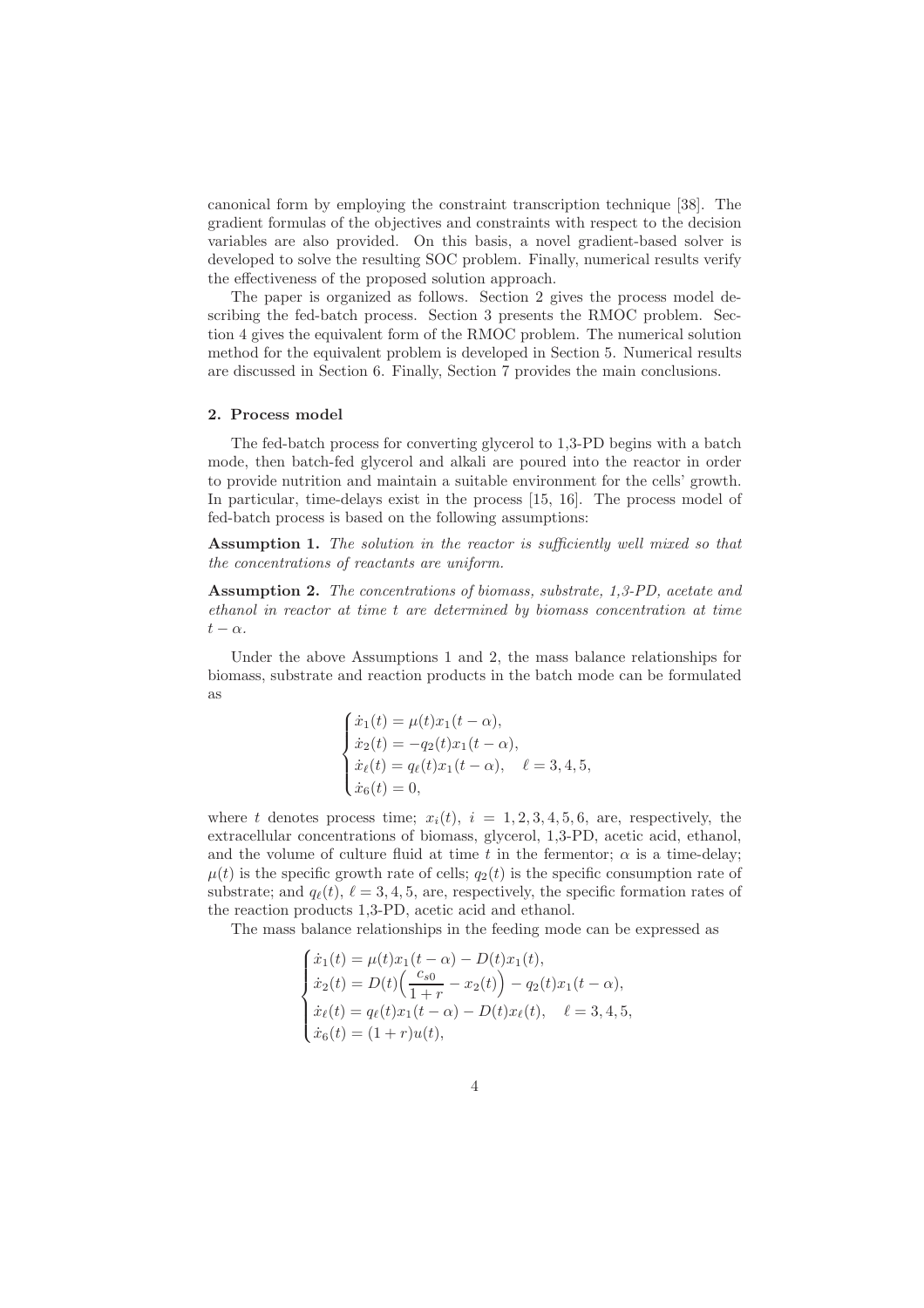where  $c_{s0} = 10672$ mmol $L^{-1}$  is the concentration of the initial feed of glycerol;  $r = 0.75$  is the velocity ratio of adding alkali to glycerol;  $u(t)$  is the feeding rate of glycerol in the feeding mode; and  $D(t)$  is the dilution rate at time t defined by

$$
D(t) := \frac{(1+r)u(t)}{x_6(t)}.
$$

Based on the work in [19], the specific growth rate of cells can be expressed as follows:

$$
\mu(t) := \frac{\Delta_1 x_2(t)}{x_2(t) + k_1} \prod_{\ell=2}^5 \left( 1 - \frac{x_\ell(t)}{x_\ell^*} \right),\tag{1}
$$

where  $\Delta_1$  is the maximum specific growth rate;  $k_1$  is the Monod saturation constant;  $x_{\ell}^*$  are the maximal residual concentrations of substrate and reaction products. The specific consumption rate of substrate is

$$
q_2(t) := m_2 + \frac{\mu(t)}{Y_2} + \frac{\Delta_2 x_2(t)}{x_2(t) + k_2},\tag{2}
$$

where  $m_2$  is the maintenance term of substrate consumption under substratelimited conditions;  $Y_2$  is the maximum growth yield;  $\Delta_2$  is the maximum increment of substrate consumption rate under substrate-sufficient conditions; and  $k_2$ is the saturation constant for substrate. The specific formation rates of 1,3-PD and acetate are defined as

$$
q_{\ell}(t) := m_{\ell} + Y_{\ell}\mu(t) + \frac{\Delta_{\ell}x_2(t)}{x_2(t) + k_{\ell}}, \quad \ell = 3, 4,
$$
\n(3)

where  $m_3$  and  $m_4$  are the maintenance terms of product formations under substrate-limited conditions; Y<sub>3</sub> and Y<sub>4</sub> are the maximum product yields;  $\Delta_3$ and ∆<sup>4</sup> are the maximum increments of product formation rates under substratesufficient conditions; and  $k_3$  and  $k_4$  are saturation constants for 1,3-PD and acetate. The specific formation rate of ethanol can be described by

$$
q_5(t) := q_2(t) \left( \frac{c_1}{c_2 + \mu(t)x_2(t)} + \frac{c_3}{c_4 + \mu(t)x_2(t)} \right),
$$
\n(4)

where  $c_1$ ,  $c_2$ ,  $c_3$  and  $c_4$  are given parameters for the determination of the yield of ethanol on glycerol. Under anaerobic conditions at 37◦C and pH 7.0, the maximal residual concentrations are  $x_2^* = 2039$ mmol $L^{-1}$ ,  $x_3^* = 1036$ mmol $L^{-1}$ ,  $x_4^* = 1026$ mmol $L^{-1}$  and  $x_5^* = 360.9$ mmol $L^{-1}$ . The values of kinetic parameters in  $(1)-(4)$  are listed in Table 1.

Let  $N$  be the total number of batch and feeding modes. Then, the complete fed-batch process can be expressed as the following nonlinear switched timedelay system:

$$
\begin{cases}\n\dot{x}(t) = f^i(x(t), x(t - \alpha), u(t)), & t \in (\tau_{i-1}, \tau_i], \quad i = 1, ..., N, \\
x(t) = \phi(t), & t \le \tau_0,\n\end{cases}
$$
\n(5)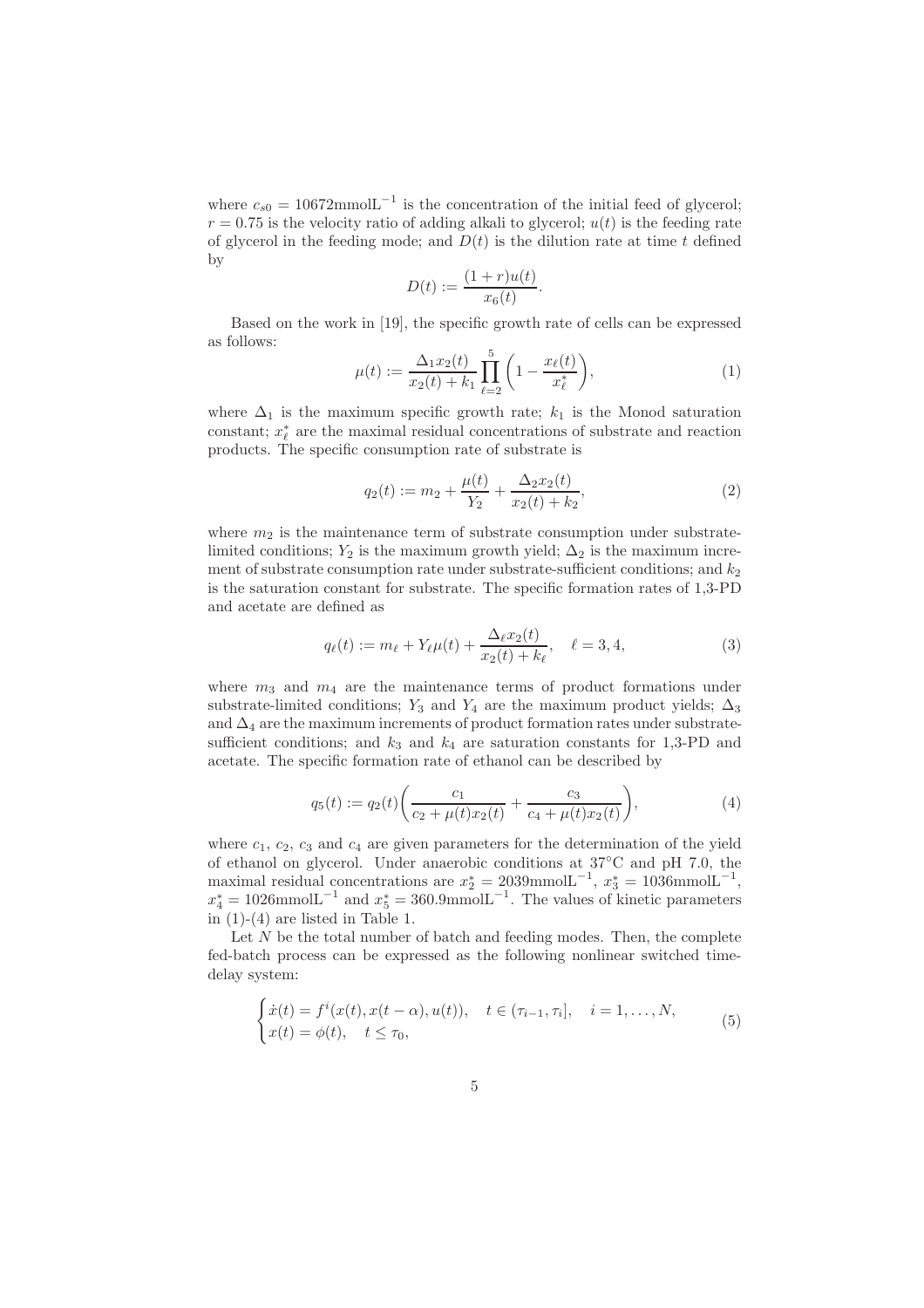Table 1: The values of kinetic parameters in system (1)-(4) [19].

|                | $m$ $\scriptstyle{\rho}$ | Ýφ      |         | $\kappa_{\ell}$ | $c_{\ell}$ |
|----------------|--------------------------|---------|---------|-----------------|------------|
|                |                          |         | 0.8     | 0.28            | 0.025      |
| $\overline{2}$ | 1.927                    | 0.0063  | 6.8489  | 17.7296         | 0.06       |
| 3              | $-3.2819$                | 80.6096 | 10.3687 | 15.50           | 2.81       |
|                | $-0.97$                  | 33.07   | 5.74    | 85.71           | 65.5226    |

where  $x(t) := (x_1(t), x_2(t), x_3(t), x_4(t), x_5(t), x_6(t))^{\top}$  is the state;  $x(t-\alpha)$  is the delayed state;  $u(t)$  is the control function;

$$
f^{2j+1}(x(t), x(t-\alpha), u(t)) := \begin{pmatrix} \mu(t)x_1(t-\alpha) \\ -q_2(t)x_1(t-\alpha) \\ q_3(t)x_1(t-\alpha) \\ q_4(t)x_1(t-\alpha) \\ q_5(t)x_1(t-\alpha) \\ 0, \end{pmatrix}, \quad j = 0, \dots, \left\lfloor \frac{N-1}{2} \right\rfloor;
$$

$$
f^{2j}(x(t), x(t - \alpha), u(t))
$$
  
= 
$$
\begin{pmatrix} \mu(t)x_1(t - \alpha) - D(t)x_1(t) \\ D(t) \left(\frac{c_{s0}}{1+r} - x_2(t)\right) - q_2(t)x_1(t - \alpha) \\ q_3(t)x_1(t - \alpha) - D(t)x_3(t) \\ q_4(t)x_1(t - \alpha) - D(t)x_4(t) \\ q_5(t)x_1(t - \alpha) - D(t)x_5(t) \\ (1+r)u(t) \end{pmatrix}, \quad j = 1, ..., \left\lfloor \frac{N}{2} \right\rfloor;
$$

 $\lfloor \cdot \rfloor$  denotes the floor function;  $\tau_1, \ldots, \tau_{N-1}$ , are switching instants such that  $0 = \tau_0 \leq \tau_1 \leq \cdots \leq \tau_N = t_f$ ;  $t_f$  is the terminal time; and  $\phi : R \to R^6$  is a given history function. Note that the number  $N$  is determined by the terminal time and the state of system (5) does not undergo jumps at the switching instants.

In system (5), the time-delay  $\alpha$  may not be known exactly when the process is optimized, i.e., it can be uncertain. Nevertheless, the nominal time-delay  $\alpha$ can be estimated using experimental data; see, for example [19]. Moreover, the concentrations of biomass, glycerol, reaction products and volume of culture fluid must be restricted to biological meaningful ranges. Hence, define

$$
x(t) \in W := \prod_{\ell=1}^{6} [x_{\ast\ell}, x_{\ell}^*], \quad t \in [0, t_f],
$$
 (6)

where  $x_{*1} = 0.01 \text{gL}^{-1}$ ,  $x_{*2} = 15 \text{mmolL}^{-1}$ ,  $x_{*3} = x_{*4} = x_{*5} = 0 \text{mmolL}^{-1}$  and  $x_{*6} = 4L$  are the lower thresholds for cell growth for biomass, glycerol, 1,3-PD, acetic acid, ethanol and volume of culture fluid, respectively; and  $x_1^*$  =  $6gL^{-1}$ ,  $x_6^* = 6.55L$ ,  $x_2^*$ ,  $x_3^*$ ,  $x_4^*$  and  $x_5^*$  (as used in the formula for  $\mu(t)$ ) are the corresponding upper thresholds.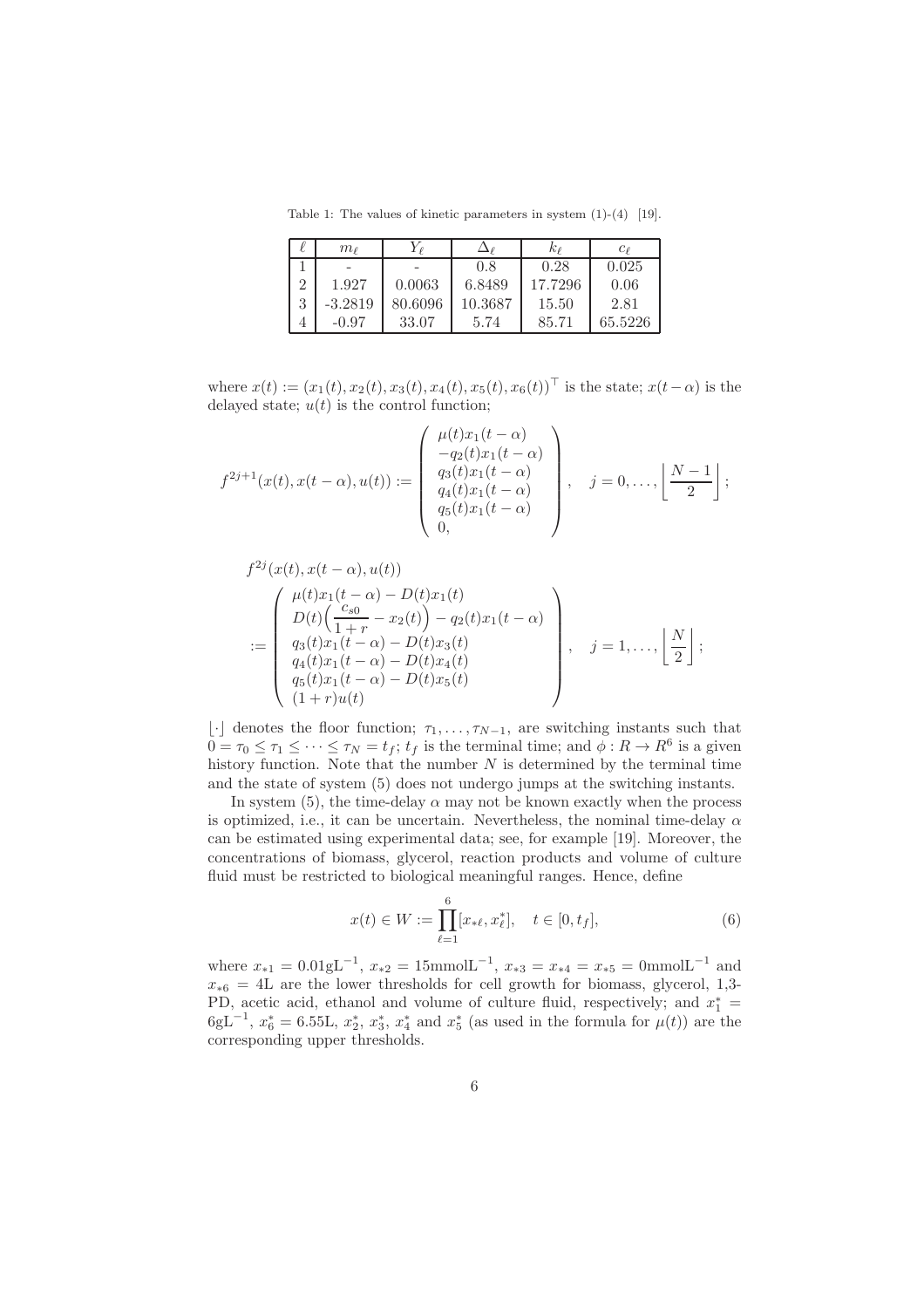#### 3. Robust multi-objective optimal switching control problem

The control variables in the switched time-delay system (5) include the feeding rate of glycerol  $u(t)$ , switching instants  $\tau_i$ ,  $i = 1, \ldots, N-1$ , and the terminal time  $t_f$ . There are maximal and minimal time durations that are spent on each of the batch and feeding modes since biological considerations limit the rate of switching. On this basis, define

$$
\Gamma := \{ (\tau_1, \dots, \tau_{N-1}, t_f)^\top \in R^N | \rho_i \le \tau_i - \tau_{i-1} \le \delta_i, \ i = 1, \dots, N-1, \ \rho_N \le t_f \le \delta_N \}, \tag{7}
$$

where  $\rho_i$  and  $\delta_i$  are lower and upper bounds, respectively. Any  $\tau \in \Gamma$  is called an admissible vector of switching instants and terminal time.

During the batch mode, the feeding rate of glycerol is clearly zero. Moreover, during the feeding mode, the feeding rate of glycerol cannot be unbounded. Thus, define

$$
U_i := \begin{cases} [a_i, b_i], & \text{if } i \text{ is even,} \\ \{0\}, & \text{if } i \text{ is odd,} \end{cases}
$$

where  $a_i > 0$  and  $b_i > 0$  are lower and upper bounds for the feeding rate of glycerol during the ith feeding mode, respectively. Furthermore, we define

$$
\mathcal{U} := \{ u \in L_{\infty}([0, \delta_N], R) | u(t) \in U_i, \ i = 1, ..., N \},
$$
\n(8)

where  $L_{\infty}([0,\delta_N],R)$  is the space of essentially bounded measurable functions from  $[0, \delta_N]$  into R. Any  $u \in \mathcal{U}$  is called an admissible control function. Accordingly, any pair  $(u, \tau) \in \mathcal{U} \times \Gamma$  is called an admissible control pair. Let  $x(\cdot|u, \tau, \alpha)$  denote the unique continuous solution of system (5) corresponding to the admissible control pair  $(u, \tau) \in \mathcal{U} \times \Gamma$  and the nominal time-delay  $\alpha$ .

Suppose that we are given a nominal time-delay  $\alpha$ . The control objective in the fed-batch process is to maximize 1,3-PD productivity and 1,3-PD yield, simultaneously. The 1,3-PD productivity is the ratio between 1,3-PD mass and the process duration:

$$
G_1(u,\tau|\alpha) := \frac{x_3(t_f|u,\tau,\alpha)x_6(t_f|u,\tau,\alpha)}{t_f}.
$$
\n(9)

The 1,3-PD yield is the ratio of the amount of 1,3-PD formed and the amount of substrate consumed:

$$
G_2(u,\tau|\alpha) := \frac{x_3(t_f|u,\tau,\alpha)x_6(t_f|u,\tau,\alpha)}{(x_6(t_f|u,\tau,\alpha) - \phi_6(0))c_{s0}}.
$$
\n(10)

Let

$$
J(u, \tau | \alpha) := (-G_1(u, \tau | \alpha), -G_2(u, \tau | \alpha))^\top
$$
\n(11)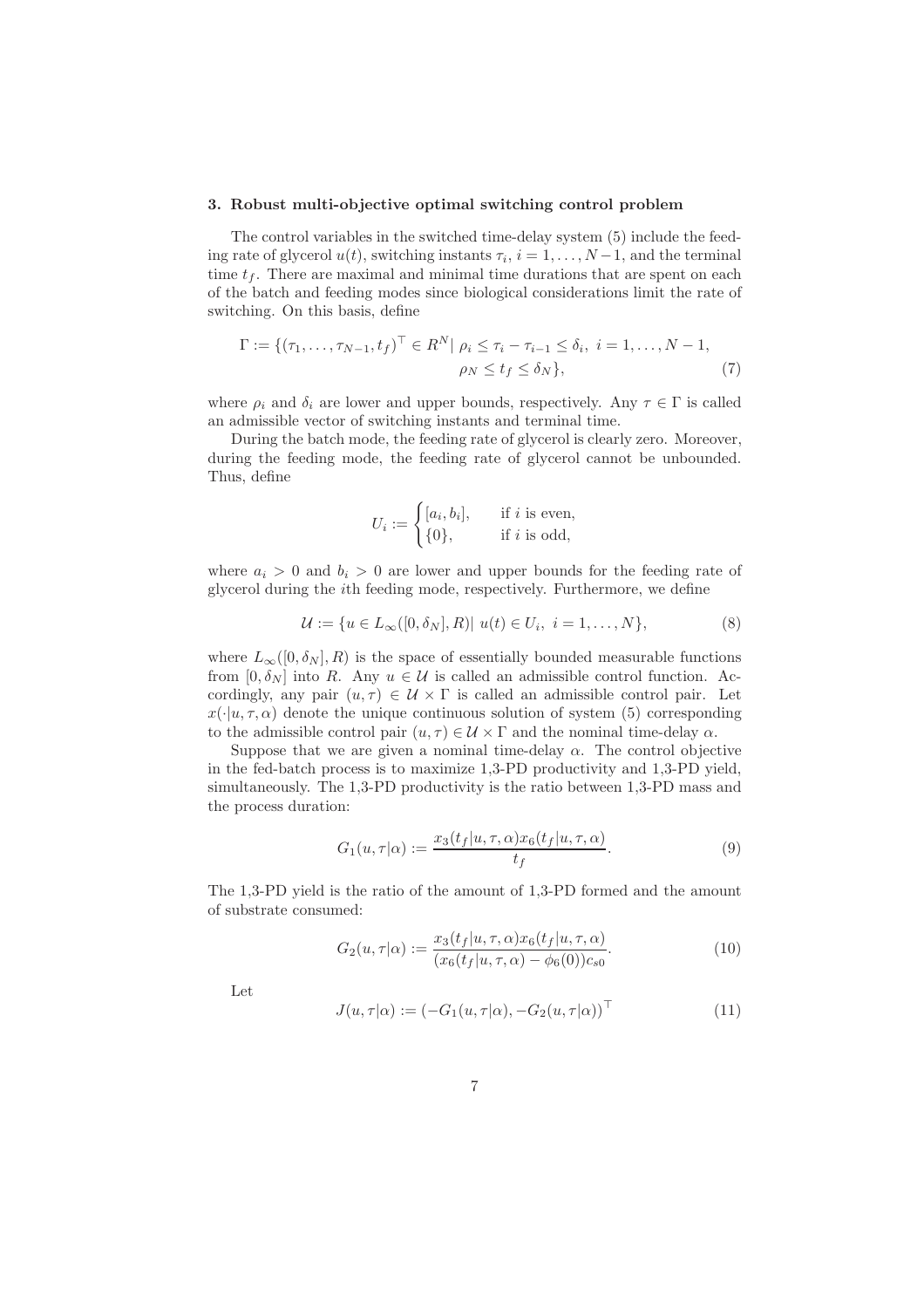be the objective vector to be minimized. Then, taking into consideration of constraints (6), (7) and (8), we present the following MOC problem:

(MOP) min 
$$
J(u, \tau | \alpha)
$$
  
s.t.  $x(t | u, \tau, \alpha) \in W$ ,  $t \in [0, t_f]$ ,  
 $(u, \tau) \in \mathcal{U} \times \Gamma$ .

In (MOP), the optimal control pair is determined under the assumption that the nominal time-delay  $\alpha$  is exact. However, this is usually not the case in practice; the nominal time-delay is only an approximation of the true timedelay. Thus, we consider the following measure of productivity sensitivity with respect to the uncertain time-delay:

$$
G_3(u,\tau|\alpha) := \left(\frac{\partial G_1(u,\tau|\alpha)}{\partial \alpha}\right)^2.
$$
 (12)

Clearly, (12) measures the rate at which productivity changes in response to small change in time-delay. Thus, a low value for productivity sensitivity indicates that the control pair is robust for productivity. Similarly, we present the following measure of yield sensitivity with respect to the uncertain time-delay:

$$
G_4(u, \tau | \alpha) := \left(\frac{\partial G_2(u, \tau | \alpha)}{\partial \alpha}\right)^2.
$$
 (13)

Equation (13) measures the rate at which yield changes in response to small change in time-delay. Likewise, a low value for yield sensitivity implies that the control pair is robust for yield. We now propose the following modified objective vector that simultaneously minimizes (11), (12) and (13):

$$
J^{\beta}(u,\tau|\alpha) := (-G_1(u,\tau|\alpha) + \beta G_3(u,\tau|\alpha), -G_2(u,\tau|\alpha) + \beta G_4(u,\tau|\alpha))^\top, (14)
$$

where  $\beta \geq 0$  is a weight factor.

Thus, our RMOC problem can be stated as:

(RMOP<sup>$$
\beta
$$</sup>) min  $J^{\beta}(u, \tau | \alpha)$   
s.t.  $x(t | u, \tau, \alpha) \in W$ ,  $t \in [0, t_f]$ ,  
 $(u, \tau) \in \mathcal{U} \times \Gamma$ .

Note that  $(RMOP^{\beta})$  becomes (MOP) when the weight factor  $\beta$  is equal to zero.

#### 4. Problem transformation

Problem  $(RMOP^{\beta})$  exhibits two non-standard aspects: (i) the objective vector contains non-standard sensitivity terms; and (ii) the terminal time is free instead of fixed. Thus, it is difficult to solve  $(RMOP^{\beta})$  by numerical optimization algorithms [37, 39]. In the following subsections, we will circumvent these two challenges by problem transformation.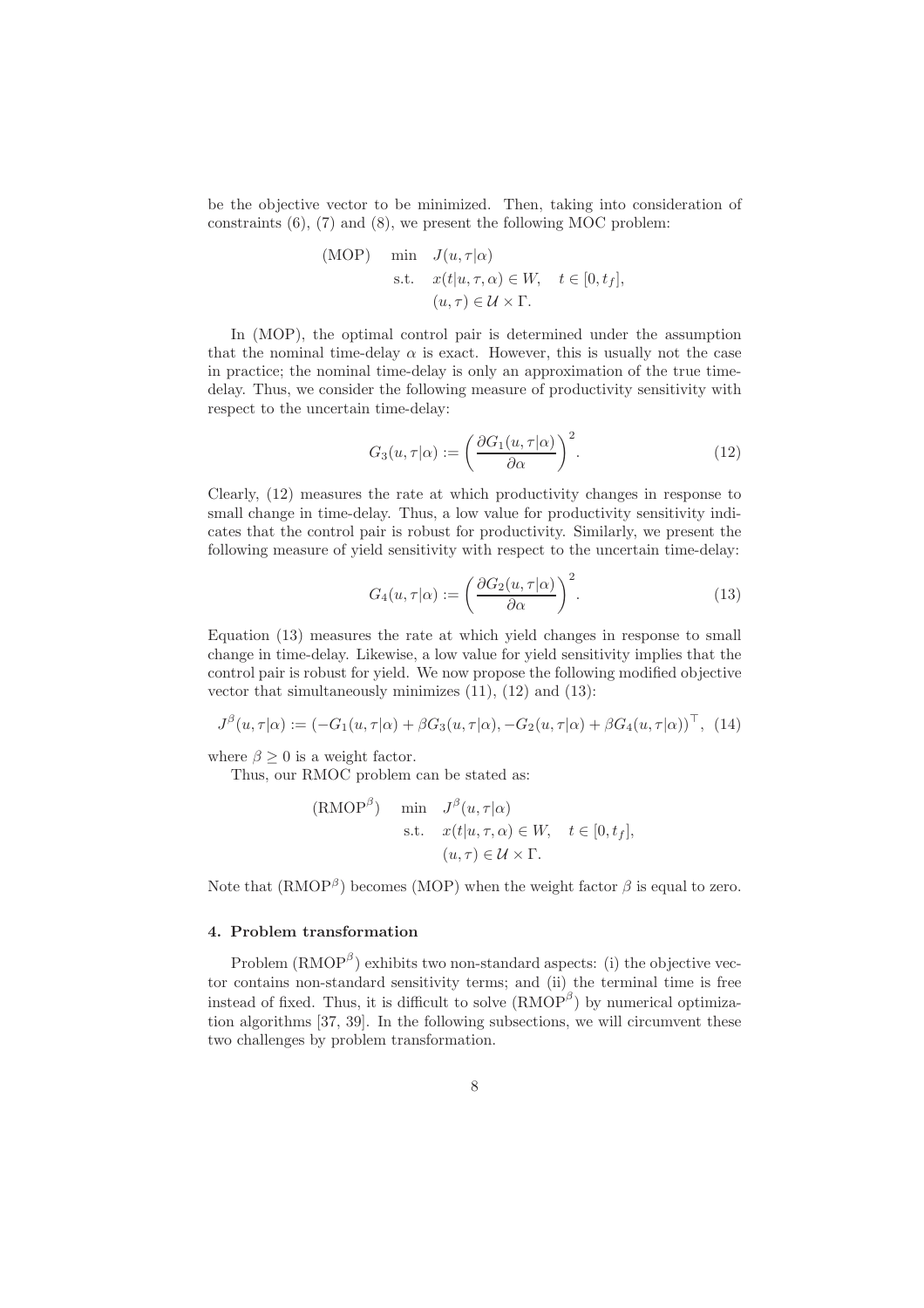## 4.1. Computing sensitivity

Let

$$
\zeta(t|u,\tau,\alpha) := \begin{cases} \dot{\phi}(t), & \text{if } t \leq \tau_0, \\ f^i(x(t),x(t-\alpha),u(t)), & \text{if } t \in (\tau_{i-1},\tau_i], \ i \in \{1,\ldots,N\}. \end{cases}
$$

Obviously, for almost all  $t \in (-\infty, t_f]$ , we have  $\dot{x}(t|u, \tau, \alpha) = \zeta(t|u, \tau, \alpha)$ .

For a given nominal time-delay  $\alpha$ , we consider the following auxiliary timedelay system:

$$
\begin{cases}\n\dot{\varphi}(t) = \frac{\partial f^{i}(x(t), x(t-\alpha), u(t))}{\partial x} \varphi(t) + \frac{\partial f^{i}(x(t), x(t-\alpha), u(t))}{\partial x(t-\alpha)} \\
\times \varphi(t-\alpha) - \frac{\partial f^{i}(x(t), x(t-\alpha), u(t))}{\partial x(t-\alpha)} \zeta(t-\alpha|u, \tau, \alpha), \\
t \in (\tau_{i-1}, \tau_{i}], \quad i = 1, 2, ..., N, \\
\varphi(t) = 0, \quad t \le \tau_{0}.\n\end{cases}
$$
\n(15)

Let  $\varphi(\cdot|u,\tau,\alpha)$  be the unique continuous solution of the auxiliary time-delay system (15) corresponding to the admissible control pair  $(u, \tau) \in \mathcal{U} \times \Gamma$  and the nominal time-delay  $\alpha$ . It can be shown (see, for example [40, 41]) that the state  $x(t|u, \tau, \alpha)$  is differentiable with respect to  $\alpha$  and

$$
\frac{\partial x(t|u,\tau,\alpha)}{\partial \alpha} = \varphi(t|u,\tau,\alpha), \quad t \in (-\infty, t_f]. \tag{16}
$$

On this basis, we obtain the following results which give the sensitivity terms with respect to  $\alpha$ .

**Theorem 1.** Let  $(u, \tau) \in \mathcal{U} \times \Gamma$ . Then, for a given nominal time-delay  $\alpha$ ,

$$
\left(\frac{\partial G_1(u,\tau|\alpha)}{\partial \alpha}\right)^2 = \frac{(\varphi_3(t_f)x_6(t_f) + \varphi_6(t_f)x_3(t_f))^2}{t_f^2},
$$

and

$$
\left(\frac{\partial G_2(u,\tau|\alpha)}{\partial \alpha}\right)^2 = \frac{(\varphi_3(t_f)x_6^2(t_f) - \phi_6(0)(\varphi_3(t_f)x_6(t_f) + \varphi_6(t_f)x_3(t_f)))^2}{(x_6(t_f) - \phi_6(0))^4 c_{s0}^2},
$$

where  $x(t_f) = x(t_f | u, \tau, \alpha)$ ; and  $\varphi(t_f) = \varphi(t_f | u, \tau, \alpha)$ .

**Proof.** Differentiate  $G_1$  and  $G_2$  with respect to  $\alpha$  and then apply equation (16).  $\Box$ 

From Theorem 1, we see that the sensitivity terms of  $G_1$  and  $G_2$  with respect to  $\alpha$  can be computed by solving the auxiliary time-delay system (15) with the switched time-delay system (5), simultaneously. Furthermore, based on Theorem 1, sensitivities (12) and (13) become

$$
\bar{G}_3(u,\tau|\alpha) := \frac{(\varphi_3(t_f)x_6(t_f) + \varphi_6(t_f)x_3(t_f))^2}{t_f^2},\tag{17}
$$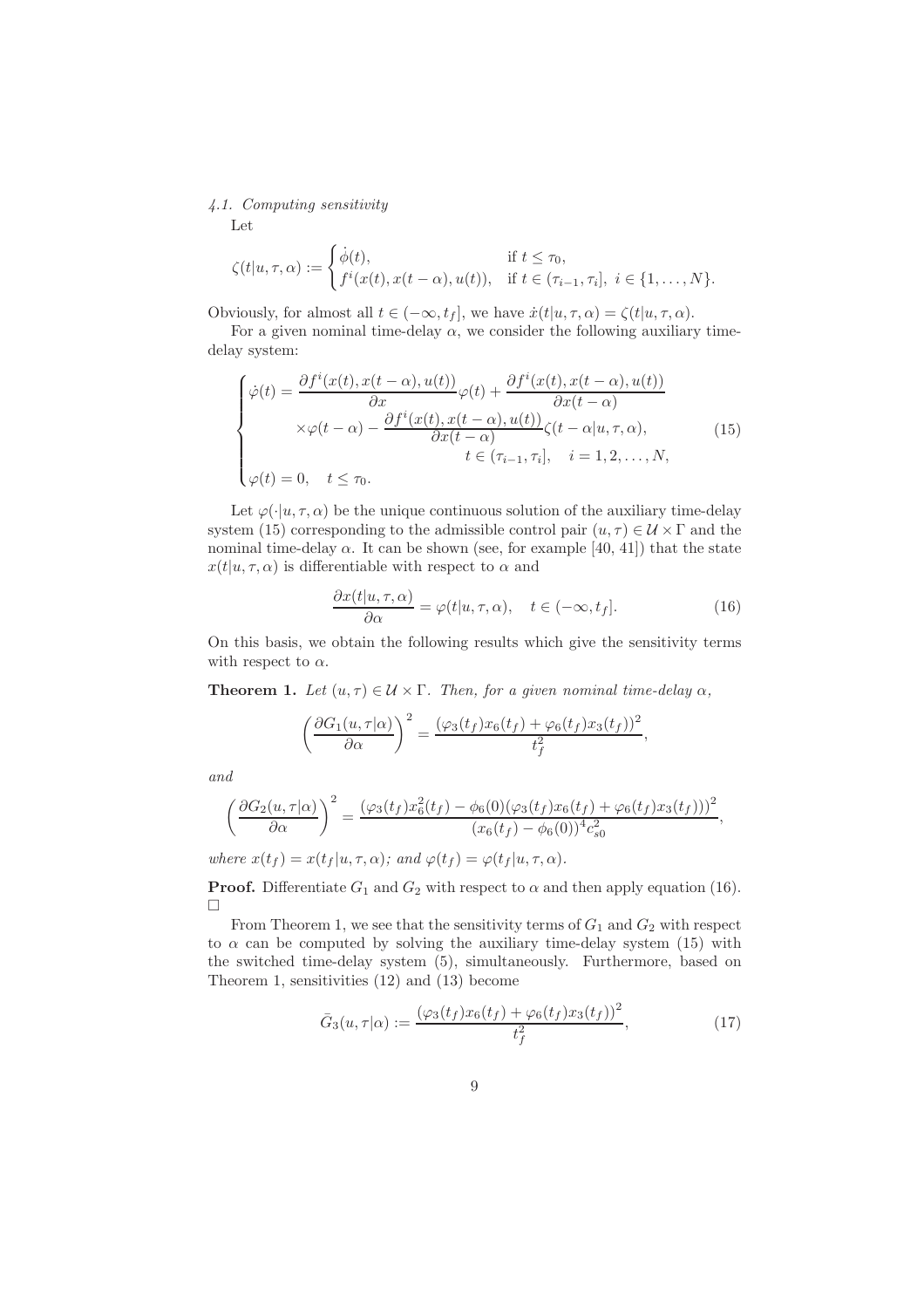$$
\bar{G}_4(u,\tau|\alpha) := \frac{(\varphi_3(t_f)x_6^2(t_f) - \phi_6(0)(\varphi_3(t_f)x_6(t_f) + \varphi_6(t_f)x_3(t_f)))^2}{(x_6(t_f) - \phi_6(0))^{4}c_{s0}^{2}},
$$
(18)

where  $x(t_f) = x(t_f | u, \tau, \alpha)$ ; and  $\varphi(t_f) = \varphi(t_f | u, \tau, \alpha)$ .

## 4.2. Time-scaling transformation

The terminal time  $t_f$  in the switched time-delay system (5) and the auxiliary time-delay system (15) is free, that is, these systems must be integrated over a variable time horizon. For non-delay systems, this difficulty can be overcome by applying the following time-scaling transformation [36] to map interval  $[0, t_f]$ into the fixed interval [0, 1]:

$$
t = t(s) = t_f s,\tag{19}
$$

where  $s \in [0, 1]$  is a new time variable. Clearly,  $s = 0$  corresponds to  $t = 0$ ,  $s = 1$  corresponds to  $t = t_f$ . This transformation is well known in the optimal control of non-delay systems. We now investigate its use for the switched timedelay system (5) and the auxiliary time-delay system (15). Let  $\tilde{x}(s) := x(t_f s)$ ,  $\tilde{u}(s) := u(t_f s)$  and  $\theta_i := \tau_i/t_f$ ,  $i = 1, \ldots, N$ . Under the transformation (19), system (5) is transformed to the following switched time-delay system with fixed terminal time:

$$
\begin{cases}\n\dot{\tilde{x}}(s) = \tilde{f}^i(\tilde{x}(s), \tilde{x}(s - t_f^{-1}\alpha), \tilde{u}(s), t_f), & s \in (\theta_{i-1}, \theta_i], \quad i = 1, \dots, N, \\
\tilde{x}(s) = \tilde{\phi}(s), & s \le \theta_0,\n\end{cases}
$$
\n(20)

where  $\theta_0 = 0$ ;  $\tilde{f}^i(\tilde{x}(s), \tilde{x}(s - t_f^{-1}\alpha), \tilde{u}(s), t_f) := t_f f^i(\tilde{x}(s), \tilde{x}(s - t_f^{-1}\alpha), \tilde{u}(s))$ ; and  $\tilde{\phi}(s) := \phi(t_f s)$ . In addition, constraint (7) becomes

$$
\Theta := \{ \tilde{\theta} = (\theta_1, \dots, \theta_{N-1}, t_f)^\top \in R^N | \tilde{\rho}_i \leq \theta_i - \theta_{i-1} \leq \tilde{\delta}_i, i = 1, \dots, N-1, \}
$$
  

$$
\rho_N \leq t_f \leq \delta_N \},
$$

where  $\tilde{\rho}_i := \rho_i / t_f$ ; and  $\tilde{\delta}_i := \delta_i / t_f$ . For the set defined by (8), it becomes

$$
\tilde{\mathcal{U}} := \{ \tilde{u} \in L_{\infty}([0,1], R) | \tilde{u}(s) \in U_i, i = 1, ..., N \}.
$$
\n(21)

Accordingly, let  $\tilde{\varphi}(s) := \varphi(t_f s)$  and let  $\partial \hat{x}$  denote differentiation with respect to  $\tilde{x}(s - t_f^{-1}\alpha)$ . Then, the auxiliary time-delay system (15) is transformed into an equivalent form given below:

$$
\begin{cases}\n\dot{\tilde{\varphi}}(s) = \frac{\partial \tilde{f}^{i}(\tilde{x}(s), \tilde{x}(s - t_{f}^{-1}\alpha), \tilde{u}(s), t_{f})}{\partial \tilde{x}} \tilde{\varphi}(s) \\
+ \frac{\partial \tilde{f}^{i}(\tilde{x}(s), \tilde{x}(s - t_{f}^{-1}\alpha), \tilde{u}(s), t_{f})}{\partial \tilde{x}} \tilde{\varphi}(s - t_{f}^{-1}\alpha) \\
-t_{f}^{-1} \frac{\partial \tilde{f}^{i}(\tilde{x}(s), \tilde{x}(s - t_{f}^{-1}\alpha), \tilde{u}(s), t_{f})}{\partial \tilde{x}} \tilde{\zeta}(s - t_{f}^{-1}\alpha | \tilde{u}, \tilde{\theta}, \alpha), \\
s \in (\theta_{i-1}, \theta_{i}], \quad i = 1, ..., N,\n\end{cases} (22)
$$

and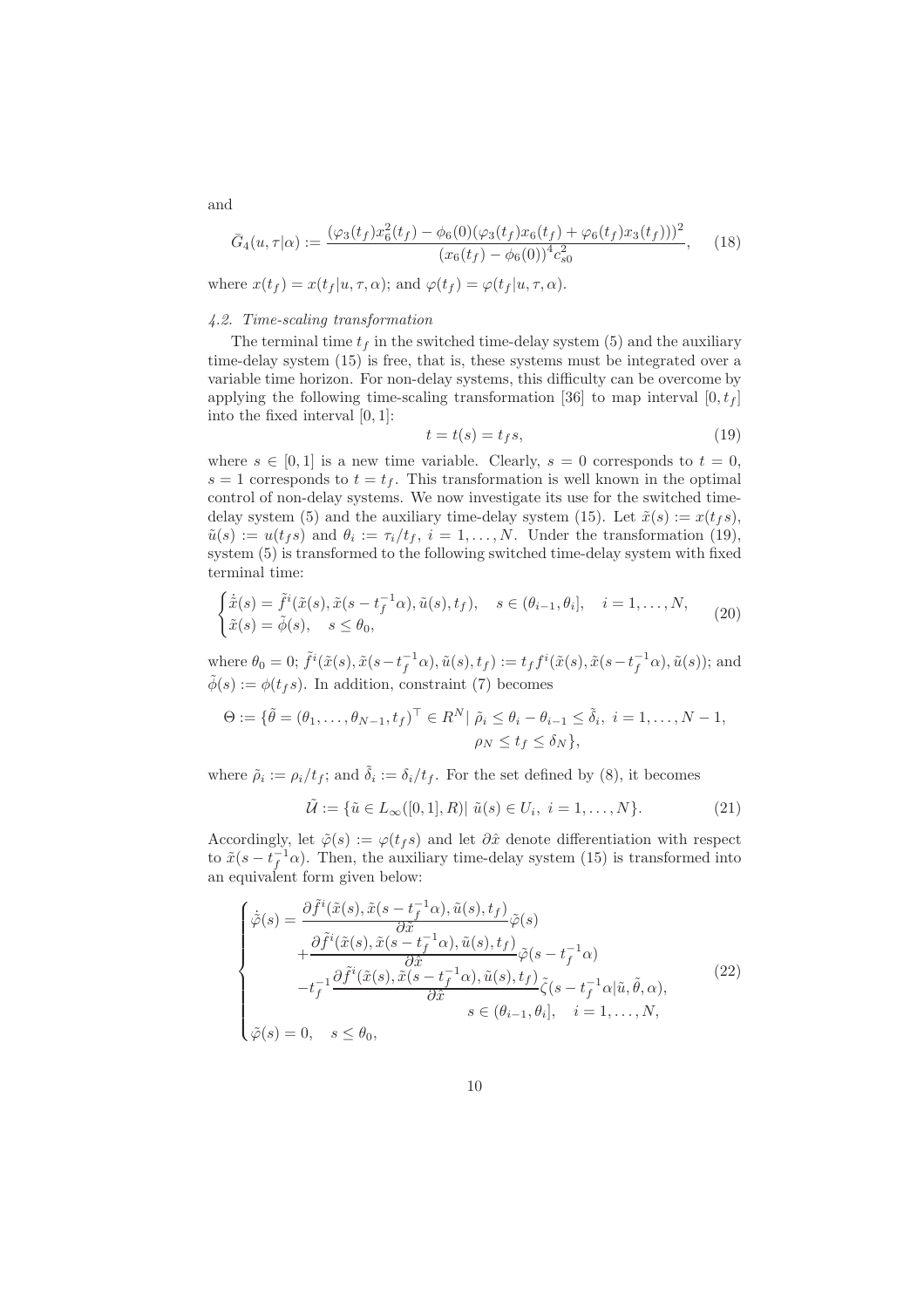where

$$
\tilde{\zeta}(s|\tilde{u}, \tilde{\theta}, \alpha) \n:= \begin{cases}\nt_f \dot{\tilde{\phi}}(s), & \text{if } s \leq \theta_0, \\
\tilde{f}^i(\tilde{x}(s), \tilde{x}(s - t_f^{-1}\alpha), \tilde{u}(s), t_f), & \text{if } s \in (\theta_{i-1}, \theta_i], \ i \in \{1, \dots, N\}.\n\end{cases}
$$

Denote the unique continuous solutions of systems (20) and (22) by  $\tilde{x}(\cdot|\tilde{u}, \tilde{\theta}, \alpha)$ and  $\tilde{\varphi}(\cdot|\tilde{u},\tilde{\theta},\alpha)$  corresponding to the admissible control pair  $(\tilde{u},\tilde{\theta})\in \tilde{\mathcal{U}}\times\Theta$  and the nominal time-delay  $\alpha$  on  $(-\infty, 1]$ . Then, constraint (6) changes to

$$
\tilde{x}(s|\tilde{u}, \tilde{\theta}, \alpha) \in W, \quad s \in [0, 1]. \tag{23}
$$

Moreover, substituting  $\tilde{x}(\cdot|\tilde{u}, \tilde{\theta}, \alpha)$  and  $\tilde{\varphi}(\cdot|\tilde{u}, \tilde{\theta}, \alpha)$  into equations (9), (10), (17) and (18) yields

$$
\tilde{G}_1(\tilde{u}, \tilde{\theta}|\alpha) := \frac{\tilde{x}_3(1)\tilde{x}_6(1)}{t_f},\tag{24}
$$

$$
\tilde{G}_2(\tilde{u}, \tilde{\theta}|\alpha) := \frac{\tilde{x}_3(1)\tilde{x}_6(1)}{(\tilde{x}_6(1) - \tilde{\phi}_6(0))c_{s0}},
$$
\n(25)

$$
\tilde{G}_3(\tilde{u}, \tilde{\theta}|\alpha) := \frac{(\tilde{\varphi}_3(1)\tilde{x}_6(1) + \tilde{\varphi}_6(1)\tilde{x}_3(1))^2}{t_f^2},\tag{26}
$$

and

$$
\tilde{G}_4(\tilde{u}, \tilde{\theta}|\alpha) := \frac{(\tilde{\varphi}_3(1)\tilde{x}_6^2(1) - \tilde{\phi}_6(0)(\tilde{\varphi}_3(1)\tilde{x}_6(1) + \tilde{\varphi}_6(1)\tilde{x}_3(1)))^2}{(\tilde{x}_6(1) - \tilde{\phi}_6(0))^4 c_{s0}^2},
$$
\n(27)

where  $\tilde{x}(1) = \tilde{x}(1|\tilde{u}, \tilde{\theta}, \alpha)$ ; and  $\tilde{\varphi}(1) := \tilde{\varphi}(1|\tilde{u}, \tilde{\theta}, \alpha)$ . Then, objective vector (14) turns into

$$
\tilde{J}^{\beta}(\tilde{u},\tilde{\theta}|\alpha) := (-\tilde{G}_1(\tilde{u},\tilde{\theta}|\alpha) + \beta \tilde{G}_3(\tilde{u},\tilde{\theta}|\alpha), -\tilde{G}_2(\tilde{u},\tilde{\theta}|\alpha) + \beta \tilde{G}_4(\tilde{u},\tilde{\theta}|\alpha))^\top. (28)
$$

As a result,  $(RMOP^{\beta})$  can be stated as the following equivalent problem:

$$
\begin{aligned} \text{(ERMOP}^{\beta}) & \min \quad & \tilde{J}^{\beta}(\tilde{u}, \tilde{\theta} | \alpha) \\ \text{s.t.} \quad & \tilde{x}(s | \tilde{u}, \tilde{\theta}, \alpha) \in W, \quad s \in [0, 1], \\ & (\tilde{u}, \tilde{\theta}) \in \tilde{\mathcal{U}} \times \Theta. \end{aligned}
$$

Obviously,  $(ERMOP^{\beta})$  is a MOC problem with the terminal state cost and the fixed terminal time.

#### 5. Numerical solution method

In this section, we will develop a numerical solution method combining a modified NBI with a single-objective optimal control solver to solve  $(ERMOP^{\beta})$ .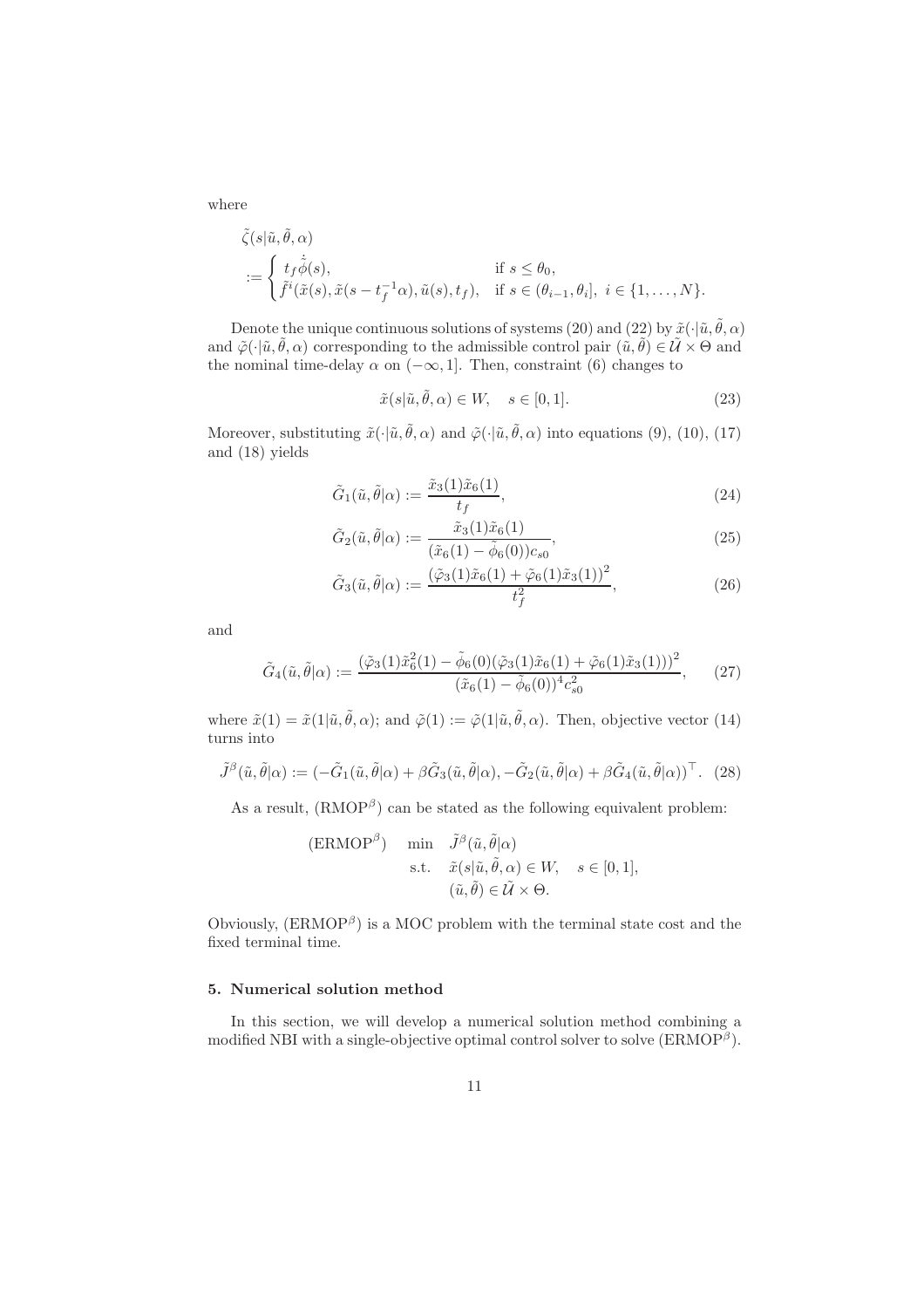#### 5.1. Modified normal boundary intersection

NBI method is one of the multi-objective optimization approaches developed in [42]. This approach is a powerful algorithm for producing an evenly distributed points in Pareto set and it is also proved that the method is independent of the relative scales of the objective functions [31].

Each objective function has a minimum value in its objective space called individual minima. This value is obtained independently by minimizing the following SOC problem:

$$
\begin{array}{ll}\n\text{(ERMOP}_{k}^{\beta}) & \text{min} \quad \tilde{J}_{k}^{\beta}(\tilde{u}, \tilde{\theta} | \alpha), \quad k \in \{1, 2\} \\
& \text{s.t.} \quad \tilde{x}(s | \tilde{u}, \tilde{\theta}, \alpha) \in W, \quad s \in [0, 1], \\
& (\tilde{u}, \tilde{\theta}) \in \tilde{U} \times \Theta,\n\end{array} \tag{29}
$$

where  $\tilde{J}_k^{\beta}$  is the kth component of the vector objective  $\tilde{J}^{\beta}$ . The obtained minima points for each objective function form important boundary points of the Pareto set, which is called the convex hull individual minima (CHIM). Utopia point is defined as the vector containing individual minima for each objective function (29):

$$
\tilde J^{\beta*} := (\tilde J_1^\beta(\tilde u^{1*}, \tilde\theta^{1*}|\alpha), \tilde J_2^\beta(\tilde u^{2*}, \tilde\theta^{2*}|\alpha))^\top,
$$

where  $(\tilde{u}^{1*}, \tilde{\theta}^{1*})$  and  $(\tilde{u}^{2*}, \tilde{\theta}^{2*})$  are the minimizers of the objectives  $\tilde{J}_1^{\beta}$  and  $\tilde{J}_2^{\beta}$ , respectively. Then, the pay-off matrix  $\Phi$  is defined as

$$
\Phi := \begin{bmatrix} 0 & \tilde{J}_1^{\beta}(\tilde{u}^{1*}, \tilde{\theta}^{1*}|\alpha) - \tilde{J}_2^{\beta}(\tilde{u}^{2*}, \tilde{\theta}^{2*}|\alpha) & \tilde{J}_1^{\beta}(\tilde{u}^{1*}, \tilde{\theta}^{1*}|\alpha) \\ \tilde{J}_2^{\beta}(\tilde{u}^{1*}, \tilde{\theta}^{1*}|\alpha) - \tilde{J}_2^{\beta}(\tilde{u}^{2*}, \tilde{\theta}^{2*}|\alpha) & 0 \end{bmatrix}.
$$
 (30)

Let  $\omega := (\omega_1, \omega_2)^\top$  be a vector such that  $\omega_1 + \omega_2 = 1$  with  $\omega_1, \omega_2 \geq 0$ .  $\Phi \omega$ describes a point in the CHIM. Moreover, let  $e := (1,1)^\top$  be the unit vector to CHIM.  $-\Phi e$  defines the quasi-normal to the CHIM pointing towards the origin. The rationale behind the original NBI method is that the intersection point between the boundary of the objective space and the quasi-normal pointing towards the origin emanating from any point in the CHIM is expected to be Pareto optimal. Hereto, the multi-objective optimization problem is reformulated to maximize the distance from a point on the CHIM along the quasi-normal through this point, without violating the original constraints. Technically, this requirement of lying on the quasi-normal introduces additional equality constraints. Therefore,  $(ERMOP^{\beta})$  can be reformulated as the following parametric SOC problem by the original NBI method:

(ERMOP<sup>β</sup><sub>oNBI</sub>) 
$$
\max \nu
$$
  
s.t.  $\Phi \omega - \nu \Phi e = \tilde{J}^{\beta}(\tilde{u}, \tilde{\theta}|\alpha) - \tilde{J}^{\beta*},$   
 $\tilde{x}(s|\tilde{u}, \tilde{\theta}, \alpha) \in W, \quad s \in [0, 1],$   
 $(\tilde{u}, \tilde{\theta}) \in \tilde{U} \times \Theta.$ 

The main problem with the original NBI method is that it may return non-Pareto optimal points. The method aims at getting boundary points rather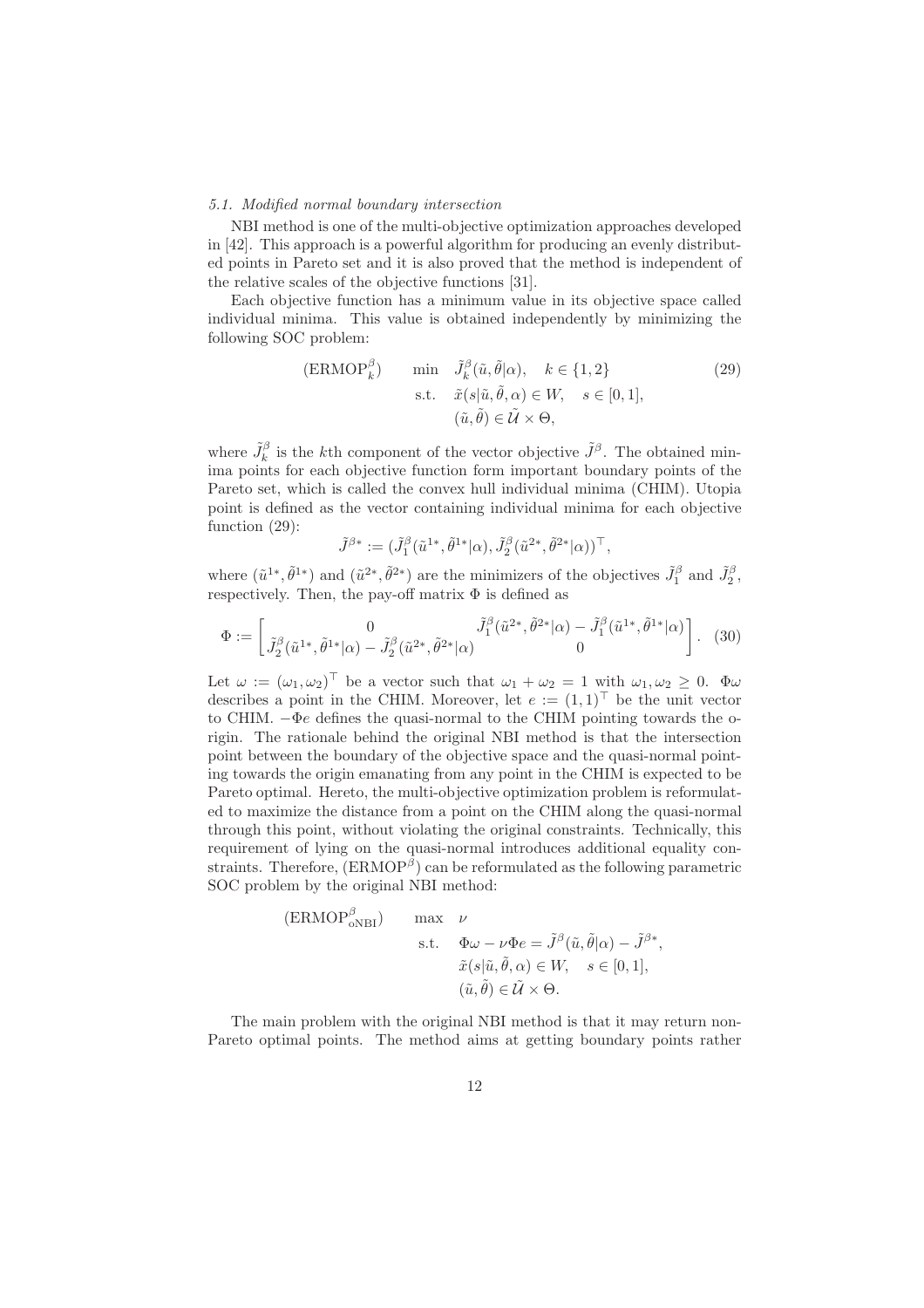than Pareto-optimal points. Pareto-optimal points are a subset of boundary points and, therefore, these obtained points may or may not be Pareto-optimal points. Using the concept of the goal attainment approach [43], we present a modified NBI method in which the following parametric SOC problem is solved:

(ERMOP<sup>$$
\beta
$$</sup>  
\ns.t.  $\Phi \omega - \nu \Phi e \ge \tilde{J}^{\beta}(\tilde{u}, \tilde{\theta}|\alpha) - \tilde{J}^{\beta*}$ ,  
\n $\tilde{x}(s|\tilde{u}, \tilde{\theta}, \alpha) \in W, \quad s \in [0, 1],$   
\n $(\tilde{u}, \tilde{\theta}) \in \tilde{\mathcal{U}} \times \Theta.$ 

This change in formulation increases the feasible space so as to check for points which dominate the points on the CHIM. By a similar argument as given for Lemma 1 in [44], it can be shown that if  $(\nu^*, \tilde{u}^*, \tilde{\theta}^*)$  is an optimal solution of  $(\text{ERMOP}^{\beta}_{mNBI})$  then  $(\tilde{u}^*, \tilde{\theta}^*)$  is weakly efficient for  $(\text{ERMOP}^{\beta})$ . Moreover, a Pareto filter is designed to remove all non-global Pareto points whose definitions are given in [45]. This filter works by comparing a point in the Pareto set with every other generated point. If a point is not globally Pareto, then it is eliminated.

#### 5.2. Single-objective optimal control solver

A sequence of resulting SOC problems must be solved when applying the modified NBI strategy. In this subsection, we shall develop a gradient-based single-objective optimal control solver combining the control parameterization method with a constraint transcription technique.

#### 5.2.1. Control parameterization

The control parameterization method involves approximating the control by a linear combination of basis functions, thereby yielding an approximate optimization problem with a finite number of decision variables. Here, we focus on piecewise-constant basis functions, as these are the most widely used in practice. Other basis functions can be handled similarly; see, for example [37].

For each  $p_i \geq 1, i \in \{1, \ldots, N\}$ , let the time subinterval  $[\theta_{i-1}, \theta_i]$  be partitioned into  $n_{p_i}$  subintervals with  $n_{p_i} + 1$  partition points denoted by

$$
\theta_0^{p_i}, \ldots, \theta_{n_{p_i}}^{p_i}, \ \theta_0^{p_i} = \theta_{i-1}, \ \theta_{n_{p_i}}^{p_i} = \theta_i, \text{ and } \theta_{l-1}^{p_i} < \theta_l^{p_i}.
$$

Let  $n_{p_i}$  be chosen such that  $n_{p_i+1} \geq n_{p_i}$ . With piecewise-constant basis functions, the control  $\tilde{u}$  is approximated as follows:

$$
\tilde{u}(s) \approx \tilde{u}^p(s) = \sigma^{p_i, l}, \ s \in (\theta^{p_i}_{l-1}, \theta^{p_i}_{l}], \ l = 1, \ldots, n_{p_i}, \ i = 1, \ldots, N,
$$

where  $\sigma^{p_i,l}$  is the value of the control on the *l*th subinterval of  $(\theta_{i-1}, \theta_i]$  which is to be chosen optimally. The approximate piecewise-constant control can be written as follows:

$$
\tilde{u}^p(s|\sigma^p, \tilde{\theta}) := \sum_{i=1}^N \sum_{l=1}^{n_{p_i}} \sigma^{p_i, l} \chi_{(\theta^{p_i}_{l-1}, \theta^{p_i}_l]}(s), \quad s \in [0, 1],
$$
\n(31)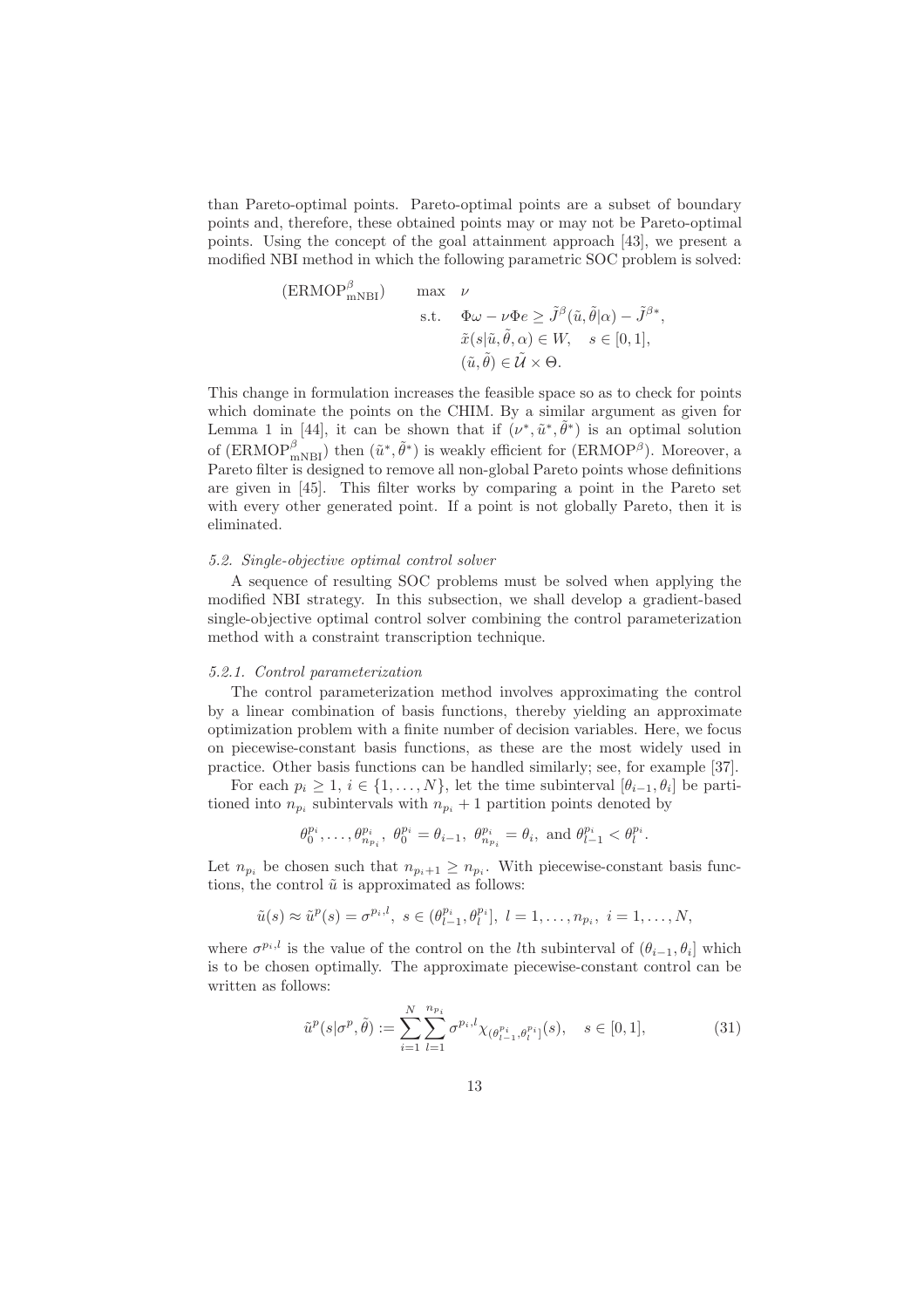where

$$
\sigma^p := ((\sigma^{p_1})^\top, \ldots, (\sigma^{p_N})^\top)^\top
$$

with  $\sigma^{p_i} := (\sigma^{p_i,1}, \ldots, \sigma^{p_i, n_{p_i}})^\top$ ; and for interval  $I, \chi_I : R \to R$  is the characteristic function defined by

$$
\chi_I(s) := \begin{cases} 1, & \text{if } s \in I, \\ 0, & \text{if } s \notin I. \end{cases}
$$

From (21), we obtain the following bound constraints on  $\sigma^p$ :

$$
\sigma^{p_i, l} \in U_i, \quad l = 1, \dots, n_{p_i}, \ i = 1, \dots, N. \tag{32}
$$

Let  $\Xi^p$  denote the set of all  $\sigma^p$  satisfying constraint (32).

Substituting (31) into system (20) yields

$$
\begin{cases}\n\dot{\tilde{x}}(s) = \tilde{f}^i(\tilde{x}(s), \tilde{x}(s - t_f^{-1}\alpha), \sigma^{p_i, l}, t_f), & s \in (\theta_{l-1}^{p_i}, \theta_l^{p_i}], \\
l = 1, \dots, n_{p_i}, & i = 1, \dots, N,\n\end{cases}
$$
\n(33)

Furthermore, substituting (31) into the auxiliary time-delay system (22) gives

$$
\begin{cases}\n\dot{\tilde{\varphi}}(s) = \frac{\partial \tilde{f}^{i}(\tilde{x}(s), \tilde{x}(s - t_{f}^{-1}\alpha), \sigma^{p_{i},l}, t_{f})}{\partial \tilde{x}} \tilde{\varphi}(s) \\
+ \frac{\partial \tilde{f}^{i}(\tilde{x}(s), \tilde{x}(s - t_{f}^{-1}\alpha), \sigma^{p_{i},l}, t_{f})}{\partial \hat{x}} \tilde{\varphi}(s - t_{f}^{-1}\alpha) \\
-t_{f}^{-1} \frac{\partial \tilde{f}^{i}(\tilde{x}(s), \tilde{x}(s - t_{f}^{-1}\alpha), \sigma^{p_{i},l}, t_{f})}{\partial \hat{x}} \tilde{\zeta}^{p}(s - t_{f}^{-1}\alpha | \sigma^{p}, \tilde{\theta}, \alpha), \\
s \in (\theta_{l-1}^{p_{i}}, \theta_{l}^{p_{i}}], \quad l = 1, \ldots, n_{p_{i}}, \quad i = 1, 2, \ldots, N, \\
\tilde{\varphi}(s) = 0, \quad s \leq \theta_{0},\n\end{cases} (34)
$$

where

$$
\tilde{\zeta}^p(s|\sigma^p, \tilde{\theta}, \alpha)
$$
  
:= 
$$
\begin{cases} t_f \dot{\tilde{\phi}}(s), & \text{if } s \le \theta_0, \\ \tilde{f}^i(\tilde{x}(s), \tilde{x}(s - t_f^{-1}\alpha), \sigma^p, t_f), & \text{if } s \in (\theta_{i-1}, \theta_i], \ i \in \{1, \dots, N\}. \end{cases}
$$
(35)

Let  $\tilde{x}^p(\cdot|\sigma^p, \tilde{\theta}, \alpha)$  and  $\tilde{\varphi}^p(\cdot|\sigma^p, \tilde{\theta}, \alpha)$  be the unique continuous solutions of systems (33) and (34) corresponding to the parameterized control pair  $(\sigma^p, \tilde{\theta}) \in$  $\Xi^p \times \Theta$  and the nominal time-delay  $\alpha$ . Then, constraint (23) becomes

$$
\tilde{x}^p(s|\sigma^p, \tilde{\theta}, \alpha) \in W, \quad s \in [0, 1].
$$
\n(36)

The objective vector (28) changes to

$$
\tilde{J}^{\beta,p}(\sigma^p, \tilde{\theta}|\alpha) \n:= (-\tilde{G}_1^p(\sigma^p, \tilde{\theta}|\alpha) + \beta \tilde{G}_3^p(\sigma^p, \tilde{\theta}|\alpha), -\tilde{G}_2^p(\sigma^p, \tilde{\theta}|\alpha) + \beta \tilde{G}_4^p(\sigma^p, \tilde{\theta}|\alpha))^\top, \tag{37}
$$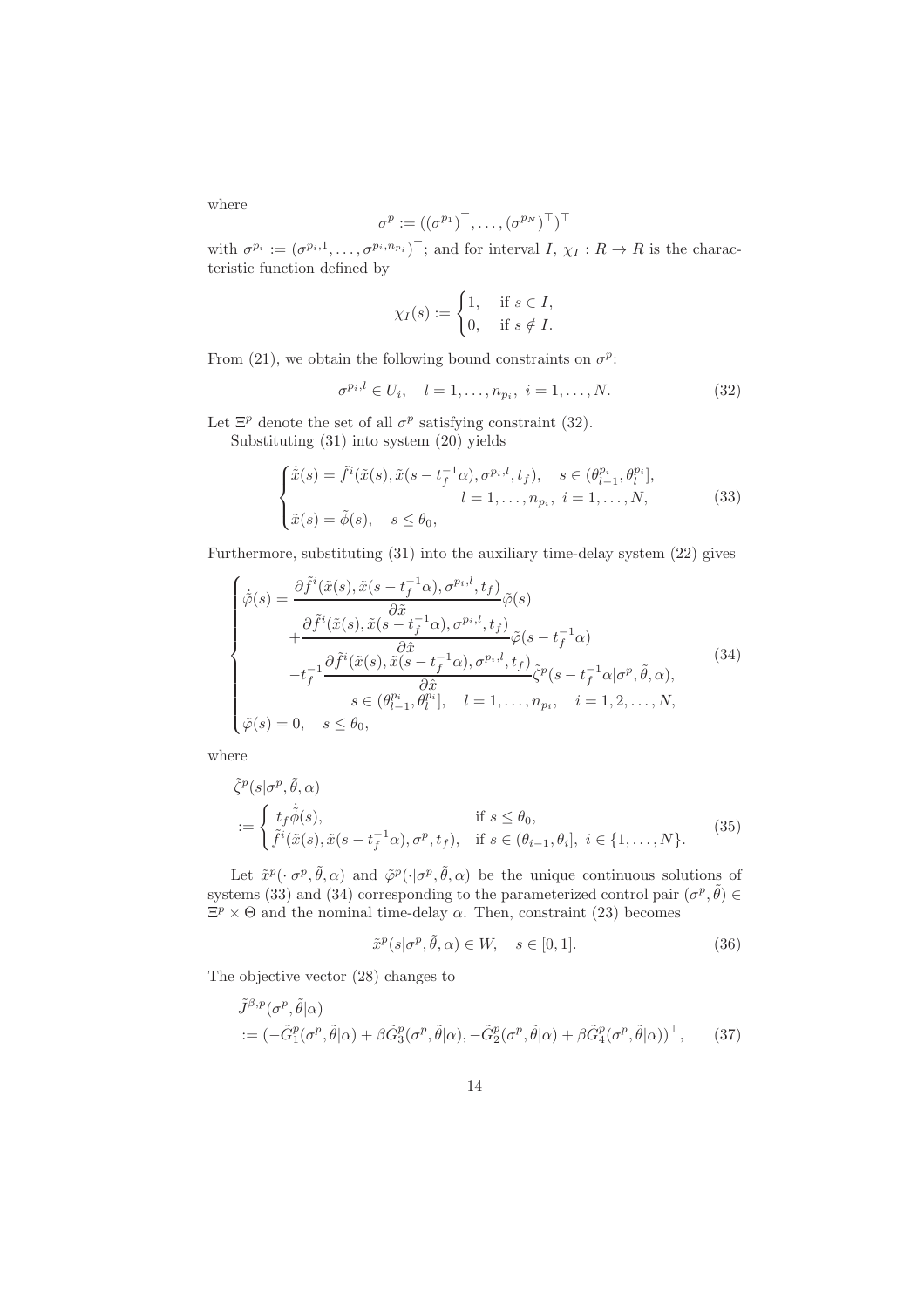where  $\tilde{G}_1^p$ ,  $\tilde{G}_2^p$ ,  $\tilde{G}_3^p$  and  $\tilde{G}_4^p$  are obtained by substituting the solutions  $\tilde{x}^p$  and  $\tilde{\varphi}^p$ into equations  $(24)$ ,  $(25)$ ,  $(26)$  and  $(27)$ , respectively.

Thus, by the control parameterization technique,  $(\text{ERMOP}^{\beta}_{mNBI})$  can be approximated by the following parameter optimization problem:

$$
(\text{ERMOP}^{\beta,p}_{\text{mNBI}}) \qquad \text{max} \quad \nu \tag{38}
$$

s.t. 
$$
\Phi^p \omega - \nu \Phi^p e \ge \tilde{J}^{\beta, p}(\sigma^p, \tilde{\theta} | \alpha) - \tilde{J}^{\beta, p*},
$$
 (39)  

$$
\tilde{x}^p(s | \sigma^p, \tilde{\theta}, \alpha) \in W, \quad s \in [0, 1],
$$
  

$$
(\sigma^p, \tilde{\theta}) \in \Xi^p \times \Theta,
$$

where  $(\sigma^{p1*}, \tilde{\theta}^{1*})$  and  $(\sigma^{p2*}, \tilde{\theta}^{2*})$  are the minimizers of the objectives  $\tilde{J}_1^{\beta,p}$  and  $\tilde{J}_2^{\beta,p}$ , respectively;  $\tilde{J}^{\beta,p*} := (\tilde{J}_1^{\beta,p}(\sigma^{p1*},\tilde{\theta}^{1*}|\alpha), \tilde{J}_2^{\beta,p}(\sigma^{p2*},\tilde{\theta}^{2*}|\alpha))^\top$ ; and  $\Phi^p$  is obtained by replacing  $(\tilde{u}^{1*}, \tilde{u}^{2*})$  in (30) with  $(\sigma^{p1*}, \sigma^{p2*})$ .

#### 5.2.2. Constraint transcription

In essence, constraint (36) is a continuous state inequality constraint. This type of constraint often arises in many real-world applications [46, 47]. Notwithstanding, it is difficult to deal with such constraints in the numerical computation. To achieve this, an integral penalty method [48], an equivalent end-point constraints method [49] and an exact penalty method [50] were introduced. However, a common characteristic of all these techniques is that the penalty terms or end-point constraints introduced have zero gradients with respect to optimization variables at the optimal solution. This, in turn, can result in a reduced convergence rate near the optimal solution. We will apply a constraint transcription technique [38] to approximate constraint (36) by a sequence of constraints in canonical form.

Let

$$
h_{\ell}(\tilde{x}^p(s|\sigma^p, \tilde{\theta}, \alpha)) := x_{\ell}^* - \tilde{x}_{\ell}^p(s|\sigma^p, \tilde{\theta}, \alpha),
$$
  
\n
$$
h_{6+\ell}(\tilde{x}^p(s|\sigma^p, \tilde{\theta}, \alpha)) := \tilde{x}_{\ell}(s|\sigma^p, \tilde{\theta}, \alpha) - x_{*\ell}, \quad \ell = 1, ..., 6.
$$

Then, constraint (36) can be transformed into the following canonical equality constraint:

$$
\sum_{i=1}^{12} \int_0^1 \min\{0, h_i(\tilde{x}^p(s|\sigma^p, \tilde{\theta}, \alpha))\} ds = 0.
$$
 (40)

However, (40) is a non-smooth constraint since  $\min\{0, \cdot\}$  is non-differentiable at the origin. Thus, gradient-based optimization methods, such as sequential quadratic programming (SQP) [51], will typically struggle to handle this constraint. As a result, we consider the following smooth approximation of the function  $\min\{0, \cdot\}$ :

$$
\min\{0,\eta\} \approx \pi_{\epsilon}(\eta) := \begin{cases} \eta, & \text{if } \eta < -\epsilon, \\ -( \eta - \epsilon)^2/4\epsilon, & \text{if } -\epsilon \le \eta \le \epsilon, \\ 0, & \text{otherwise,} \end{cases}
$$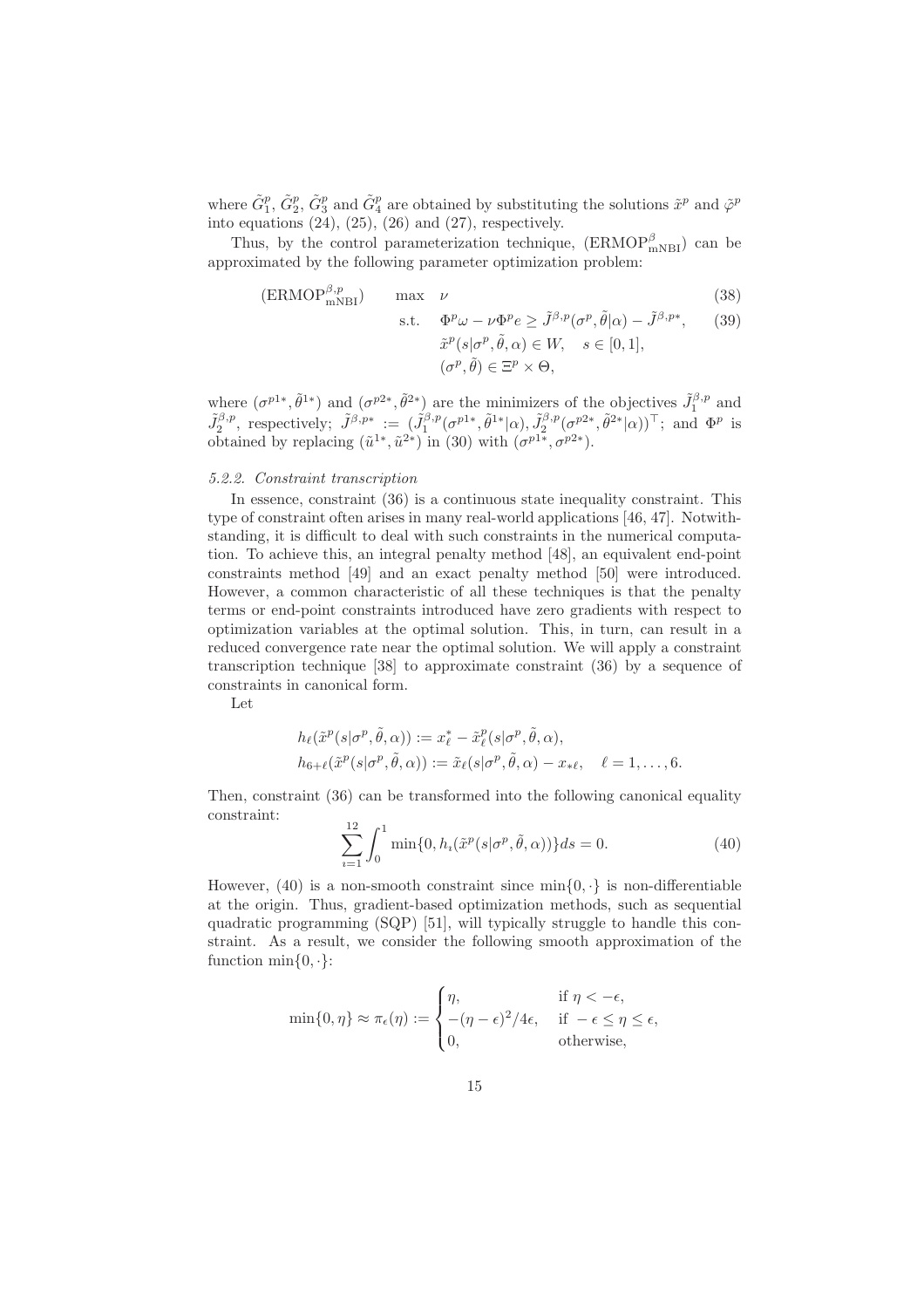where  $\epsilon > 0$  is an adjustable parameter. It is easy to verify that  $\pi_{\epsilon}$  is continuously differentiable and non-positive. Substituting  $\min\{0, \eta\} \approx \pi_{\epsilon}(\eta)$  into the left-hand side of (40) gives the following constraint:

$$
\sum_{i=1}^{12} \int_0^1 \pi_{\epsilon}(h_i(\tilde{x}^p(s|\sigma^p, \tilde{\theta}, \alpha)))ds = 0.
$$
 (41)

However, this constraint is not suitable for numerical computation since it does not satisfy the linear independence constraint qualification—a fundamental condition required for the convergence of nonlinear programming algorithms. Therefore, we further approximate (41) by

$$
H^{\epsilon,\gamma}(\sigma^p, \tilde{\theta}|\alpha) := \gamma + \sum_{i=1}^{12} \int_0^1 \pi_{\epsilon}(h_i(\tilde{x}^p(s|\sigma^p, \tilde{\theta}, \alpha)))ds \ge 0,
$$
 (42)

where  $\gamma > 0$  is an adjustable parameter. Replacing (36) in (ERMOP $_{\rm mNBI}^{p}$ ) with (42) yields standard nonlinear programming problems. In addition, it can be shown, as in [38], that for each  $\epsilon > 0$ , there exists a corresponding  $\gamma(\epsilon) > 0$ such that whenever  $0 < \gamma < \gamma(\epsilon)$ , constraint (42) implies constraint (36). From the results in [38], we see that  $\epsilon$  and  $\gamma$  are closely related to each other. At the solution of a particular problem, if a constraint is active over a large fraction of time horizon, then it appears that  $\gamma = O(\epsilon)$  should be chosen. On the other hand, if the constraint is active only over a very small fraction of time horizon, then  $\gamma = O(\epsilon^2)$ .

#### 5.2.3. Gradient formulas

To solve each of the resulting SOC problems using the control parameterization in conjunction with the constraint transcription technique in the previous Subsections 5.2.1 and 5.2.2, we need to solve a sequence of standard nonlinear programming problems using optimization methods. Among various optimization techniques, a gradient-based optimization, such as SQP, is much more efficient [38]. For this, we need the gradients of the objective vector (37) and constraint function (42) with respect to  $\sigma^p$  and  $\tilde{\theta}$ . These gradients are presented in the following theorems whose proofs are similar to those given for Theorems 1-3 in [36]. Note that, in the sequel, we will use  $\partial \bar{x}$  to denote differentiation with respect to  $\tilde{x}(s+t_f^{-1}\alpha)$ 

First, define

$$
\hat{f}^{i,l}(s|\sigma^p, \tilde{\theta}, \alpha) := \tilde{f}^i(\tilde{x}^p(s|\sigma^p, \tilde{\theta}, \alpha), \tilde{x}^p(s - t_f^{-1}\alpha|\sigma^p, \tilde{\theta}, \alpha), \sigma^{p_i, l}, t_f),
$$
\n
$$
\psi(s|\sigma^p, \tilde{\theta}, \alpha)
$$
\n(43)

$$
:= \begin{cases} 0, & \text{if } s \leq \theta_0, \\ \bar{f}^{i,l}(s|\sigma^p, \tilde{\theta}, \alpha), & \text{if } s \in (\theta_{l-1}^{p_i}, \theta_l^{p_i}], \ l \in \{1, \dots, n_{p_i}\}, \ i \in \{1, \dots, N\}, \end{cases} (44)
$$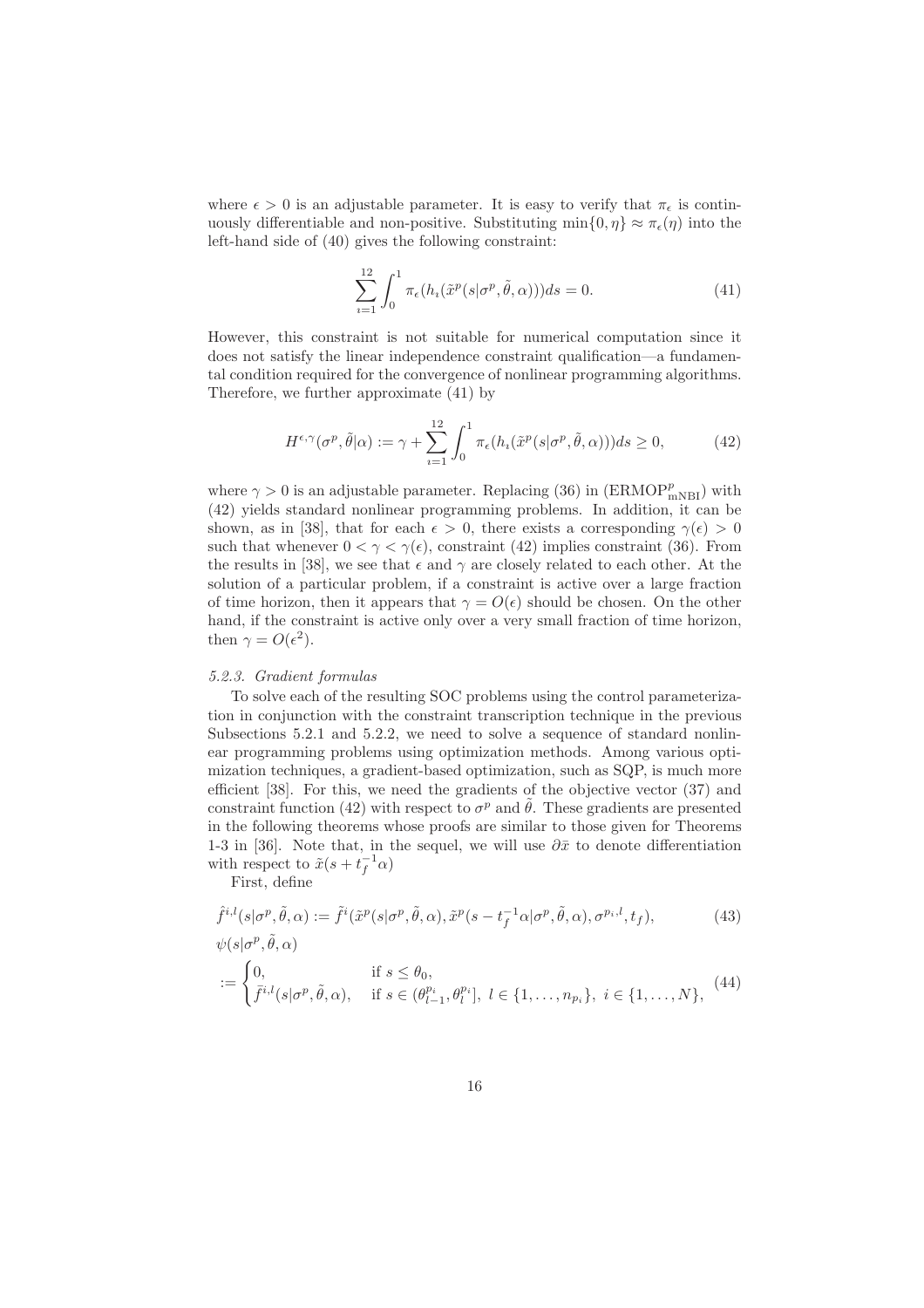$$
\varpi(s|\sigma^p, \tilde{\theta}, \alpha)
$$
  
:= 
$$
\begin{cases} t_f \frac{d^2 \phi(s)}{ds^2}, & \text{if } s \le \theta_0, \\ \vartheta(s|\sigma^p, \tilde{\theta}, \alpha) & \text{if } s \in (\theta_{l-1}^{p_i}, \theta_l^{p_i}], \ l \in \{1, \dots, n_{p_i}\}, \ i \in \{1, \dots, N\}, \end{cases}
$$
(45)

where

$$
\bar{f}^{i,l}(s|\sigma^p, \tilde{\theta}, \alpha) \n= \frac{\partial \hat{f}^{i,l}(s|\sigma^p, \tilde{\theta}, \alpha)}{\partial \tilde{x}} \tilde{\varphi}^p(s|\sigma^p, \tilde{\theta}, \alpha) + \frac{\partial \hat{f}^{i,l}(s|\sigma^p, \tilde{\theta}, \alpha)}{\partial \hat{x}} \tilde{\varphi}^p(s - t_f^{-1} \alpha|\sigma^p, \tilde{\theta}, \alpha) \n- t_f^{-1} \frac{\partial \hat{f}^{i,l}(s|\sigma^p, \tilde{\theta}, \alpha))}{\partial \hat{x}} \tilde{\zeta}^p(s - t_f^{-1} \alpha|\sigma^p, \tilde{\theta}, \alpha);
$$
\n(46)

and

$$
\begin{aligned} &\vartheta(s|\sigma^{p},\tilde{\theta},\alpha)\\ &=\frac{\partial \hat{f}^{i,l}(s|\sigma^{p},\tilde{\theta},\alpha)}{\partial \tilde{x}}\hat{f}^{i,l}(s|\sigma^{p},\tilde{\theta},\alpha)+\frac{\partial \hat{f}^{i,l}(s|\sigma^{p},\tilde{\theta},\alpha)}{\partial \hat{x}}\tilde{\zeta}^{p}(s-t_{f}^{-1}\alpha|\sigma^{p},\tilde{\theta},\alpha). \end{aligned}
$$

Obviously, for almost all  $s \in (-\infty, 1]$ , we have  $\dot{\tilde{\varphi}}^p(s|\sigma^p, \tilde{\theta}, \alpha) = \psi(s|\sigma^p, \tilde{\theta}, \alpha)$  and  $\dot{\tilde{\zeta}}^p(s|\sigma^p, \tilde{\theta}, \alpha) = \varpi(s|\sigma^p, \tilde{\theta}, \alpha)$ . Furthermore, define

$$
\mathcal{S}_l^{p_i}(\theta, t_f, \alpha) := (\theta_{l-1}^{p_i} - t_f^{-1} \alpha, \theta_l^{p_i} - t_f^{-1} \alpha].
$$

Then, the following theorem gives the gradient formulas of  $\tilde{J}_1^{\beta,p}(\sigma^p, \tilde{\theta}|\alpha)$  with respect to  $\sigma^p$  and  $\tilde{\theta}$ .

**Theorem 2.** Let  $(\sigma^p, \tilde{\theta}) \in \Xi^p \times \Theta$ . Then, for a given nominal time-delay  $\alpha$ ,

$$
\frac{\partial \tilde{J}_{1}^{\beta,p}(\sigma^{p},\tilde{\theta}|\alpha)}{\partial \tilde{\theta}_{i}} = \mu^{\top}(\tilde{\theta}_{i})\bar{f}^{i,n_{p_{i}}}(\tilde{\theta}_{i}|\sigma^{p},\tilde{\theta},\alpha) - \mu^{\top}(\tilde{\theta}_{i})\bar{f}^{i+1,1}(\tilde{\theta}_{i}|\sigma^{p},\tilde{\theta},\alpha) \n+ \lambda^{\top}(\tilde{\theta}_{i})\hat{f}^{i,n_{p_{i}}}(\tilde{\theta}_{i}|\sigma^{p},\tilde{\theta},\alpha) - \lambda^{\top}(\tilde{\theta}_{i})\hat{f}^{i+1,1}(\tilde{\theta}_{i}|\sigma^{p},\tilde{\theta},\alpha), \n i = 1,..., N - 1, \n\frac{\partial \tilde{J}_{1}^{\beta,p}(\sigma^{p},\tilde{\theta}|\alpha)}{\partial \sigma^{p_{i},l}} = \int_{\theta_{l-1}^{p_{i}}}^{\theta_{l}^{p_{i}}} \left\{ \mu^{\top}(s) \frac{\partial \bar{f}^{i,l}(s|\sigma^{p},\tilde{\theta},\alpha)}{\partial \sigma^{p_{i},l}} + \lambda^{\top}(s) \frac{\partial \hat{f}^{i,l}(s|\sigma^{p},\tilde{\theta},\alpha)}{\partial \sigma^{p_{i},l}} \right\} ds, \n l = 1,..., n_{p_{i}}, i = 1,..., N,
$$

17

and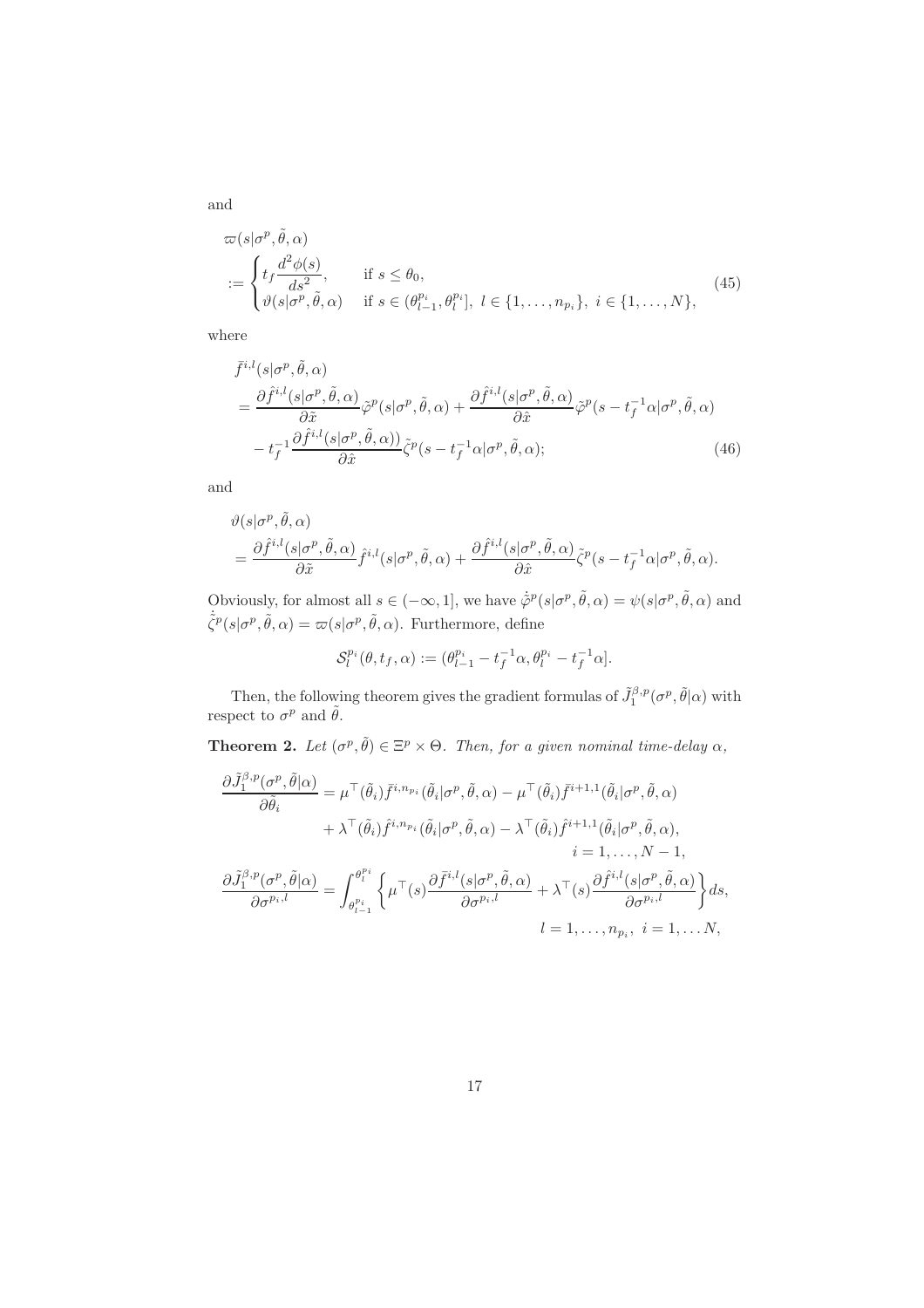$$
\frac{\partial \tilde{J}_{1}^{\beta,p}(\sigma^{p},\tilde{\theta}|\alpha)}{\partial t_{f}} = t_{f}^{-2} \left[ \tilde{x}_{3}^{p}(1)\tilde{x}_{6}^{p}(1) - 2\beta \tilde{\varphi}_{3}^{p}(1)\tilde{x}_{6}^{p}(1) - 2\beta \tilde{\varphi}_{6}^{p}(1)\tilde{x}_{3}^{p}(1) \right] \n+ \sum_{i=1}^{N} \sum_{l=1}^{n_{p_{i}}} \int_{\theta_{l-1}^{p_{i}}}^{\theta_{l}^{p_{i}}} \left\{ \mu^{\top}(s)\mathcal{L}_{1}(s) + \lambda^{\top}(s)\mathcal{L}_{2}(s) \right\} ds \n+ \sum_{i=1}^{N} \sum_{l=1}^{n_{p_{i}}} \int_{\theta_{l-1}^{p_{i}} - t_{f}^{-1}\alpha}^{\theta_{l}^{p_{i}} - t_{f}^{-1}\alpha} \left\{ \left\{ \mu^{\top}(s + t_{f}^{-1}\alpha)\mathcal{L}_{3}(s) + \lambda^{\top}(s + t_{f}^{-1}\alpha)\mathcal{L}_{4}(s) \right\} \right. \n\times s\dot{\phi}(t_{f}s) \chi_{(-\infty,0]}(s) \right\} ds,
$$

where  $\tilde{x}^p(1) := \tilde{x}^p(1|\sigma^p, \tilde{\theta}, \alpha); \tilde{\varphi}^p(\cdot) := \tilde{\varphi}^p(\cdot|\sigma^p, \tilde{\theta}, \alpha); \hat{f}^{i,l}(\cdot|\sigma^p, \tilde{\theta}, \alpha)$  and  $\bar{f}^{i,l}(\cdot|\sigma^p, \tilde{\theta}, \alpha)$ are as defined in (43) and (46), respectively;  $\mathcal{L}_1(\cdot)$ ,  $\mathcal{L}_2(\cdot)$ ,  $\mathcal{L}_3(\cdot)$  and  $\mathcal{L}_4(\cdot)$  are, respectively, as defined in  $(A.1)$ ,  $(A.2)$ ,  $(A.3)$  and  $(A.4)$  in Appendix; and  $\mu(\cdot) := \mu(\cdot | \sigma^p, \tilde{\theta}, \alpha)$  and  $\lambda(\cdot) := \lambda(\cdot | \sigma^p, \tilde{\theta}, \alpha)$  are the solutions of the following costate system:

$$
\dot{\mu}(s) = -\left(\sum_{i=1}^{N} \sum_{l=1}^{n_{p_i}} \frac{\partial \hat{f}^{i,l}(s | \sigma^p, \tilde{\theta}, \alpha)}{\partial \tilde{x}}\right)^{\top} \mu(s) \chi_{\mathcal{S}_l^{p_i}(\theta, t_f, 0)}(s)
$$

$$
-\left(\sum_{i=1}^{N} \sum_{l=1}^{n_{p_i}} \frac{\partial \hat{f}^{i,l}(s + t_f^{-1} \alpha | \sigma^p, \tilde{\theta}, \alpha)}{\partial \tilde{x}}\right)^{\top} \mu(s + t_f^{-1} \alpha) \chi_{\mathcal{S}_l^{p_i}(\theta, t_f, \alpha)}(s),
$$

$$
s \in [0, 1],
$$

$$
\dot{\lambda}(s) = -\sum_{i=1}^{N} \sum_{l=1}^{n_{pi}} \left( \left( \frac{\partial \hat{f}^{i,l}(s|\sigma^{p}, \tilde{\theta}, \alpha)}{\partial \tilde{x}} \right)^{\top} \lambda(s) + \left( \frac{\partial^{2} \hat{f}^{i,l}(s|\sigma^{p}, \tilde{\theta}, \alpha)}{\partial \tilde{x}^{2}} \tilde{\varphi}^{p}(s) \right) \n+ \frac{\partial^{2} \hat{f}^{i,l}(s|\sigma^{p}, \tilde{\theta}, \alpha)}{\partial \tilde{x} \partial \hat{x}} \tilde{\varphi}^{p}(s - t_{f}^{-1} \alpha) - t_{f}^{-1} \frac{\partial}{\partial \tilde{x}} \left\{ \frac{\partial \hat{f}^{i,l}(s|\sigma^{p}, \tilde{\theta}, \alpha)}{\partial \hat{x}} \right. \n\times \tilde{\zeta}^{p}(s - t_{f}^{-1} \alpha|\sigma^{p}, \tilde{\theta}, \alpha) \right\} \right) \uparrow \mu(s) \bigg) \chi_{S_{l}^{pi}(\theta, t_{f}, 0)}(s) \n- \sum_{i=1}^{N} \sum_{l=1}^{n_{pi}} \left( \left( \frac{\partial \hat{f}^{i,l}(s + t_{f}^{-1} \alpha|\sigma^{p}, \tilde{\theta}, \alpha)}{\partial \tilde{x}} \right)^{\top} \lambda(s + t_{f}^{-1} \alpha) \n+ \left( \frac{\partial^{2} \hat{f}^{i,l}(s + t_{f}^{-1} \alpha|\sigma^{p}, \tilde{\theta}, \alpha)}{\partial \tilde{x}^{2}} \tilde{\varphi}^{p}(s) + \frac{\partial^{2} \hat{f}^{i,l}(s + t_{f}^{-1} \alpha|\sigma^{p}, \tilde{\theta}, \alpha)}{\partial \tilde{x} \partial \tilde{x}} \tilde{\varphi}^{p}(s + t_{f}^{-1} \alpha) \n- t_{f}^{-1} \frac{\partial}{\partial \tilde{x}} \left\{ \frac{\partial \hat{f}^{i,l}(s + t_{f}^{-1} \alpha|\sigma^{p}, \tilde{\theta}, \alpha)}{\partial \tilde{x}} \tilde{\zeta}^{p}(s|\sigma^{p}, \tilde{\theta}, \alpha) \right\} \right) \uparrow \mu(s + t_{f}^{-1} \alpha) \bigg) \n\times \chi_{S_{l}^{pi}(\theta, t_{f}, \alpha)}(s), \q
$$

and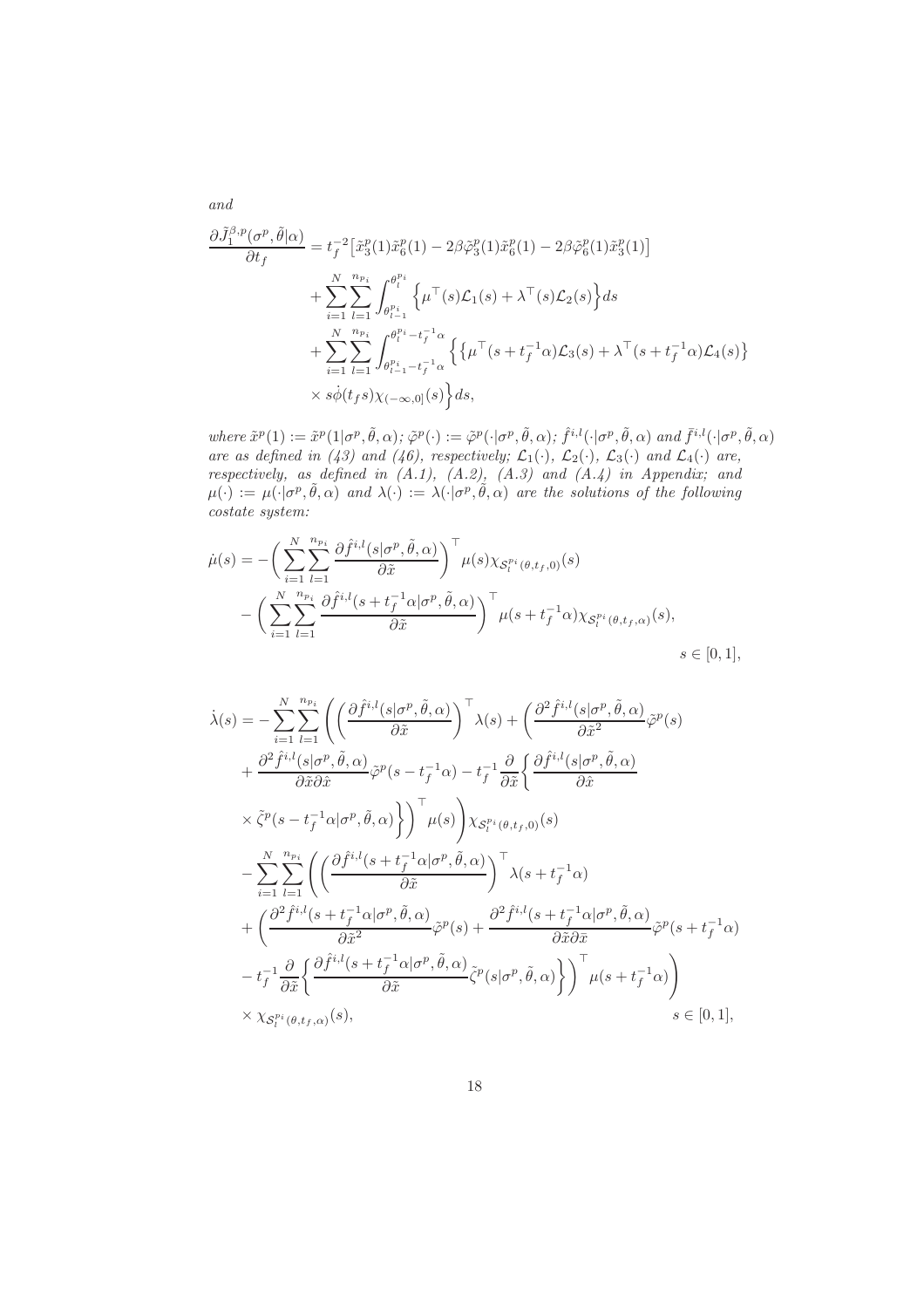with the terminal conditions

$$
\mu(1) = (0, 0, \partial \tilde{J}_1^{\beta, p}(\sigma^p, \tilde{\theta} | \alpha) / \partial \tilde{\varphi}_3, 0, 0, \partial \tilde{J}_1^{\beta, p}(\sigma^p, \tilde{\theta} | \alpha) / \partial \tilde{\varphi}_6)^\top, \tag{47}
$$

$$
\lambda(1) = (0, 0, \partial \tilde{J}_1^{\beta, p}(\sigma^p, \tilde{\theta}|\alpha)/\partial \tilde{x}_3, 0, 0, \partial \tilde{J}_1^{\beta, p}(\sigma^p, \tilde{\theta}|\alpha)/\partial \tilde{x}_6)^{\top}, \tag{48}
$$

$$
\mu(s) = \lambda(s) = (0, 0, 0, 0, 0, 0)^{\top}, \quad s > 1.
$$

The next theorem gives the gradient formulas of  $\tilde{J}_2^p(\sigma^p, \tilde{\theta}|\alpha)$  with respect to  $\sigma^p$  and  $\tilde{\theta}$ .

**Theorem 3.** Let  $(\sigma^p, \tilde{\theta}) \in \Xi^p \times \Theta$ . Then, for a given nominal time-delay  $\alpha$ ,

$$
\frac{\partial \tilde{J}_{2}^{\beta,p}(\sigma^{p},\tilde{\theta}|\alpha)}{\partial \tilde{\theta}_{i}} = \bar{\mu}^{\top}(\tilde{\theta}_{i})\bar{f}^{i,n_{p_{i}}}(\tilde{\theta}_{i}|\sigma^{p},\tilde{\theta},\alpha) - \bar{\mu}^{\top}(\tilde{\theta}_{i})\bar{f}^{i+1,1}(\tilde{\theta}_{i}|\sigma^{p},\tilde{\theta},\alpha) \n+ \bar{\lambda}^{\top}(\tilde{\theta}_{i})\hat{f}^{i,n_{p_{i}}}(\tilde{\theta}_{i}|\sigma^{p},\tilde{\theta},\alpha) - \bar{\lambda}^{\top}(\tilde{\theta}_{i})\hat{f}^{i+1,1}(\tilde{\theta}_{i}|\sigma^{p},\tilde{\theta},\alpha), \n= 1, ..., N - 1, \n\frac{\partial \tilde{J}_{2}^{\beta,p}(\sigma^{p},\tilde{\theta}|\alpha)}{\partial \sigma^{p_{i},l}} = \int_{\theta_{l-1}^{p_{i}}}^{\theta_{l}^{p_{i}}} \left\{ \bar{\mu}^{\top}(s) \frac{\partial \bar{f}^{i,l}(s|\sigma^{p},\tilde{\theta},\alpha)}{\partial \sigma^{p_{i},l}} + \bar{\lambda}^{\top}(s) \frac{\partial \hat{f}^{i,l}(s|\sigma^{p},\tilde{\theta},\alpha)}{\partial \sigma^{p_{i},l}} \right\} ds, \n= 1, ..., n_{p_{i}}, i = 1, ..., N,
$$

and

$$
\frac{\partial \tilde{J}_{2}^{\beta,p}(\sigma^{p},\tilde{\theta}|\alpha)}{\partial t_{f}} = \sum_{i=1}^{N} \sum_{l=1}^{n_{p_{i}}} \int_{\theta_{l-1}^{p_{i}}}^{\theta_{l}^{p_{i}}} \left\{ \bar{\mu}^{\top}(s)\mathcal{L}_{1}(s) + \bar{\lambda}^{\top}(s)\mathcal{L}_{2}(s) \right\} ds \n+ \sum_{i=1}^{N} \sum_{l=1}^{n_{p_{i}}} \int_{\theta_{l-1}^{p_{i}} - t_{f}^{-1} \alpha}^{\theta_{l}^{p_{i}} - t_{f}^{-1} \alpha} \left\{ \left\{ \bar{\mu}^{\top}(s + t_{f}^{-1}\alpha)\mathcal{L}_{3}(s) \right. \right. \n+ \bar{\lambda}^{\top}(s + t_{f}^{-1}\alpha)\mathcal{L}_{4}(s) \right\} s\dot{\phi}(t_{f}s) \chi_{(-\infty,0]}(s) \left\} ds,
$$

where  $\hat{f}^{i,l}(\cdot|\sigma^p, \tilde{\theta}, \alpha)$  and  $\bar{f}^{i,l}(\cdot|\sigma^p, \tilde{\theta}, \alpha)$  are as defined in (43) and (46), respectively;  $\mathcal{L}_1(\cdot)$ ,  $\mathcal{L}_2(\cdot)$ ,  $\mathcal{L}_3(\cdot)$  and  $\mathcal{L}_4(\cdot)$  are, respectively, as defined in (A.1), (A.2), (A.3) and (A.4) in Appendix; and  $\bar{\mu}(\cdot) := \bar{\mu}(\cdot | \sigma^p, \tilde{\theta}, \alpha)$  and  $\bar{\lambda}(\cdot) := \bar{\lambda}(\cdot | \sigma^p, \tilde{\theta}, \alpha)$ are the solutions of the following costate system:

$$
\dot{\bar{\mu}}(s) = -\left(\sum_{i=1}^{N} \sum_{l=1}^{n_{p_i}} \frac{\partial \hat{f}^{i,l}(s | \sigma^p, \tilde{\theta}, \alpha)}{\partial \tilde{x}}\right)^{\top} \bar{\mu}(s) \chi_{\mathcal{S}_l^{p_i}(\theta, t_f, 0)}(s)
$$

$$
-\left(\sum_{i=1}^{N} \sum_{l=1}^{n_{p_i}} \frac{\partial \hat{f}^{i,l}(s + t_f^{-1} \alpha | \sigma^p, \tilde{\theta}, \alpha)}{\partial \tilde{x}}\right)^{\top} \bar{\mu}(s + t_f^{-1} \alpha) \chi_{\mathcal{S}_l^{p_i}(\theta, t_f, \alpha)}(s),
$$

$$
s \in [0, 1],
$$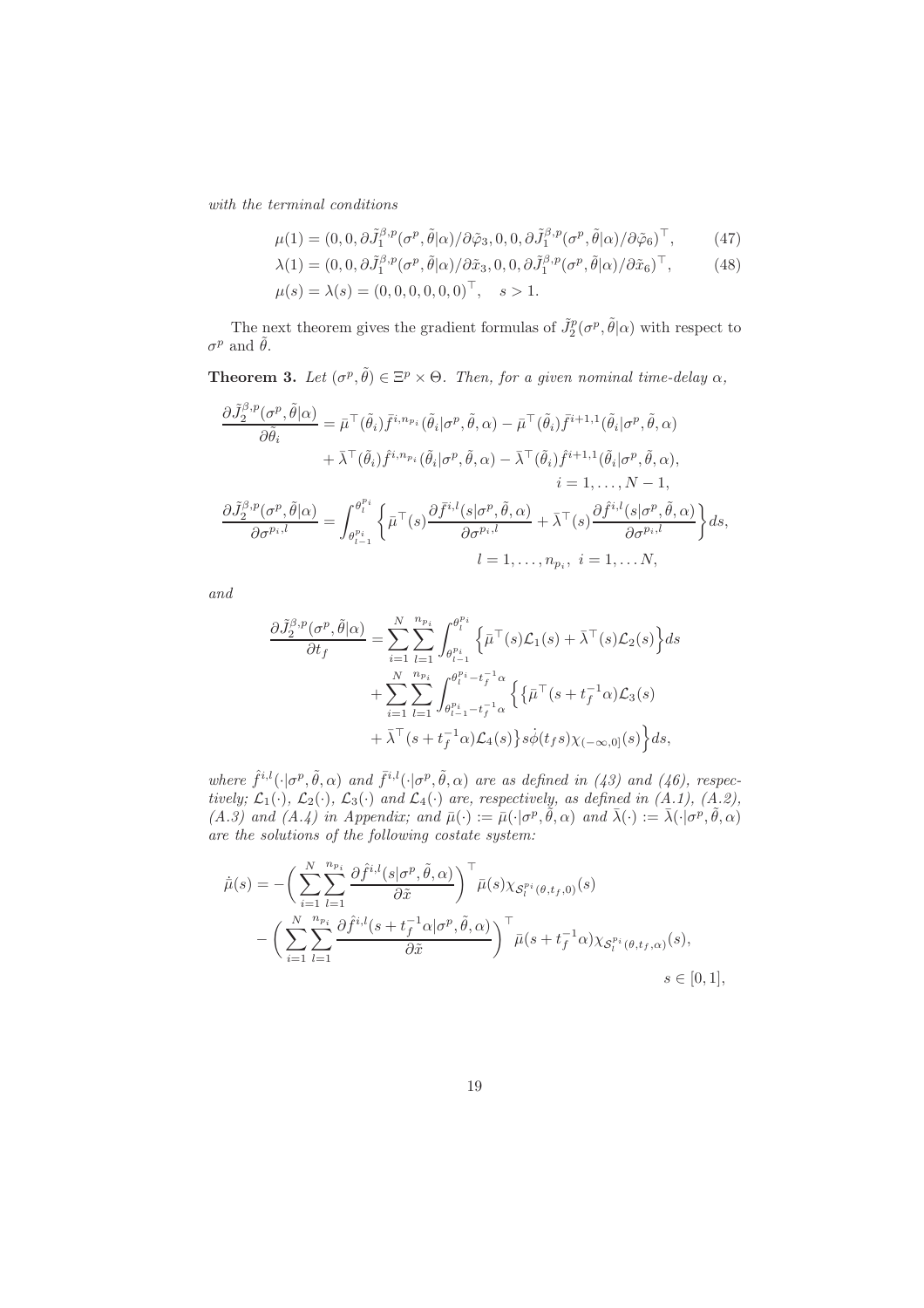$$
\begin{split}\n\dot{\bar{\lambda}}(s) &= -\sum_{i=1}^{N} \sum_{l=1}^{n_{p_i}} \left( \left( \frac{\partial \hat{f}^{i,l}(s|\sigma^p, \tilde{\theta}, \alpha)}{\partial \tilde{x}} \right)^{\top} \bar{\lambda}(s) + \left( \frac{\partial^2 \hat{f}^{i,l}(s|\sigma^p, \tilde{\theta}, \alpha)}{\partial \tilde{x}^2} \tilde{\varphi}^p(s) \right) \\
&+ \frac{\partial^2 \hat{f}^{i,l}(s|\sigma^p, \tilde{\theta}, \alpha)}{\partial \tilde{x} \partial \hat{x}} \tilde{\varphi}^p(s - t_f^{-1} \alpha) - t_f^{-1} \frac{\partial}{\partial \tilde{x}} \left\{ \frac{\partial \hat{f}^{i,l}(s|\sigma^p, \tilde{\theta}, \alpha)}{\partial \hat{x}} \right. \\
&\times \tilde{\zeta}^p(s - t_f^{-1} \alpha|\sigma^p, \tilde{\theta}, \alpha) \right\} \right\} \bar{\mu}(s) \left) \chi_{\mathcal{S}_l^{pi}(\theta, t_f, 0)}(s) \\
&- \sum_{i=1}^{N} \sum_{l=1}^{n_{p_i}} \left( \left( \frac{\partial \hat{f}^{i,l}(s + t_f^{-1} \alpha|\sigma^p, \tilde{\theta}, \alpha)}{\partial \tilde{x}} \right)^{\top} \bar{\lambda}(s + t_f^{-1} \alpha) \right. \\
&+ \left( \frac{\partial^2 \hat{f}^{i,l}(s + t_f^{-1} \alpha|\sigma^p, \tilde{\theta}, \alpha)}{\partial \tilde{x}^2} \tilde{\varphi}^p(s) + \frac{\partial^2 \hat{f}^{i,l}(s + t_f^{-1} \alpha|\sigma^p, \tilde{\theta}, \alpha)}{\partial \tilde{x} \partial \tilde{x}} \right. \\
& \times \tilde{\varphi}^p(s + t_f^{-1} \alpha) - t_f^{-1} \frac{\partial}{\partial \tilde{x}} \left\{ \frac{\partial \hat{f}^{i,l}(s + t_f^{-1} \alpha|\sigma^p, \tilde{\theta}, \alpha)}{\partial \tilde{x}} \tilde{\zeta}^p(s|\sigma^p, \tilde{\theta}, \alpha) \right\} \right\} \right\} \times \bar{\mu}(s + t_f^{-1} \alpha) \bigg) \chi_{\mathcal{S}_l^{pi}(\theta, t_f, \alpha)}(s), \qquad s \in [0
$$

with the terminal conditions

$$
\bar{\mu}(1) = (0, 0, \partial \tilde{J}_2^{\beta, p}(\sigma^p, \tilde{\theta}|\alpha)/\partial \tilde{\varphi}_3, 0, 0, \partial \tilde{J}_2^{\beta, p}(\sigma^p, \tilde{\theta}|\alpha)/\partial \tilde{\varphi}_6)^\top, \tag{49}
$$

$$
\bar{\lambda}(1) = (0, 0, \partial \tilde{J}_2^{\beta, p} (\sigma^p, \tilde{\theta} | \alpha) / \partial \tilde{x}_3, 0, 0, \partial \tilde{J}_2^{\beta, p} (\sigma^p, \tilde{\theta} | \alpha) / \partial \tilde{x}_6)^\top, \qquad (50)
$$
  

$$
\bar{\mu}(s) = \bar{\lambda}(s) = (0, 0, 0, 0, 0, 0)^\top, \quad s > 1.
$$

Note that the explicit formulas  $\partial \tilde{J}_1^{\beta,p} / \partial \tilde{\varphi}_3$ ,  $\partial \tilde{J}_1^{\beta,p} / \partial \tilde{\varphi}_6$ ,  $\partial \tilde{J}_1^{\beta,p} / \partial \tilde{x}_3$ ,  $\partial \tilde{J}_1^{\beta,p} / \partial \tilde{x}_6$ ,  $\partial \tilde{J}_2^{\beta,p}/\partial \tilde{\varphi}_3$ ,  $\partial \tilde{J}_2^{\beta,p}/\partial \tilde{\varphi}_6$ ,  $\partial \tilde{J}_2^{\beta,p}/\partial \tilde{x}_3$  and  $\partial \tilde{J}_2^{\beta,p}/\partial \tilde{x}_6$  in (47)-(50) are as given in (A.5)-(A.12) in Appendix, respectively. The last theorem gives the gradient formulas of the constraint function  $H^{\epsilon,\gamma}(\sigma^p,\tilde{\theta}|\alpha)$  with respect to  $\sigma^p$  and  $\tilde{\theta}$ .

**Theorem 4.** Let  $(\sigma^p, \tilde{\theta}) \in \Xi^p \times \Theta$ . Then, for a given nominal time-delay  $\alpha$ and each  $\epsilon > 0$  and  $\gamma > 0$ ,

$$
\frac{\partial H^{\epsilon,\gamma}(\sigma^p, \tilde{\theta}|\alpha)}{\partial \tilde{\theta}_i} = \tilde{\lambda}^\top(\tilde{\theta}_i) \hat{f}^{i, n_{p_i}}(\tilde{\theta}_i|\sigma^p, \tilde{\theta}, \alpha) - \tilde{\lambda}^\top(\tilde{\theta}_i) \hat{f}^{i+1,1}(\tilde{\theta}_i|\sigma^p, \tilde{\theta}, \alpha),
$$
  
\n
$$
i = 1, \dots, N-1,
$$
  
\n
$$
\frac{\partial H^{\epsilon,\gamma}(\sigma^p, \tilde{\theta}|\alpha)}{\partial \sigma^{p_i, l}} = \int_{\theta_{l-1}^{p_i}}^{\theta_l^{p_i}} \tilde{\lambda}^\top(s) \frac{\partial \hat{f}^{i, l}(s|\sigma^p, \tilde{\theta}, \alpha)}{\partial \sigma^{p_i, l}} ds, \quad l = 1, \dots, n_{p_i}, \quad i = 1, \dots, N,
$$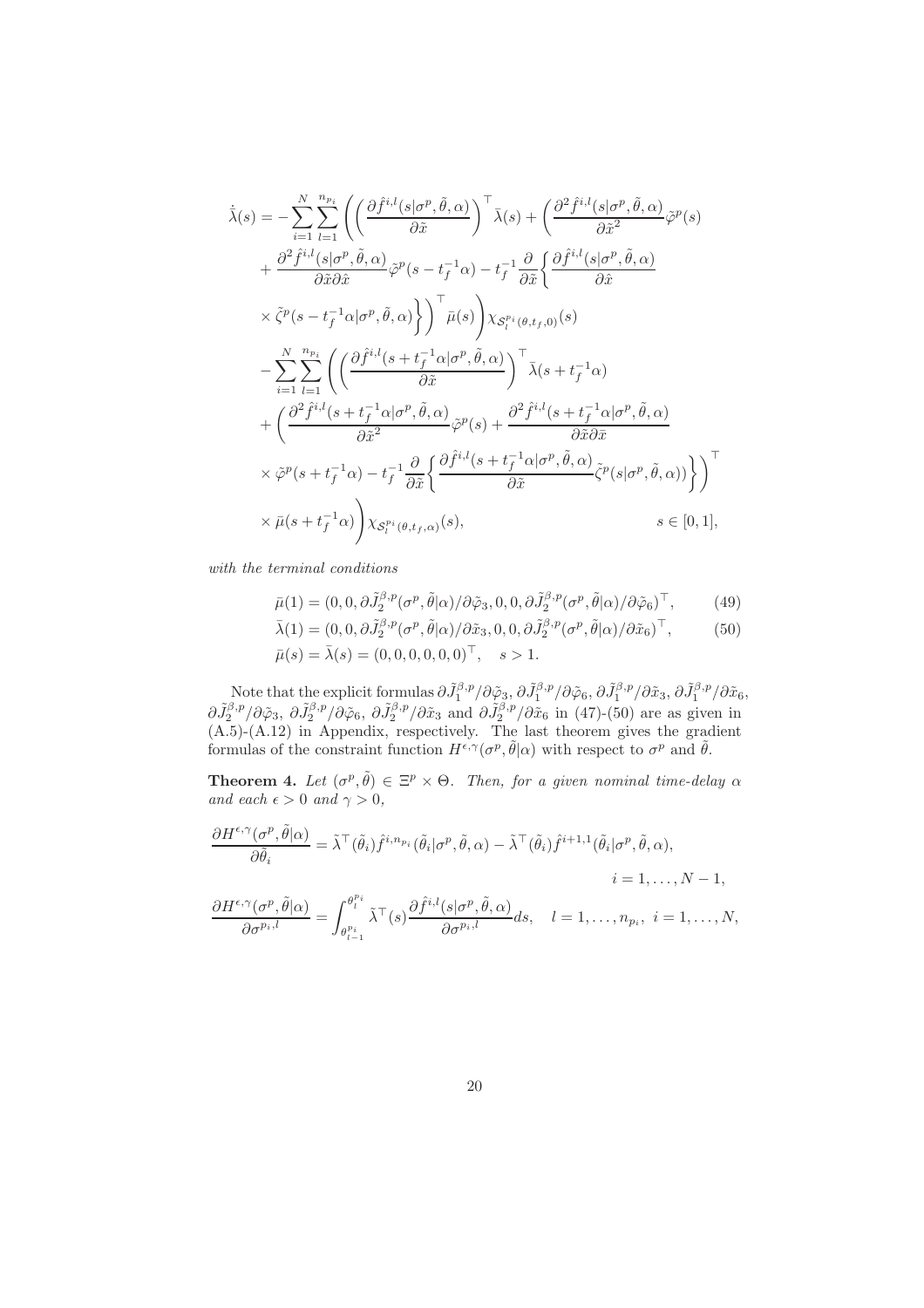$$
\frac{\partial H^{\epsilon,\gamma}(\sigma^{p},\tilde{\theta}|\alpha)}{\partial t_{f}} = \sum_{i=1}^{N} \sum_{l=1}^{n_{p_{i}}} \int_{\theta_{l-1}^{p_{i}}}^{\theta_{l}^{p_{i}}} t_{f}^{-1} \tilde{\lambda}^{\top}(s) \hat{f}^{i,l}(s | \sigma^{p}, \tilde{\theta}, \alpha) ds \n+ \sum_{i=1}^{N} \sum_{l=1}^{n_{p_{i}}} \int_{\theta_{l-1}^{p_{i}}}^{\theta_{l}^{p_{i}}} t_{f}^{-2} \alpha \tilde{\lambda}^{\top}(s) \frac{\partial \hat{f}^{i,k}(s | \sigma^{p}, \tilde{\theta}, \alpha)}{\partial \hat{x}} \tilde{\zeta}^{p}(s - t_{f}^{-1} \alpha | \sigma^{p}, \tilde{\theta}, \alpha) ds \n+ \sum_{i=1}^{N} \sum_{l=1}^{n_{p_{i}}} \int_{\theta_{l-1}^{p_{i}} - t_{f}^{-1} \alpha}^{\theta_{l}^{p_{i}} - t_{f}^{-1} \alpha} \left\{ s \tilde{\lambda}^{\top}(s + t_{f}^{-1} \alpha) \frac{\partial \hat{f}^{i,l}(s + t_{f}^{-1} \alpha | \sigma^{p}, \tilde{\theta}, \alpha)}{\partial \tilde{x}} \right. \n\times \dot{\phi}(t_{f}s) \chi_{(-\infty,0]}(s) \right\} ds,
$$

where  $\tilde{\lambda}(\cdot) := \tilde{\lambda}(\cdot | \sigma^p, \tilde{\theta}, \alpha)$  is the solution of the following costate system:

$$
\dot{\tilde{\lambda}}(s) = -\sum_{i=1}^{12} \frac{\partial \pi_{\epsilon}(h_i(\tilde{x}^p(s|\sigma^p, \tilde{\theta}, \alpha)))}{\partial \tilde{x}} - \left(\sum_{i=1}^{N} \sum_{l=1}^{n_{pi}} \frac{\partial \hat{f}^{i,l}(s|\sigma^p, \tilde{\theta}, \alpha)}{\partial \tilde{x}}\right)^{\top} \times \tilde{\lambda}(s) \chi_{\mathcal{S}_l^{pi}(\theta, t_f, 0)}(s) - \left(\sum_{i=1}^{N} \sum_{l=1}^{n_{pi}} \frac{\partial \hat{f}^{i,l}(s+t_f^{-1}(\alpha|\sigma^p, \tilde{\theta}, \alpha))}{\partial \tilde{x}}\right)^{\top} \times \tilde{\lambda}(s+t_f^{-1}(\alpha)) \chi_{\mathcal{S}_l^{pi}(\theta, t_f, \alpha)}(s), \qquad s \in [0, 1],
$$

with the terminal condition

and

$$
\tilde{\lambda}(s) = (0, 0, 0, 0, 0, 0)^{\top}, \quad s \ge 1.
$$

Based on Theorems 2-4, the gradients of constraints (39) and (42) with respect to  $\sigma^p$  and  $\tilde{\theta}$  can be obtained. Moreover, the gradients of the objective (38) and the constraint (39) with respect to  $\nu$  can be easily computed. Note that these gradients can be integrated with a standard nonlinear optimization method— e.g., SQP—to solve each of the nonlinear programming problems obtained through the application of the control parameterization in conjunction with the constraint transcription technique.

#### 6. Numerical results

In the numerical simulation, we consider a 1,3-PD fed-batch production process by K. pneumoniae reported in [52]. The maximal duration of this process is partitioned into the first batch phase  $(Ph. I)$  and phases II-X  $(Phs. II-X)$  according to the number of switchings. The same time durations and feeding rates of glycerol for feeding processes are adopted in each one of Phs. II-X. Moreover, within each one of Phs. II-X, all batch processes have 100s minus the duration of the feeding process. The characteristic of each phase are given in Table 2. As a result, the terminal time, the end moment of Ph. I, the feeding rate of glycerol and the end moments of the first feeding process in Phs. II-X should be optimized.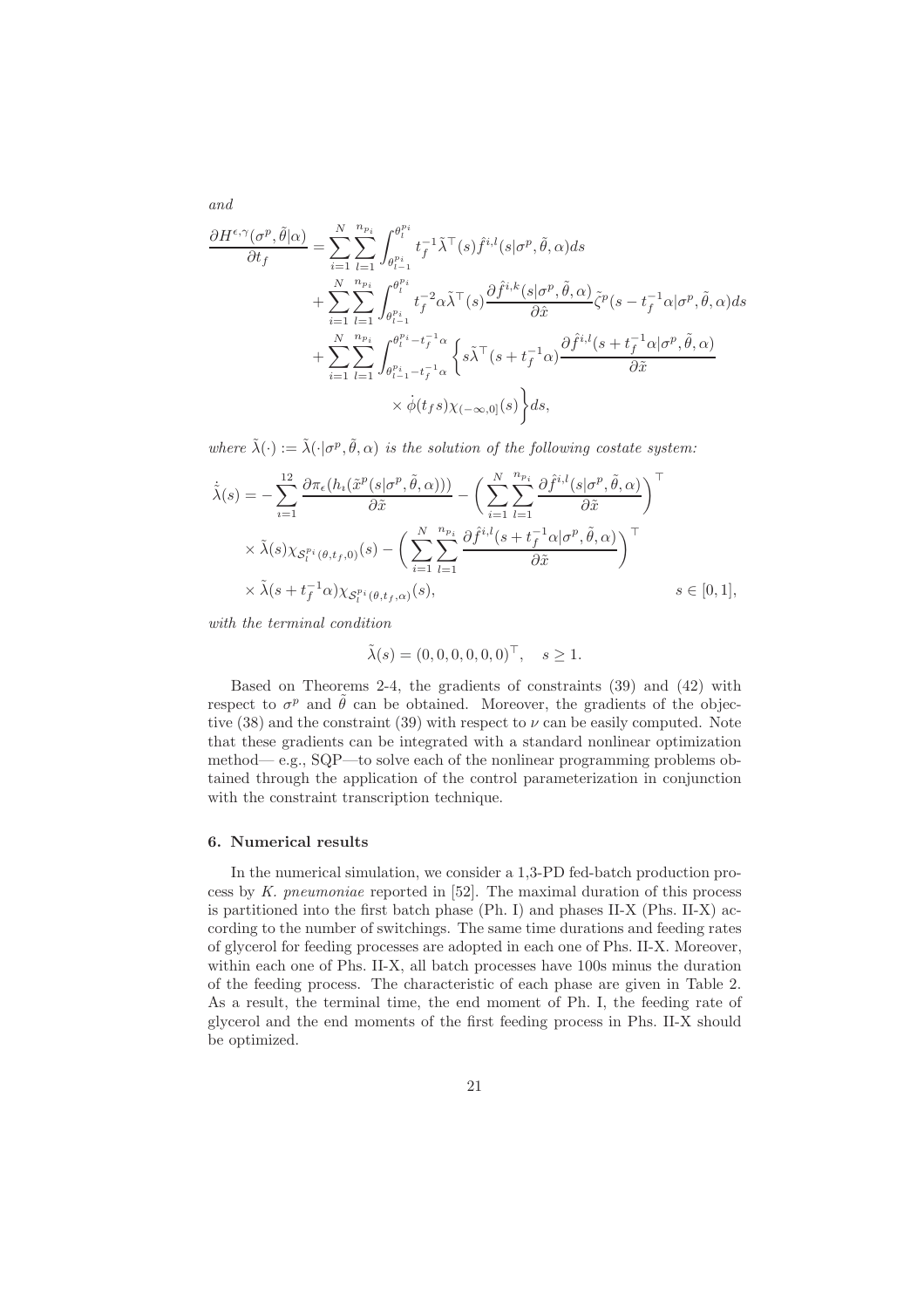|      | Phase Start time $(h)$ End time $(h)$ |         | Number of modes |       | Mode duration<br>(S) |       |
|------|---------------------------------------|---------|-----------------|-------|----------------------|-------|
|      |                                       |         | Feeding         | Batch | Feeding              | Batch |
|      |                                       | 5.3300  |                 |       |                      | 19188 |
| H    | 5.3300                                | 6.1078  | 28              | 28    | 5                    | 95    |
| Ш    | 6.1078                                | 7.1356  | 37              | 37    | 7                    | 93    |
| IV   | 7.1356                                | 8.8300  | 61              | 61    |                      | 92    |
| V    | 8.8300                                | 12.1356 | 119             | 119   |                      | 93    |
| VI   | 12.1356                               | 15.8300 | 133             | 133   |                      | 94    |
| VII  | 15.8300                               | 18.0800 | 81              | 81    | 4                    | 96    |
| VIII | 18.0800                               | 19.8300 | 63              | 63    | 3                    | 97    |
| IХ   | 19.8300                               | 23.8300 | 144             | 144   | $\mathfrak{D}$       | 98    |
| Χ    | 23.8300                               | 24.1633 | 12              | 12    |                      | 99    |

Table 2: Phase characteristics in fed-batch process [52]. Each phase consists of a series of identical 100s feeding batch combinations. Within each phase, all feeding modes have the same duration and all batch modes have the same duration.

To numerically solve the required SOC problems, we wrote a Fortran subroutine, in which the control parameterization, the constraint transcription and the gradients in the previous Section 5.2 are combined with the optimization software NLPQLP—a Fortran implementation of SQP [53]. This subroutine uses the differential equation software DLSODA [54] to solve the state and costate systems. Lagrange interpolation [55] is used whenever the DLSODA requires the value of the state or costate at an intermediate time between two adjacent knot points. The nominal time-delay, the history function, and the number of partitions are  $\alpha = 0.4652$ h,  $\phi(t) = (0.1115gL^{-1}, 495$ mmol $L^{-1}, 0, 0, 0, 5L$ <sup>T</sup>, and  $n_{p_i} = 4$ , respectively [19]. Note that there are 10 phases and 1355 switchings between batch and feeding modes in the maximal duration of the fed-batch process [52]. For this situation, we denote the end moment of the first batch mode by  $\tau_1$ , and the end moment of the first feeding mode in each phase of Phs. II-X by  $\tau_i$ ,  $i = 2, \ldots, 10$ . The initial values of switching instants and terminal time [56] are listed in Table 3. It should be noted that these initial values of switching instants are obtained from Table 2. In addition, since the given initial value of the terminal time, 14.16h, is greater than the start time of Ph. VI and is less than the end time of Ph. VI (see Table 2), only six switching instants,  $\tau_1, \ldots, \tau_6$ , are to be optimized in the first iteration of SOC problems. Therefore, we just listed these six values and the other values of switching instants are missing entries (denoted by hyphens). The lower and upper bound vectors in (7) are given as  $\rho = (5.3, 0.0006, 0.6767, 0.9261, 1.5928, 3.2039, 3.5919, 2.1483, 1.6483,$  $3.8983, 11$ <sup>T</sup> and  $\delta = (5.4, 0.0022, 0.88, 1.129, 1.7961, 3.4072, 3.7953, 2.3517, 1.8517,$  $4.1006, 24.1633$ <sup>T</sup>, respectively [56]. From vectors  $\rho$  and  $\delta$ , we obtained the lower and upper bounds of switching instants and terminal time, which are also listed in Table 3. Similarly, the missing entries in the column of the lower bound in Table 3 denote that switchings occur after the terminal time. Besides, the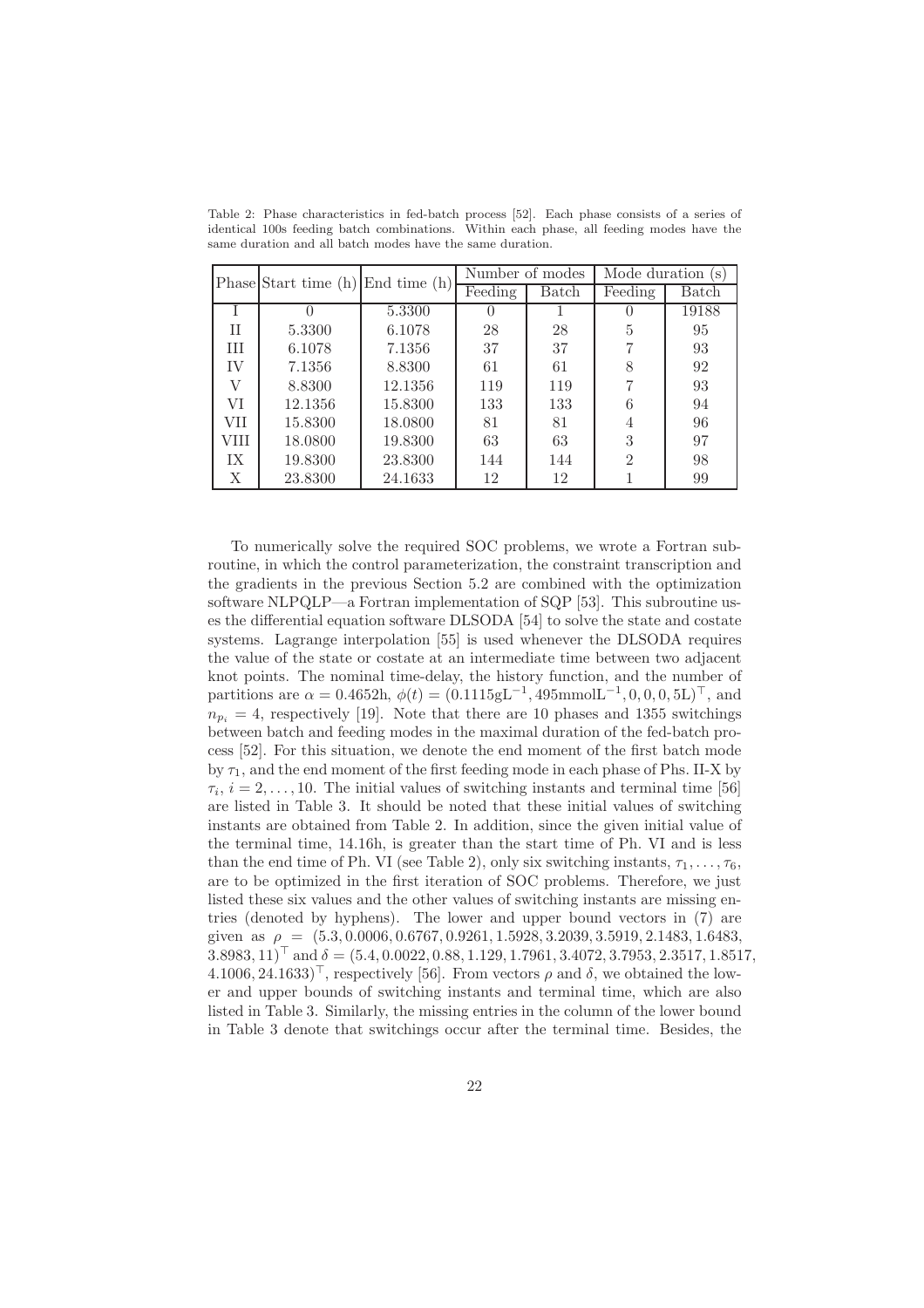Table 3: Initial values, optimal values, and lower and upper bounds for the switching instants and terminal time [56]. Note that the missing entries in the table denote that the switchings occur after the terminal time.

|                     | Initial | Lower   | Upper   | Weight $\omega = (0,1)$ |              | Weight $\omega = (1,0)$ |               |  |
|---------------------|---------|---------|---------|-------------------------|--------------|-------------------------|---------------|--|
|                     | value   | bound   | bound   | $\beta=0$               | $= 1.0$<br>ß | $= 0$<br>ß              | $= 1.0$<br>17 |  |
| $\tau_1$            | 5.3300  | 5.3000  | 5.4000  | 5.3000                  | 5.3000       | 5.3000                  | 5.3000        |  |
| $\tau$ <sub>2</sub> | 5.3314  | 5.3006  | 5.4022  | 5.3015                  | 5.3010       | 5.3005                  | 5.3006        |  |
| $\tau_3$            | 6.1097  | 6.0789  | 6.1806  | 6.0805                  | 6.0796       | 6.0788                  | 6.07956       |  |
| $\tau_4$            | 7.1378  | 7.1067  | 7.2083  | 7.1075                  | 7.1079       | 7.1082                  | 7.1083        |  |
| $\tau_{5}$          | 8.8319  | 8.8011  | 8.9028  | 8.8011                  | 8.8015       | 8.8027                  | 8.8013        |  |
| $\tau_6$            | 12.1372 |         | 12.2083 | 12.1067                 | 12.1066      | 12.1083                 | 12.1067       |  |
| T <sub>7</sub>      |         |         | 15.9027 | 15.9019                 | 15.8003      |                         |               |  |
| $\tau_8$            |         |         | 18.1519 | 18.1519                 | 18.0503      |                         |               |  |
| $\tau_9$            |         |         | 19.9019 |                         |              |                         |               |  |
| $\tau_{10}$         |         |         | 23.9008 |                         |              |                         |               |  |
| $t_f$               | 14.1600 | 11.0000 | 24.1633 | 18.1611                 | 19.3228      | 14.0867                 | 15.4944       |  |

Table 4: Initial values and bounds of glycerol feeding rates in phases II-X [13].

| <b>Phases</b>                                                                    | $II-III$ | V-VI L VII | <b>VIII</b> | $IX - X$ |
|----------------------------------------------------------------------------------|----------|------------|-------------|----------|
| Initial value $(mLs^{-1})$   0.2103   0.1992   0.2103   0.2214   0.2437   0.2548 |          |            |             |          |
| Lower bound $(mLs^{-1})$   0.1682   0.1594   0.1682   0.1771   0.1949   0.2038   |          |            |             |          |
| Upper bound $(mLs^{-1})$   0.2524   0.2390   0.2524   0.2657   0.2924   0.3058   |          |            |             |          |

initial values and bounds of glycerol feeding rates in Phs. II-X [13] are listed in Table 4. Furthermore, in the constrain transcription, we take  $\epsilon = 1.0 \times 10^{-2}$ and  $\gamma = 2.5 \times 10^{-3}$  as the initial values for the adjustable parameters, adjusting them at each step according to  $\epsilon - \gamma$  process [37]. This process involves reducing  $γ$  by a factor of 2 if the optimal solution satisfies (36), or reducing both  $ε$  and  $γ$  by a factor of 10 if the solution does not satisfy (36). We terminated the  $ε-γ$ process when  $\epsilon \leq 1.0 \times 10^{-8}$  and  $\gamma \leq 1.0 \times 10^{-7}$ .

To solve (RMOP<sup> $\beta$ </sup>) for a given weight  $\beta$  by using the modified NBI method, we wrote a Fortran program. This program combines the modified NBI with the single-objective optimal control solver described above using evenly distributed weights, in which the uniform spacing between two consecutive  $\omega_1$  is 1/10 and  $\omega_2 = 1 - \omega_1$  (resulting in 11 SOC problems). By respectively running this program for  $\beta = 0$ ,  $\beta = 0.5$ , and  $\beta = 1.0$ , we obtain points in the Pareto sets as depicted in Figure 1. Moreover, we solve  $(RMOP^{\beta})$  for  $\beta = 1.0$  by using the original NBI method and the CWS method, in which two components of  $J^{\beta}$ are assigned weights and then added together to form a single objective, with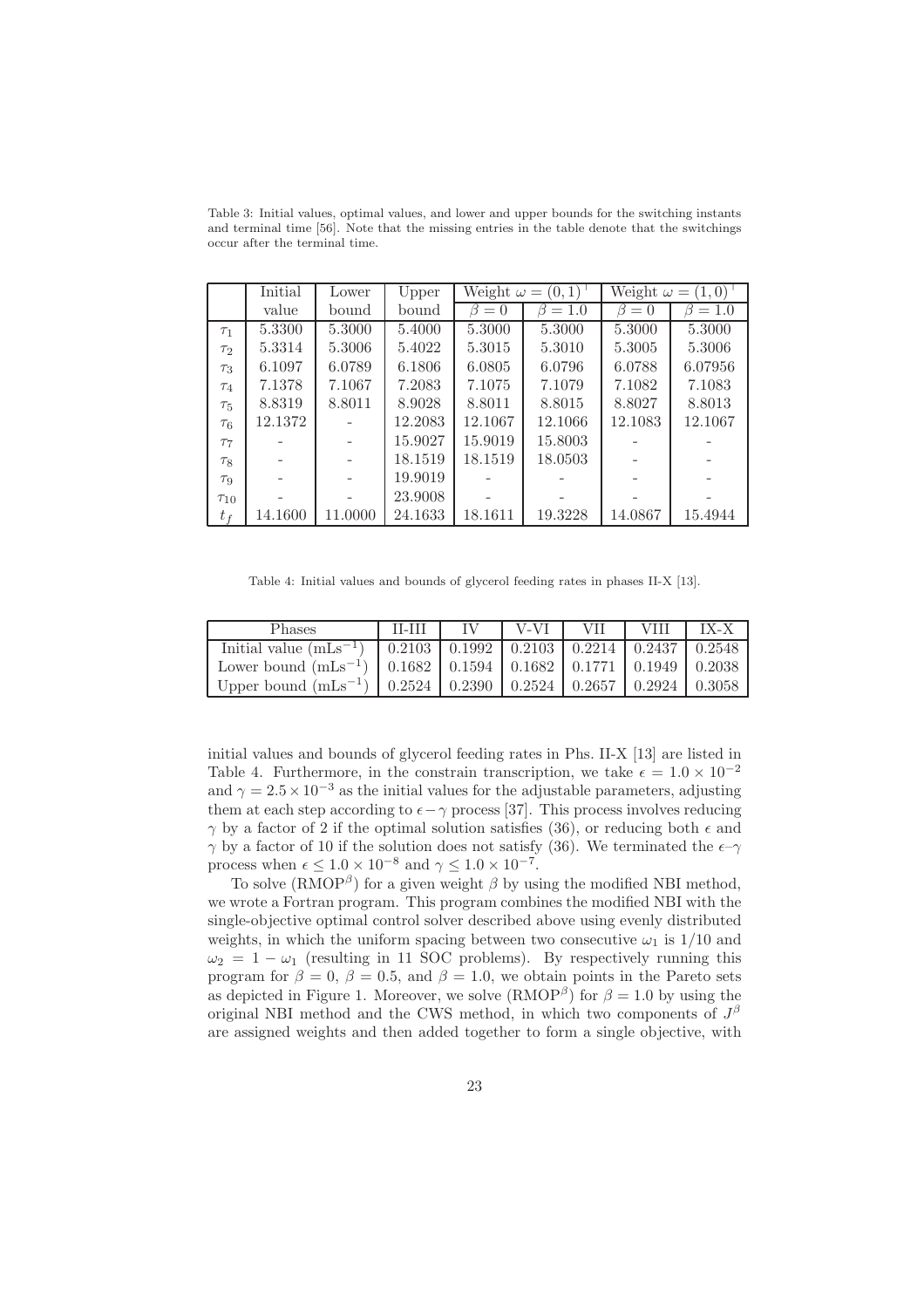

Figure 1: (a). Pareto sets generated by the original NBI and the CWS for  $\beta = 1.0$ ; and (b) Pareto sets generated by the modified NBI methods for  $\beta = 0, 0.5, 1.0$ .

the same weight  $\omega$ . The obtained points in the Pareto sets are also plotted in Figure 1. As expected, minimizing the negative value of 1,3-PD productivity and minimizing the negative value of 1,3-PD yield are conflicting because an increase of one results in lowering the other. Although all the MOC approaches capture this feature, large differences in the accuracy of the resulting Pareto sets are visible. For example, for  $\beta = 1.0$ , although a uniform grid is used to vary the weights in all three MOC approaches, the results for the modified NBI clearly exhibit more evenly distributed points along the Pareto set than the ones for the original NBI and the CWS. Both the original NBI and the CWS generate non-global Pareto points, which have been eliminated by the filter designed in Subsection 5.1, and hence, the modified NBI provides a more accurate representation of the Pareto set.

For the Pareto points obtained by using modified NBI method (see Figure 1(b)), the corresponding optimal switching instants and terminal times are also listed in Table 3. Note that the missing entries in the columns of the optimal switching instants and terminal times in Table 3 also denote that switchings occur after the terminal times. Figure 2 illustrates the corresponding optimal feeding rates of glycerol and the corresponding optimal feeding durations. It should be noted that Ph. I is a batch process and no glycerol is fed in this phase. Ph. VII and Ph. VIII only include the feeding rates of glycerol and the feeding durations for points with weight  $\omega = (0, 1)^\top$  and have much shorter feeding durations than Phs. II-VI. As can be seen from Table 3 and Figure 2, the optimal terminal times for points with weight  $\omega = (0, 1)^\top$  are greater than the optimal terminal times for points with weight  $\omega = (1,0)^{\top}$ . This observation is explained by the fact: for points with weight  $\omega = (0, 1)^{\top}$ , only the negative value of 1,3-PD yield is minimized, which allows longer process times. In contrast, for points with weight  $\omega = (1,0)^{\top}$ , the negative value of 1,3-productivity is minimized, in which shorter process times are needed. Under these optimal switching control strategies, the changes of 1,3-PD and the volume of culture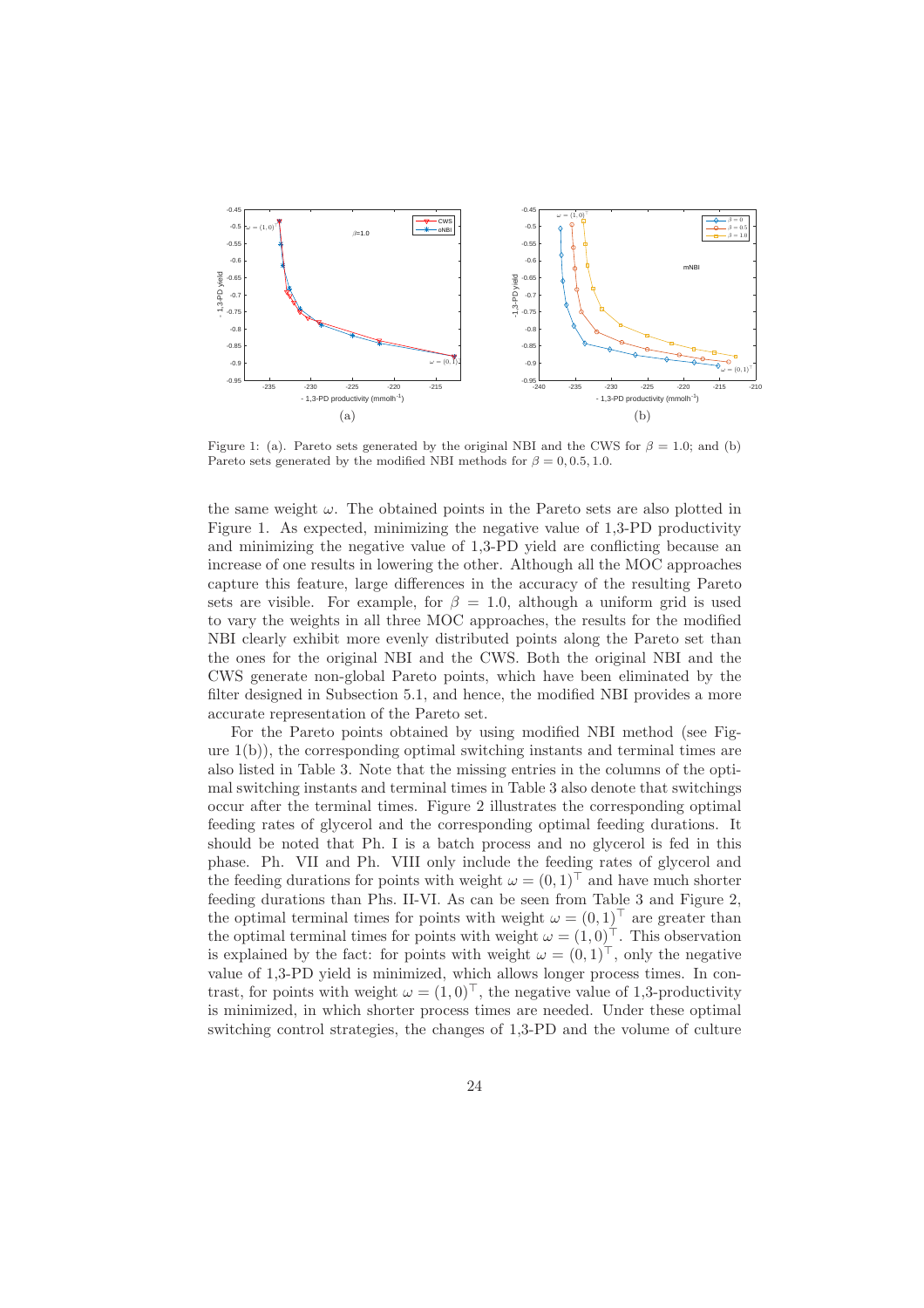

Figure 2: The feeding rates of glycerol and the feeding durations in the fermentation process.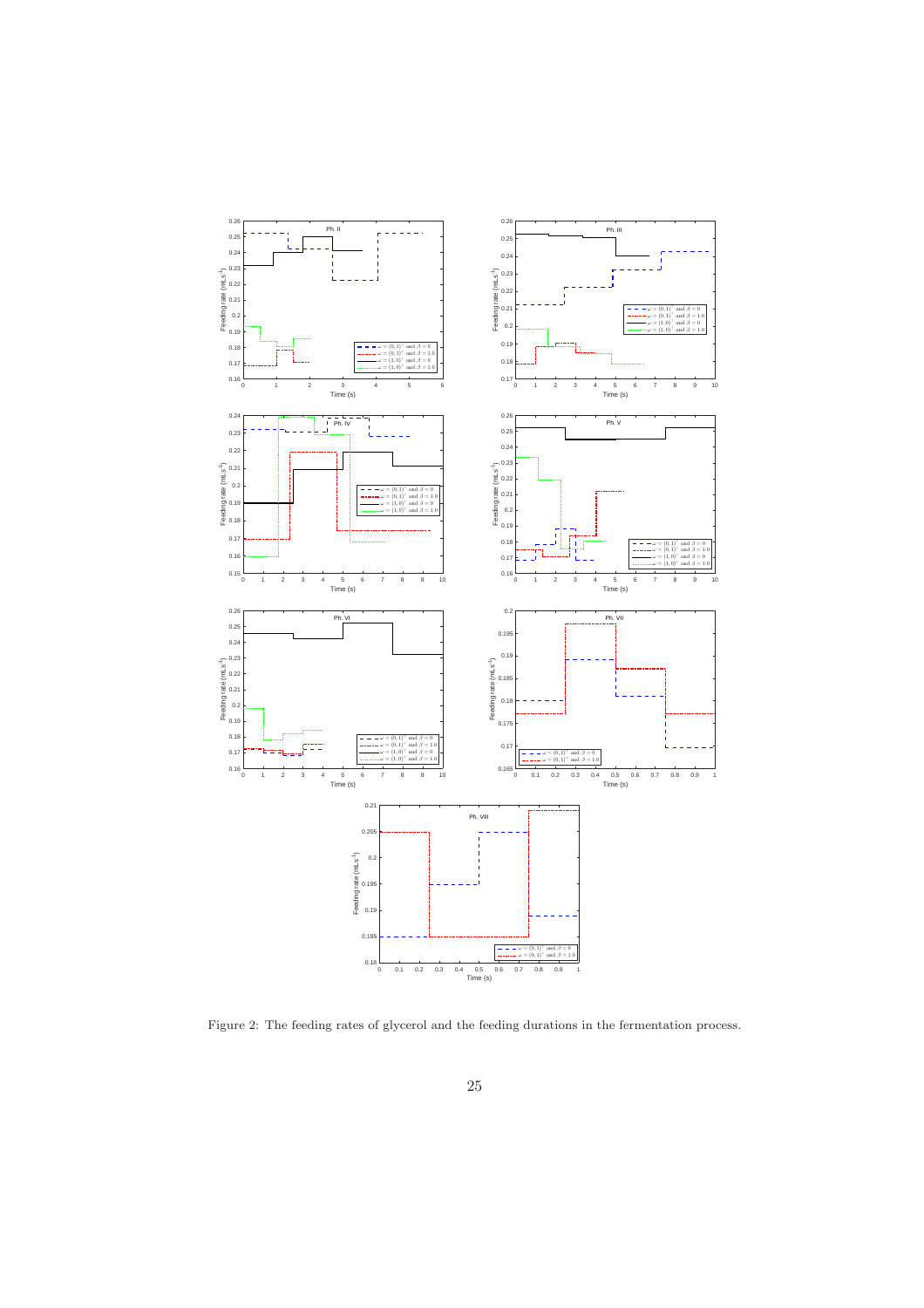

Figure 3: The changes of 1,3-PD concentration and volume of culture fluid with respect to fermentation time.

fluid with respect to the fermentation time are plotted in Figure 3. As can be seen from Figure 3, less 1,3-PD concentrations are attained for points with weight  $\omega = (1, 0)^\top$  than the ones for points with weight  $\omega = (0, 1)^\top$ . In particular, for  $\beta = 0, 1.0$ , the attained 1,3-PD concentrations are  $(594.8071, 636.2763)$ <sup>⊤</sup> for points with weight  $\omega = (1, 0)^\top$  compared with  $(723.7839, 756.6823)^\top$  for points with weight  $\omega = (0, 1)^\top$ . However, more substrates are fed within shorter process times for points with weight  $\omega = (1, 0)^T$  than the ones for points with weight  $\omega = (0, 1)^{\top}$ . Specifically, for  $\beta = 0, 1.0$ , the final volumes of culture fluid are  $(5.6137, 5.6958)^\top$  for points with weight  $\omega = (1, 0)^\top$  compared with  $(5.4, 5.434)^\top$  for points with weight  $\omega = (0, 1)^\top$ . Again, these attained 1,3-PD concentrations and final volumes of culture fluid confirm the confliction of 1,3-PD productivity and 1,3-PD yield.

From Figure 1(b), we can also see that when the value of  $\beta$  increases, i.e, the robustness of 1,3-PD productivity and 1,3-PD yield with respect to the uncertain time-delay is emphasized on, 1,3-PD productivity and 1,3-PD yield are correspondingly degraded. For example, for the points with weight  $\omega =$  $(1,0)^\top$  in the Pareto sets, 1,3-PD productivity and 1,3-PD yield decrease from  $(237.0349, 0.5056)$ <sup>T</sup> for  $\beta = 0$  to  $(233.8959, 0.484)$ <sup>T</sup> for  $\beta = 1.0$ . Similarly, for points with weight  $\omega = (0, 1)^\top$  in the Pareto sets, 1,3-PD productivity and 1,3-PD yield decrease from  $(215.2076, 0.908)^\top$  for  $\beta = 0$  to  $(212.7946, 0.8804)^\top$ for  $\beta = 1.0$ . This implies that the optimal switching control of  $(RMOP^{\beta})$  for β = 0 is more favorable than the one for  $β = 1.0$  when the time-delay α can be exactly obtained. On the other hand, when there is uncertainty in the timedelay, we investigated the disturbance of the nominal time-delay  $\alpha$  for points with weights  $\omega = (1, 0)^\top$  and  $\omega = (0, 1)^\top$  in the Pareto sets. We randomly generated 50 perturbations of the nominal time-delay  $\alpha$ . For each  $i = 1, \ldots, 50$ , the perturbed time-delay belong to the set of all  $\bar{\alpha}$  such that

$$
0.01(i-1)\alpha \leq |\bar{\alpha} - \alpha| \leq 0.01i\alpha.
$$

The coefficient of  $\alpha$  in the upper bound of this range is called the disturbance percentage of the perturbed time-delay. With the optimal switching controls,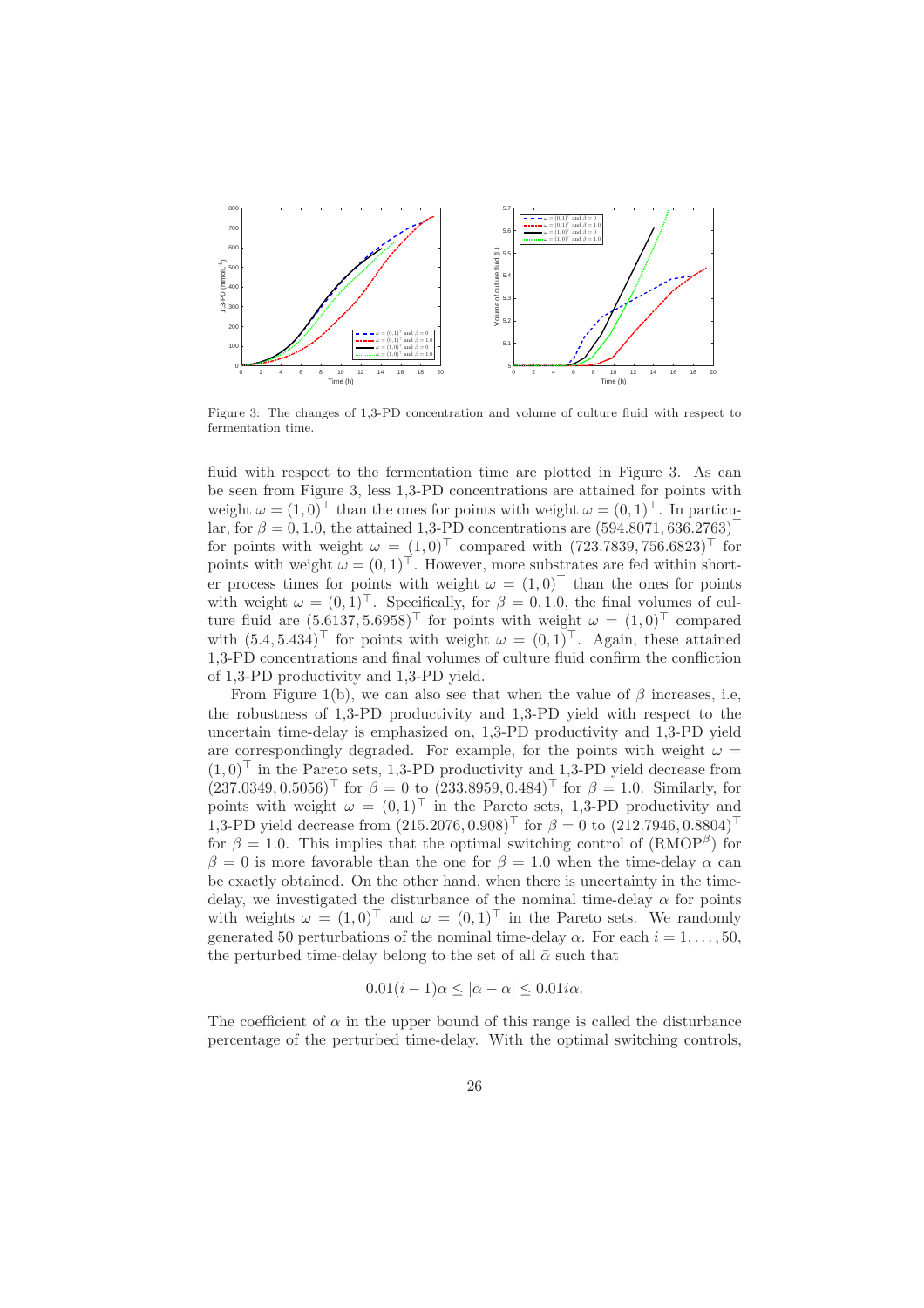

Figure 4: 1,3-PD productivity and 1,3-PD yield variation curves under time-delay disturbance.

the variations of 1,3-PD productivity and 1,3-PD yield under the 50 randomlyselected perturbed time-delays are shown in Figure 4. Note that the variation curves for  $\beta = 1.0$  predominantly lie above the variation curves for  $\beta = 0$ . This indicates that the optimal switching control obtained by solving  $(RMOP^{\beta})$  for  $\beta = 1.0$  is more robust than the one for  $\beta = 0$ , especially for large values of the disturbance percentage. Thus, the optimal switch control of  $(RMOP^{\beta})$  for  $\beta = 1.0$  is more preferable than the one for  $\beta = 0$  when there is uncertainty in the time-delay.

#### 7. Conclusion

This paper has considered a robust multi-objective optimal control of nonlinear switched time-delay system arising in 1,3-PD fed-batch production process. The aim of the problem is to design an optimal switching control strategy such that 1,3-PD productivity and 1,3-PD yield are maximized and their sensitivities with respect to uncertain time-delay are minimized, simultaneously. The robust multi-objective optimal control problem is transformed into an equivalent one in standard form. A numerical solution method combining with a modified normal boundary intersection method and a single-objective solver is developed to solve the equivalent problem. Numerical results verified the effectiveness of the proposed solution method. In closing, we note that there may be other uncertainties in the fed-batch process, for example, uncertainties in kinetic parameter and initial state values. Thus, designing optimal switching control scheme in the presence of these uncertainties is an interesting area to pursue for future research.

#### Acknowledgments

This work is supported by the Natural Science Foundation of China (No. 11201267), the Australian Research Council (Nos. DP140100289, DP160102819)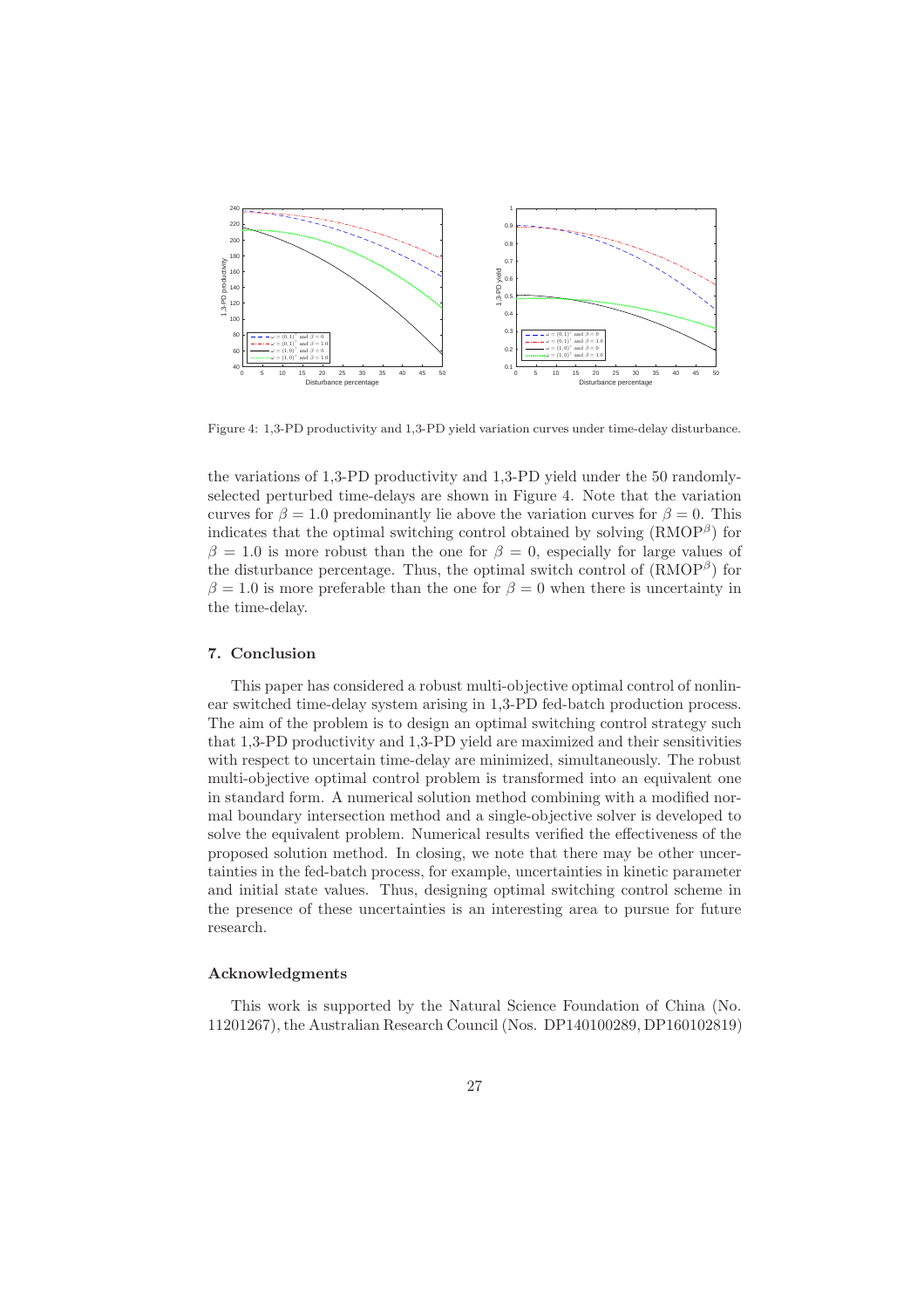and the Shandong Province Natural Science Foundation of China (Nos. ZR2015AL010, ZR2013AQ022).

## Appendix

The definitions of  $\mathcal{L}_1$ ,  $\mathcal{L}_2$ ,  $\mathcal{L}_3$  and  $\mathcal{L}_4$  in Theorems 2 and 3 are given below.

$$
\mathcal{L}_{1}(s) := t_{f}^{-1} \frac{\partial \hat{f}^{i,l}(s|\sigma^{p}, \tilde{\theta}, \alpha)}{\partial \tilde{x}} \tilde{\varphi}^{p}(s) + t_{f}^{-1} \frac{\partial \hat{f}^{i,l}(s|\sigma^{p}, \tilde{\theta}, \alpha)}{\partial \hat{x}} \tilde{\varphi}^{p}(s - t_{f}^{-1}\alpha)
$$
\n
$$
+ t_{f}^{-2} \alpha \frac{\partial^{2} \hat{f}^{i,l}(s|\sigma^{p}, \tilde{\theta}, \alpha)}{\partial \hat{x} \partial \tilde{x}} \tilde{\zeta}^{p}(s - t_{f}^{-1}\alpha|\sigma^{p}, \tilde{\theta}, \alpha) \tilde{\varphi}^{p}(s)
$$
\n
$$
+ t_{f}^{-2} \alpha \frac{\partial \hat{f}^{i,l}(s|\sigma^{p}, \tilde{\theta}, \alpha)}{\partial \hat{x}} \psi(s - t_{f}^{-1}\alpha|\sigma^{p}, \tilde{\theta}, \alpha)
$$
\n
$$
+ t_{f}^{-2} \alpha \frac{\partial^{2} \hat{f}^{i,l}(s|\sigma^{p}, \tilde{\theta}, \alpha)}{\partial \hat{x} \partial \tilde{x}} \tilde{\zeta}^{p}(s - t_{f}^{-1}\alpha|\sigma^{p}, \tilde{\theta}, \alpha) \tilde{\varphi}^{p}(s - t_{f}^{-1}\alpha)
$$
\n
$$
- t_{f}^{-3} \alpha \frac{\partial^{2} \hat{f}^{i,l}(s|\sigma^{p}, \tilde{\theta}, \alpha)}{\partial \hat{x}^{2}} \tilde{\zeta}^{p}(s - t_{f}^{-1}\alpha|\sigma^{p}, \tilde{\theta}, \alpha)^{2}
$$
\n
$$
- t_{f}^{-3} \alpha \frac{\partial \hat{f}^{i,l}(s|\sigma^{p}, \tilde{\theta}, \alpha)}{\partial \hat{x}} \varpi(s - t_{f}^{-1}\alpha|\sigma^{p}, \tilde{\theta}, \alpha), \qquad (A.1)
$$

$$
\mathcal{L}_{2}(s) := t_{f}^{-1} \hat{f}^{i,l}(s | \sigma^{p}, \tilde{\theta}, \alpha) + t_{f}^{-2} \alpha \frac{\partial \hat{f}^{i,l}(s | \sigma^{p}, \tilde{\theta}, \alpha)}{\partial \hat{x}} \tilde{\zeta}^{p}(s - t_{f}^{-1} \alpha | \sigma^{p}, \tilde{\theta}, \alpha), \quad (A.2)
$$
  

$$
\mathcal{L}_{3}(s) := \frac{\partial^{2} \hat{f}^{i,l}(s + t_{f}^{-1} \alpha | \sigma^{p}, \tilde{\theta}, \alpha)}{\partial \tilde{x} \partial \bar{x}(s)} \tilde{\varphi}^{p}(s + t_{f}^{-1} \alpha)
$$
  

$$
+ \frac{\partial^{2} \hat{f}^{i,l}(s + t_{f}^{-1} \alpha | \sigma^{p}, \tilde{\theta}, \alpha)}{\partial \tilde{x}^{2}} \tilde{\varphi}^{p}(s)
$$

$$
- t_f^{-1} \frac{\partial}{\partial \tilde{x}} \left\{ \frac{\partial \hat{f}^{i,l}(s + t_f^{-1} \alpha | \sigma^p, \tilde{\theta}, \alpha)}{\partial \tilde{x}} \tilde{\zeta}^p(s | \sigma^p, \tilde{\theta}, \alpha) \right\},\tag{A.3}
$$

and

$$
\mathcal{L}_4(s) := \frac{\partial \hat{f}^{i,l}(s + t_f^{-1} \alpha | \sigma^p, \tilde{\theta}, \alpha)}{\partial \tilde{x}},
$$
\n(A.4)

where  $\tilde{\varphi}^p(\cdot) := \tilde{\varphi}^p(\cdot | \sigma^p, \tilde{\theta}, \alpha)$ ; and  $\tilde{\zeta}^p(\cdot | \sigma^p, \tilde{\theta}, \alpha)$ ,  $\hat{f}^{i,l}(\cdot | \sigma^p, \tilde{\theta}, \alpha)$ ,  $\psi(\cdot | \sigma^p, \tilde{\theta}, \alpha)$  and  $\varpi(\cdot|\sigma^p, \tilde{\theta}, \alpha)$  are as defined in (35), (43), (44) and (45), respectively.

The explicit formulas for  $\partial \tilde{J}_1^{\beta,p}/\partial \tilde{\varphi}_3$ ,  $\partial \tilde{J}_1^{\beta,p}/\partial \tilde{\varphi}_6$ ,  $\partial \tilde{J}_1^{\beta,p}/\partial \tilde{x}_3$  and  $\partial \tilde{J}_1^{\beta,p}/\partial \tilde{x}_6$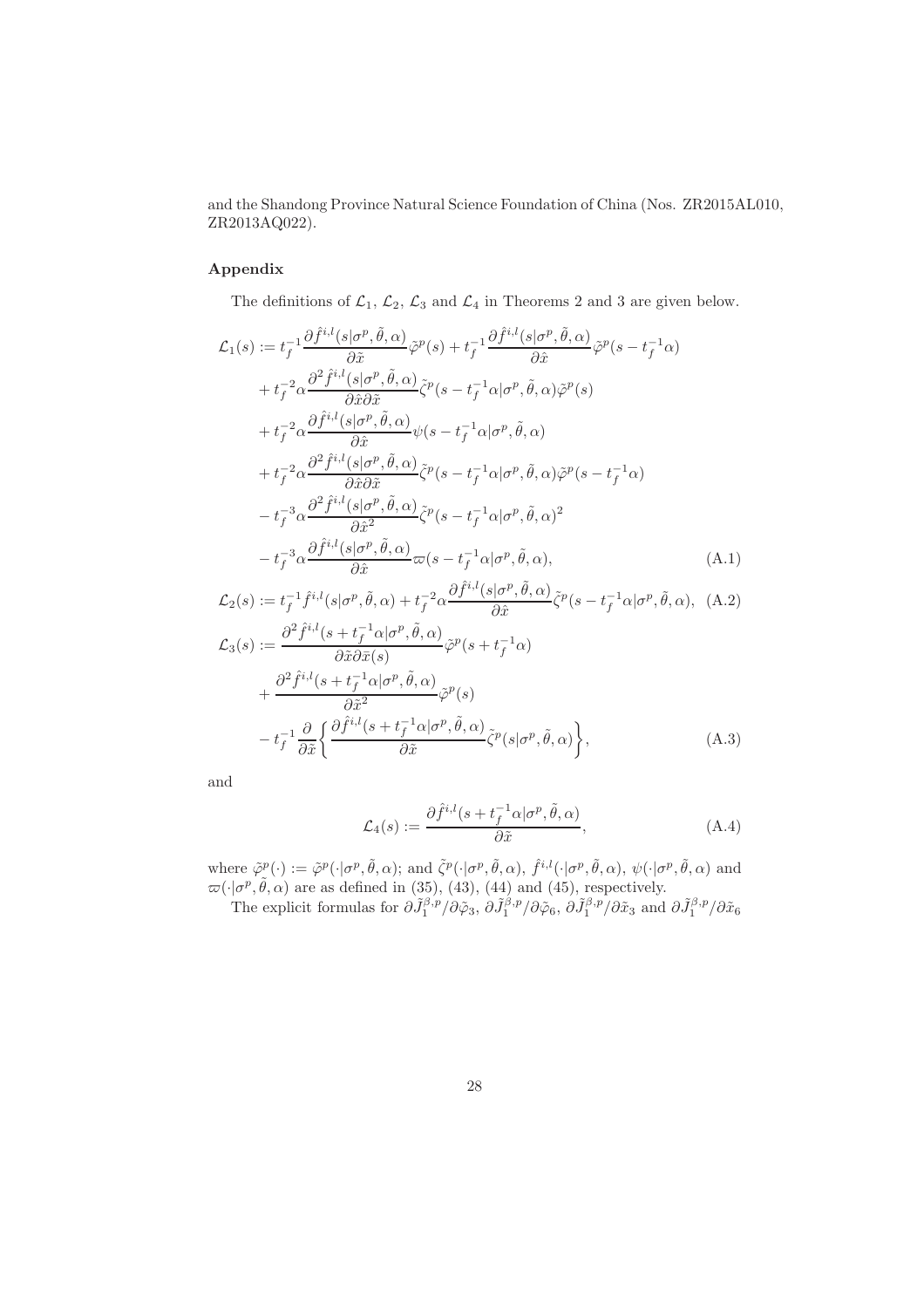in Theorem 2 are given below.

$$
\frac{\partial \tilde{J}_1^{\beta,p}(\sigma^p, \tilde{\theta}|\alpha)}{\partial \tilde{\varphi}_3} = 2\beta t_f^{-2} \tilde{x}_6^p(1) \left[ \tilde{\varphi}_3^p(1) \tilde{x}_6^p(1) + \tilde{\varphi}_6^p(1) \tilde{x}_3^p(1) \right],\tag{A.5}
$$

$$
\frac{\partial \tilde{J}_1^{\beta,p}(\sigma^p, \tilde{\theta}|\alpha)}{\partial \tilde{\varphi}_6} = 2\beta t_f^{-2} \tilde{x}_3^p(1) \left[ \tilde{\varphi}_3^p(1) \tilde{x}_6^p(1) + \tilde{\varphi}_6^p(1) \tilde{x}_3^p(1) \right],\tag{A.6}
$$

$$
\frac{\partial \tilde{J}_1^{\beta, p}(\sigma^p, \tilde{\theta}|\alpha)}{\partial \tilde{x}_3} = 2\beta t_f^{-2} \tilde{\varphi}_6^p(1) \left[ \tilde{\varphi}_3^p(1) \tilde{x}_6^p(1) + \tilde{\varphi}_6^p(1) \tilde{x}_3^p(1) \right] - t_f^{-1} \tilde{x}_6^p(1), \quad (A.7)
$$

$$
\frac{\partial \tilde{J}_1^{\beta, p}(\sigma^p, \tilde{\theta}|\alpha)}{\partial \tilde{x}_6} = 2\beta t_f^{-2} \tilde{\varphi}_3^p(1) \left[ \tilde{\varphi}_3^p(1) \tilde{x}_6^p(1) + \tilde{\varphi}_6^p(1) \tilde{x}_3^p(1) \right] - t_f^{-1} \tilde{x}_3^p(1), \quad (A.8)
$$

where  $\tilde{x}^p(1) := \tilde{x}^p(1|\sigma^p, \tilde{\theta}, \alpha)$ ; and  $\tilde{\varphi}^p(1) := \tilde{\varphi}^p(1|\sigma^p, \tilde{\theta}, \alpha)$ .

The explicit formulas for  $\partial \tilde{J}_2^{\beta,p}/\partial \tilde{\varphi}_3$ ,  $\partial \tilde{J}_2^{\beta,p}/\partial \tilde{\varphi}_6$ ,  $\partial \tilde{J}_2^{\beta,p}/\partial \tilde{x}_3$  and  $\partial \tilde{J}_2^{\beta,p}/\partial \tilde{x}_6$ in Theorem 3 are given below.

$$
\frac{\partial \tilde{J}_{2}^{\beta,p}(\sigma^{p},\tilde{\theta}|\alpha)}{\partial \tilde{\varphi}_{3}} = 2\beta c_{s0}^{-2}\tilde{x}_{6}^{p}(1)\left[\tilde{\varphi}_{3}^{p}(1)\tilde{x}_{6}^{p}(1)^{2} - \tilde{\phi}_{6}(0)\tilde{\varphi}_{3}^{p}(1)\tilde{x}_{6}^{p}(1)\right.\n- \tilde{\phi}_{6}(0)\tilde{\varphi}_{6}^{p}(1)\tilde{x}_{3}^{p}(1)\left[\tilde{x}_{6}^{p}(1) - \tilde{\phi}_{6}(0)\right]^{-3}, \qquad (A.9)
$$
\n
$$
\frac{\partial \tilde{J}_{2}^{\beta,p}(\sigma^{p},\tilde{\theta}|\alpha)}{\partial \tilde{\varphi}_{6}} = -2\beta c_{s0}^{-2}\tilde{\phi}_{6}(0)\tilde{x}_{3}^{p}(1)\left[\tilde{\varphi}_{3}^{p}(1)\tilde{x}_{6}^{p}(1)^{2} - \tilde{\phi}_{6}(0)\tilde{\varphi}_{3}^{p}(1)\tilde{x}_{6}^{p}(1)\right.
$$

$$
- \tilde{\phi}_6(0)\tilde{\varphi}_6^p(1)\tilde{x}_3^p(1) \left[ \tilde{x}_6^p(1) - \tilde{\phi}_6(0) \right]^{-4}, \tag{A.10}
$$

$$
\frac{\partial \tilde{J}_{2}^{\beta,p}(\sigma^{p},\tilde{\theta}|\alpha)}{\partial \tilde{x}_{3}} = -c_{s0}^{-1}\tilde{x}_{6}^{p}(1)\left[\tilde{x}_{6}^{p}(1) - \tilde{\phi}_{6}(0)\right]^{-1} - 2\beta c_{s0}^{-2}\tilde{\phi}_{6}(0)\tilde{\varphi}_{6}^{p}(1)
$$
\n
$$
\times \left[\tilde{\varphi}_{3}^{p}(1)\tilde{x}_{6}^{p}(1)^{2} - \tilde{\phi}_{6}(0)\tilde{\varphi}_{3}^{p}(1)\tilde{x}_{6}^{p}(1) - \tilde{\phi}_{6}(0)\tilde{\varphi}_{6}^{p}(1)\tilde{x}_{3}^{p}(1)\right]
$$
\n
$$
\times \left[\tilde{x}_{6}^{p}(1) - \tilde{\phi}_{6}(0)\right]^{-4},
$$
\n(A.11)

and

$$
\frac{\partial \tilde{J}_{2}^{\beta,p}(\sigma^{p},\tilde{\theta}|\alpha)}{\partial \tilde{x}_{6}} = c_{s0}^{-1} \tilde{\phi}_{6}(0) \tilde{x}_{3}^{p}(1) [\tilde{x}_{6}^{p}(1) - \tilde{\phi}_{6}(0)]^{-2} - 2\beta c_{s0}^{-2} \tilde{\phi}_{6}(0) [\tilde{\phi}_{6}(0) \tilde{\varphi}_{6}^{p}(1) \tilde{x}_{3}^{p}(1) \n- \tilde{\varphi}_{3}^{p}(1) \tilde{x}_{6}^{p}(1)^{2} + \tilde{\phi}_{6}(0) \tilde{\varphi}_{3}^{p}(1) \tilde{x}_{6}^{p}(1)] [2 \tilde{\varphi}_{6}^{p}(1) \tilde{x}_{3}^{p}(1) - \tilde{\varphi}_{3}^{p}(1) \tilde{x}_{6}^{p}(1) \n+ \tilde{\phi}_{6}(0) \tilde{\varphi}_{3}^{p}(1)] [\tilde{x}_{6}^{p}(1) - \tilde{\phi}_{6}(0)]^{-5}, \qquad (A.12)
$$

where  $\tilde{x}^p(1) := \tilde{x}^p(1|\sigma^p, \tilde{\theta}, \alpha)$ ; and  $\tilde{\varphi}^p(1) := \tilde{\varphi}^p(1|\sigma^p, \tilde{\theta}, \alpha)$ .

## References

- [1] V.S. Bisaria, A. Kondo, Bioprocessing of Renewable Resources to Commodity Bioproducts, John Wiley & Sons Inc., New Jersey, 2014.
- [2] H. Liu, Y. Xu, Z. Zheng, D. Liu, 1,3-Propanediol and its copolymers: Research, development and industrialization, Biotechnol. J., 5 (2010), 1137– 1148.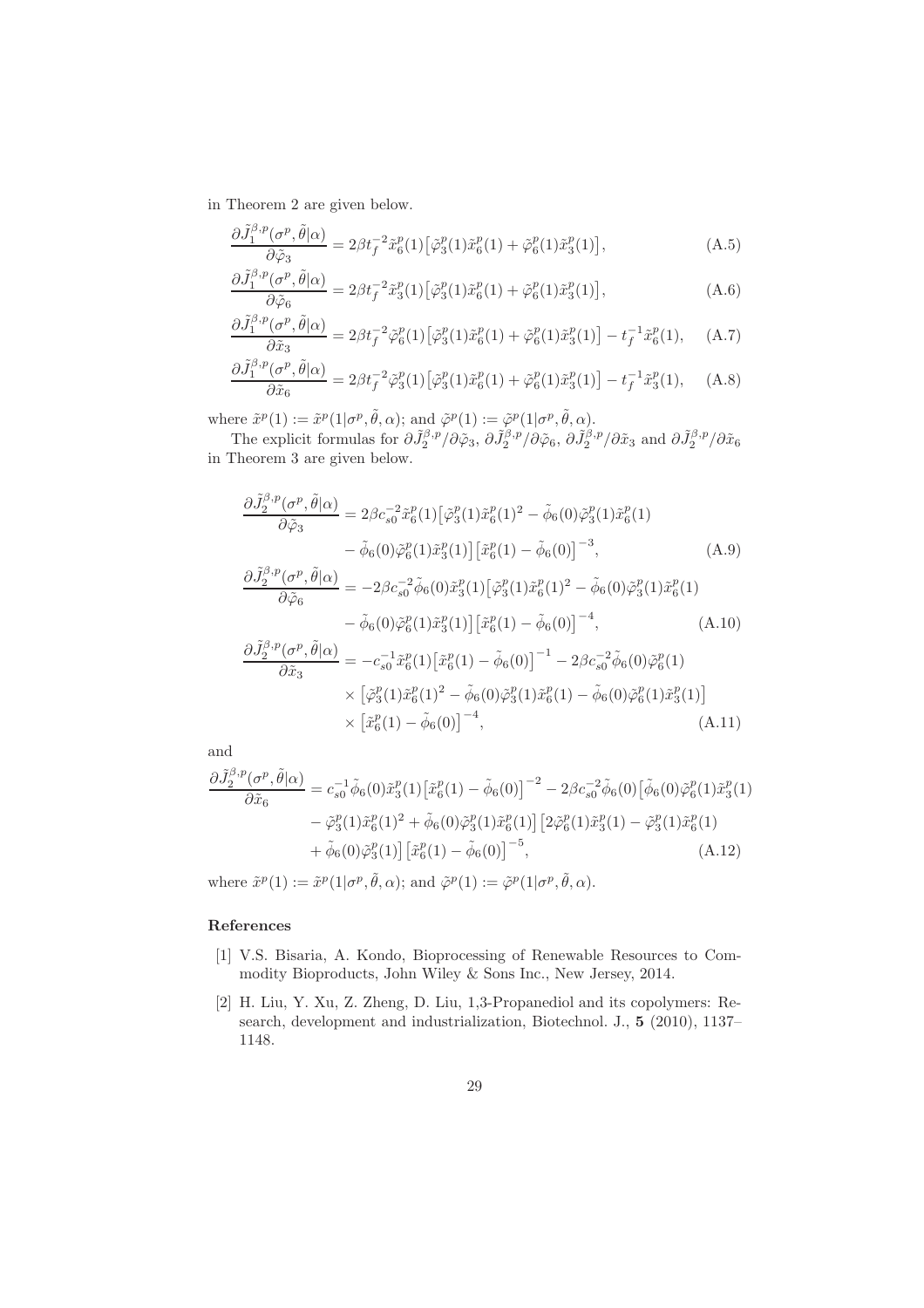- [3] J. Chaminand, L. Djakovitch, P. Gallezot, P. Marion, C. Pinel, C. Rosier, Glycerol hydrogenolysis on heterogeneous catalysts, Green Chem., 6 (2004), 359–361.
- [4] G. Aggelis, Microbial Conversions of Raw Glycerol, Nova Science Publishers, New York, 2009.
- [5] K. Menzel, A. Zeng, W. Deckwer, High concentration and productivity of 1,3-propanediol from continuous fermentation of glycerol by Klebsiella pneumoniae, Enzyme Microb. Technol., 20 (1997), 82–86.
- [6] A. Zeng, H. Biebl, Bulk chemicals from biotechnology: The case of 1,3 propanediol production and the new trends, Adv. Biochem. Eng. Biotechnol., 74 (2002), 239–259.
- $[7]$  A. Mészáros, V. Bales, A contribution to optimal control of fed-batch biochemical processes, Bioproc. Biosyst. Eng., 7 (1992), 363–367.
- [8] J. Lee, S. Lee, S. Park, A.P.J. Middelberg, Control of fed-batch fermentations, Biotechnol. Adv., 17 (1999), 29–48.
- [9] A. Ashoori, B. Moshiri, A. Khaki-Sedigh, M.R. Bakhtiari, Optimal control of a nonlinear fed-batch fermentation process using model predictive approach, J. Process Contr., 19 (2009), 1162–1173.
- [10] H. Wang, E. Feng, Z. Xiu, Optimality condition of the nonlinear impulsive system in fed-batch fermentation, Nonlinear Anal. Theor., 68 (2008), 12– 23.
- [11] J. Gao, B. Shen, E. Feng, Z. Xiu, Modelling and optimal control for an impulsive dynamical system in microbial fed-batch culture, Comput. Appl. Math., **32** (2013), 275-290.
- [12] C. Liu, Z. Gong, E. Feng, H. Yin, Optimal switching control for microbial fed-batch culture, Nonlinear Anal. Hybrid Syst., 2 (2008), 1168–1174.
- [13] C. Liu, Z. Gong, E. Feng, H. Yin, Modelling and optimal control for nonlinear multistage dynamical system of microbial fed-batch culture, J. Ind. Manag. Optim., 5 (2009), 835–850.
- [14] L. Wang, Q. Lin, R. Loxton, K.L. Teo, G. Cheng, Optimal 1,3-propanediol production: Exploring the trade-off between process yield and feeding rate variation, J. Process Contr., 32 (2015), 1–9.
- [15] K. Menzel, A.P. Zeng, H. Biebl, W.D. Deckwer, Kinetic, dynamic, and pathway studies of glycerol metabolism by Klebsiella pneumoniae in anaerobic continuous culture: I. The phenomena and characterization of oscillation and hysteresis, Biotechnol. Bioeng., 52 (1996), 549–560.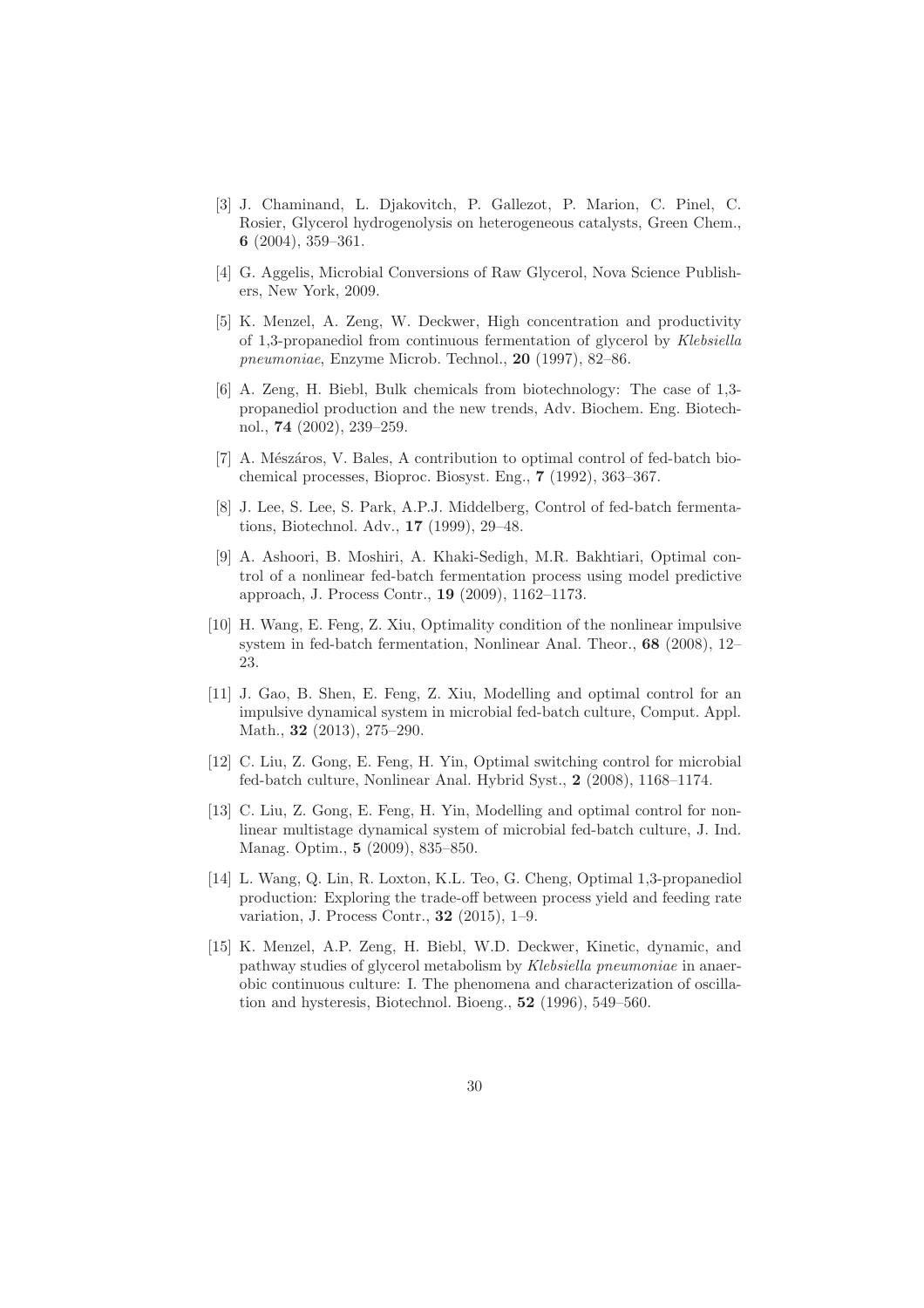- [16] Z. Xiu, B. Song, L. Sun, A. Zeng, Theoretical analysis of effects of metabolic overflow and time delay on the performance and dynamic behavior of a twostage fermentation process, Biochem. Eng. J., 11 (2002), 101–109.
- [17] N. MacDonald, Time-lags in Biological Models, Lect. Notes Biomath., 27, Springer, Berlin, 1979.
- [18] U. an der Heiden, Delays in physiological systems, J. Math. Biol., 8 (1979), 345–364.
- [19] C. Liu, Sensitivity analysis and parameter identification for a nonlinear time-delay system in microbial fed-batch process, Appl. Math. Model., 38 (2014), 1449–1463.
- [20] C. Liu, Z. Gong, Optimal Control of Switched Systems Arising in Fermentation Processes, Springer-Verlag, Berlin, 2014.
- [21] A. Giua, C. Seatze, C. Van Der Mee, Optimal control of autonomous linear systems switched with a preassigned finite sequence, In: Proceedings of 2001 IEEE ISIC, México City, México, 2001, pp. 144–149.
- [22] X. Xu, P.J. Antsaklis, Optimal control of switched systems based on parameterization of the switching instants, IEEE Trans. Autom. Control, 49 (2004), 2–15.
- [23] S. Bengea, A.D. Raymond, Optimal control of switching systems, Automatica, 41 (2005), 11–27.
- [24] Q. Lin, R. Loxton, K.L. Teo, Optimal control of nonlinear switched systems: Computational methods and applications, J. Oper. Res. Soc. China, 1 (2013), 275–311.
- [25] F. Delmotte, E.I. Verriest, M. Egerstedt, Optimal impulsive control of delay systems, ESAIM Control Optim. Calc. Var., 14 (2008), 767–779.
- [26] C. Liu, R. Loxton, K.L. Teo, Switching time and parameter optimization in nonlinear switched systems with multiple time-delays, J. Optim. Theory Appl., 163 (2014), 957–988.
- [27] F. Jadot, G. Bastin, J.F. Van Impe, Optimal adaptive control of a bioprocess with yield-productivity conflict, J. Biotechnol., 65 (1998), 61–68.
- [28] V. Bhaskar, S. Gupta, A. Ray, Applications of multi-objective optimization in chemical engineering, Rev. Chem. Eng., 16 (2000), 1–54.
- [29] D. Sarkar, J.M. Modak, Pareto-optimal solutions for multi-objective optimization of fed-batch bioreactors using nondominated sorting genetic algorithm, Chem. Eng. Sci., 60 (2005), 481–492.
- [30] K. Muske, J. Peyton, Multi-objective model-based control for an automotive catalyst, J. Process Contr., 16 (2006), 27–35.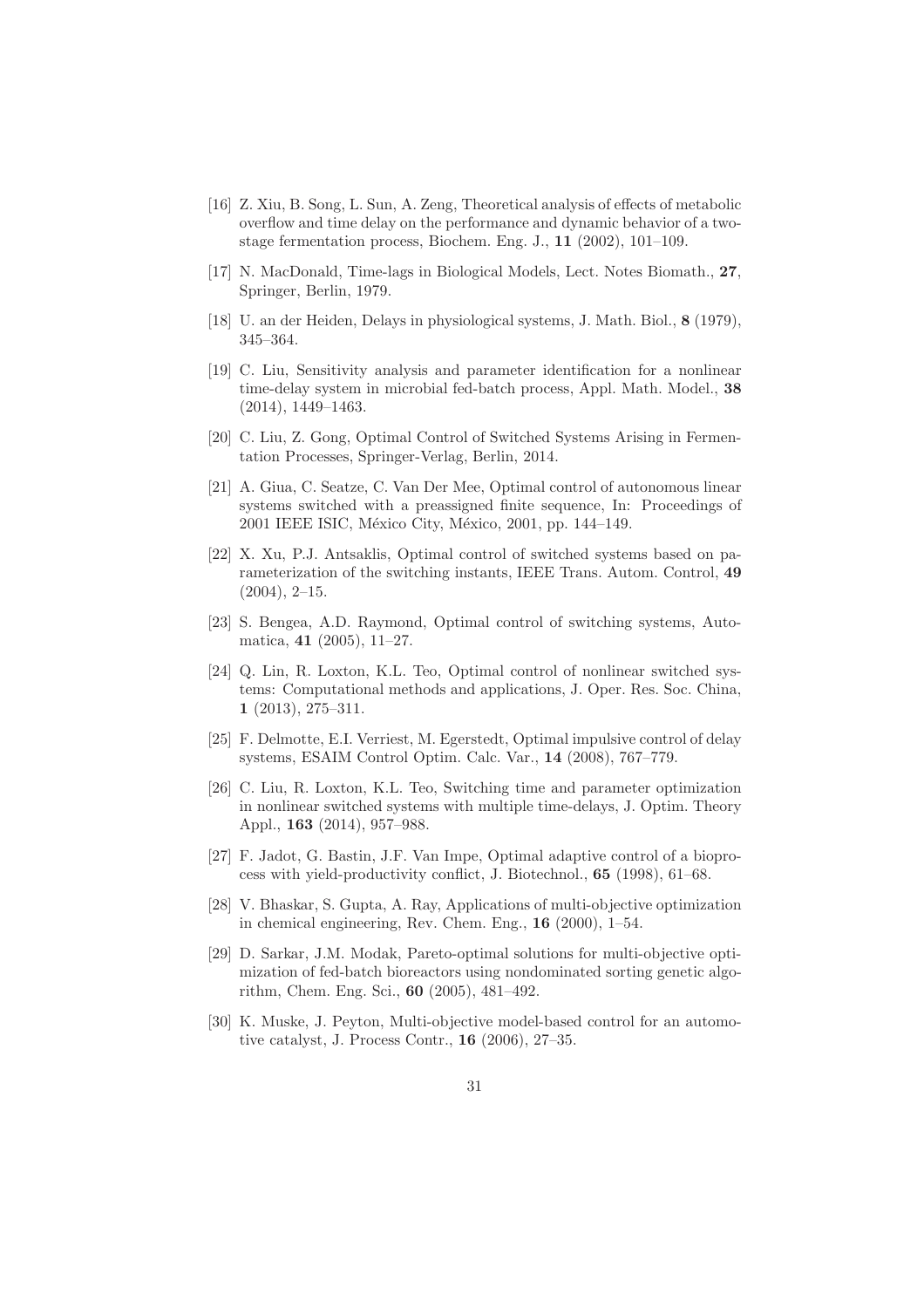- [31] Y. Lim, P. Floquet, X. Joulia, Efficient implementation of the normal boundary intersection (NBI) method on multiobjective optimization problems, Ind. Eng. Chem. Res., 40 (2001), 648–655.
- [32] N. Srinivas, K. Deb, Multiobjective function optimization using nondominated sorting genetic algorithms, Evol. Comput. J., 2 (1995), 221–248.
- [33] C.A.C. Coello, G.T. Pulido, M.S. Lechuga, Handling multiple objectives with particle swarm optimization, IEEE Trans. Evol. Comput., 8 (2004), 256–279.
- [34] F. Logist, P. Van Erdeghem, J. Van Impe, Efficient deterministic multiple objective optimal control of (bio)chemical processes, Chem. Eng. Sci., 64 (2009), 2527–2538.
- [35] F. Logist, B. Houska, M. Diehl, J. Van Impe, Robust multi-objective optimal control of uncertain (bio)chemical processes, Chem. Eng. Sci., 66 (2011), 4670–4682.
- [36] C. Liu, R. Loxton, K.L. Teo, A computational method for solving timedelay optimal control problems with free terminal time, Syst. Control Lett., 72 (2014), 53–60.
- [37] Q. Lin, R. Loxton, K.L. Teo, The control parameterization method for nonlinear optimal control: A survey, J. Ind. Manag. Optim., 10 (2014), 275–309.
- [38] K.L. Teo, C.J. Goh, K.H. Wong, A Unified Computational Approach to Optimal Control Problems, Longman Scientific and Technical, Essex, 1991.
- [39] A. Boccia, P. Falugi, H. Maurer, R.B. Vinter, Free time optimal control problems with time delays, In: Proceedings of the 52nd IEEE CDC, Florence, Italy, 2013, pp. 520-525.
- [40] Q. Chai, R. Loxton, K.L. Teo, C. Yang, A unified parameter identification method for nonlinear time-delay systems, J. Ind. Manag. Optim., 9 (2013), 471–486.
- [41] C. Liu, R. Loxton, K.L. Teo, Optimal parameter selection for nonlinear multistage systems with time-delays, Comput. Optim. Appl., 59 (2014), 285–306.
- [42] I. Das, J.E. Dennis, Normal-boundary intersection: A new method for generating the Pareto surface in nonlinear multicriteria optimization problems, SIAM J. Optim., 8 (1998), 631–657.
- [43] F.W. Gembicki, Performance and sensitivity optimization: A vector index approach, Ph.D. Thesis, Case Western Reserve University, Cleveland, OH, 1974.